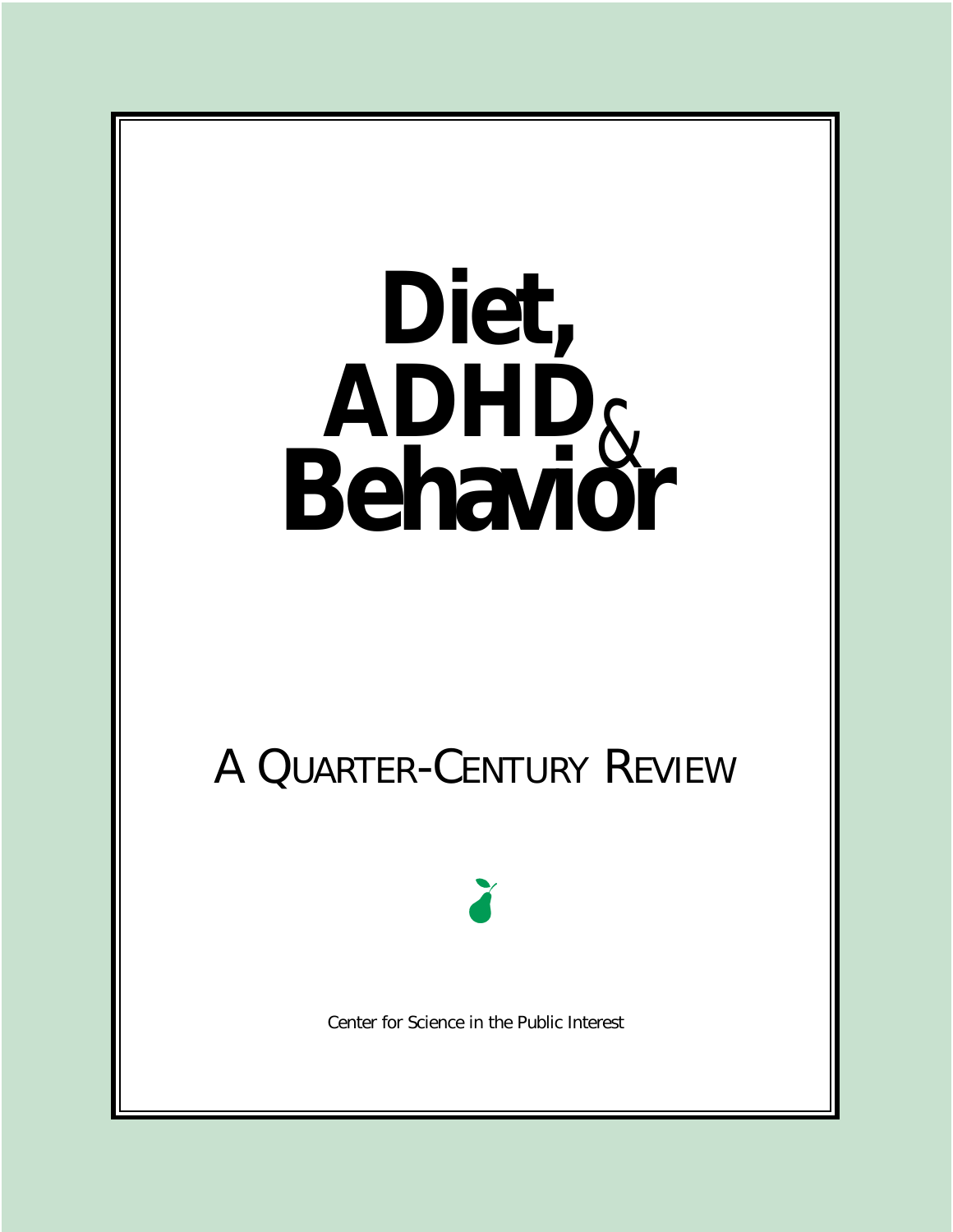# **Diet, ADHD**& **Behavior**

# A QUARTER-CENTURY REVIEW

Michael F. Jacobson, Ph.D., and David Schardt, M.S.



Center for Science in the Public Interest Washington, D.C.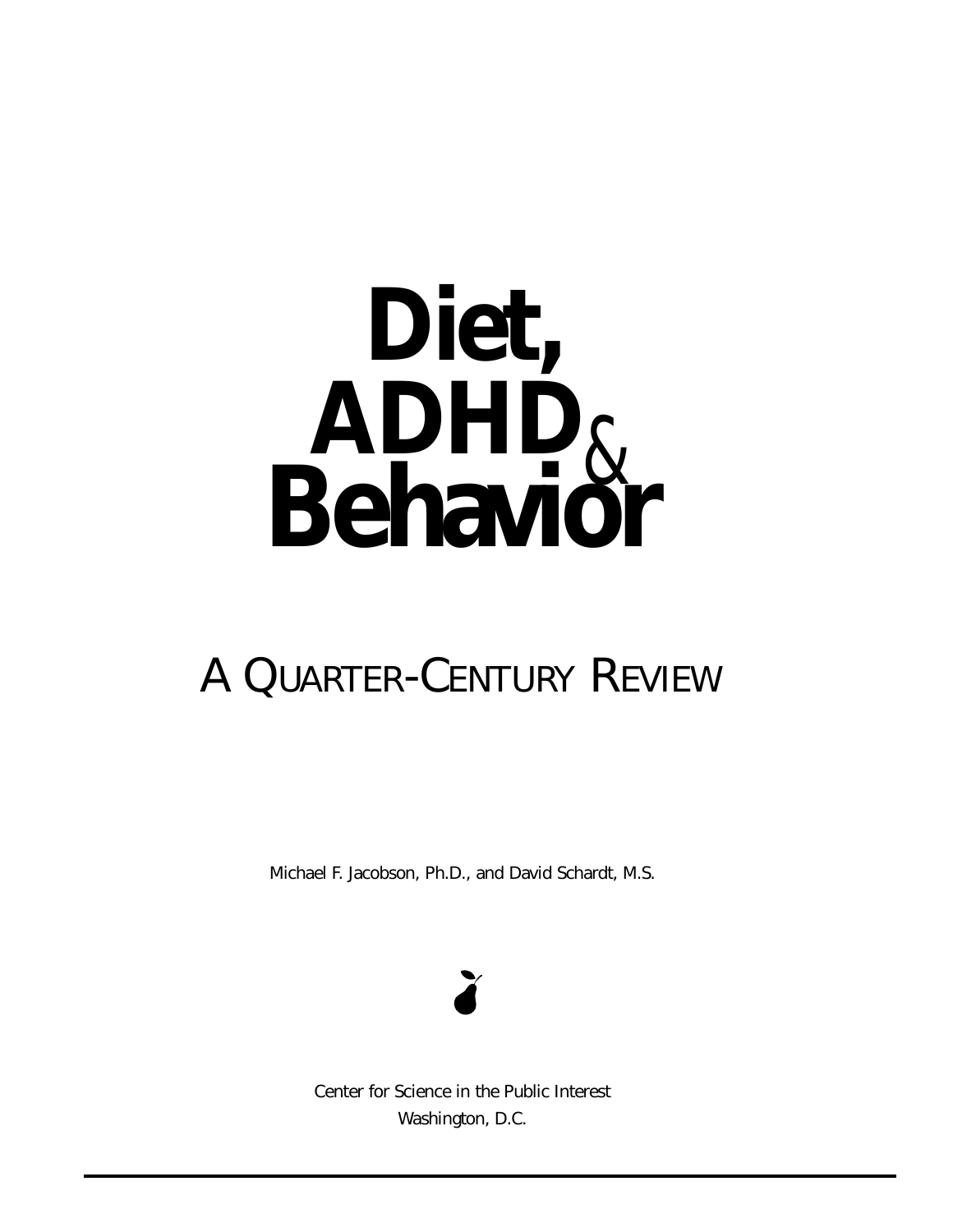#### **Acknowledgments**

We are grateful to numerous people for commenting on early drafts of this report and for helpful and sometimes challenging discussions. Some of those people are L. Eugene Arnold, Marvin Boris, William Crook, Shula Edelkind, Leo Galland, Jane Hersey, Marcel Kinsbourne, Andrew Rowland, and Bernard Weiss. We especially thank Bonnie F. Liebman, CSPI's director of nutrition, for her careful review and thoughtful comments. However, it is only the authors who are responsible for the contents of this report and any errors in facts or judgments.

The contents of this pamphlet are not intended to provide personal medical advice, which should be obtained from a qualified health professional.

Copyright © 1999 by Center for Science in the Public Interest

First Printing: September, 1999

The Center for Science in the Public Interest (CSPI), founded in 1971, is a nonprofit health-advocacy organization. CSPI conducts innovative research and advocacy programs in nutrition, food safety, and alcoholic problems and provides consumers and policy makers with current information about those issues. CSPI is supported by the one million subscribers in the United States and Canada to its *Nutrition Action Healthletter* and by foundation grants.

#### **Center for Science in the Public Interest**

1875 Connecticut Ave. NW #300 - Washington, DC 20009 Tel: 202-332-9110 - Fax: 202-265-4954 P.O. Box 70373 Toronto Station A - Toronto, ON M5W 2X5 E-mail: cspi@cspinet.org - World Wide Web: www.cspinet.org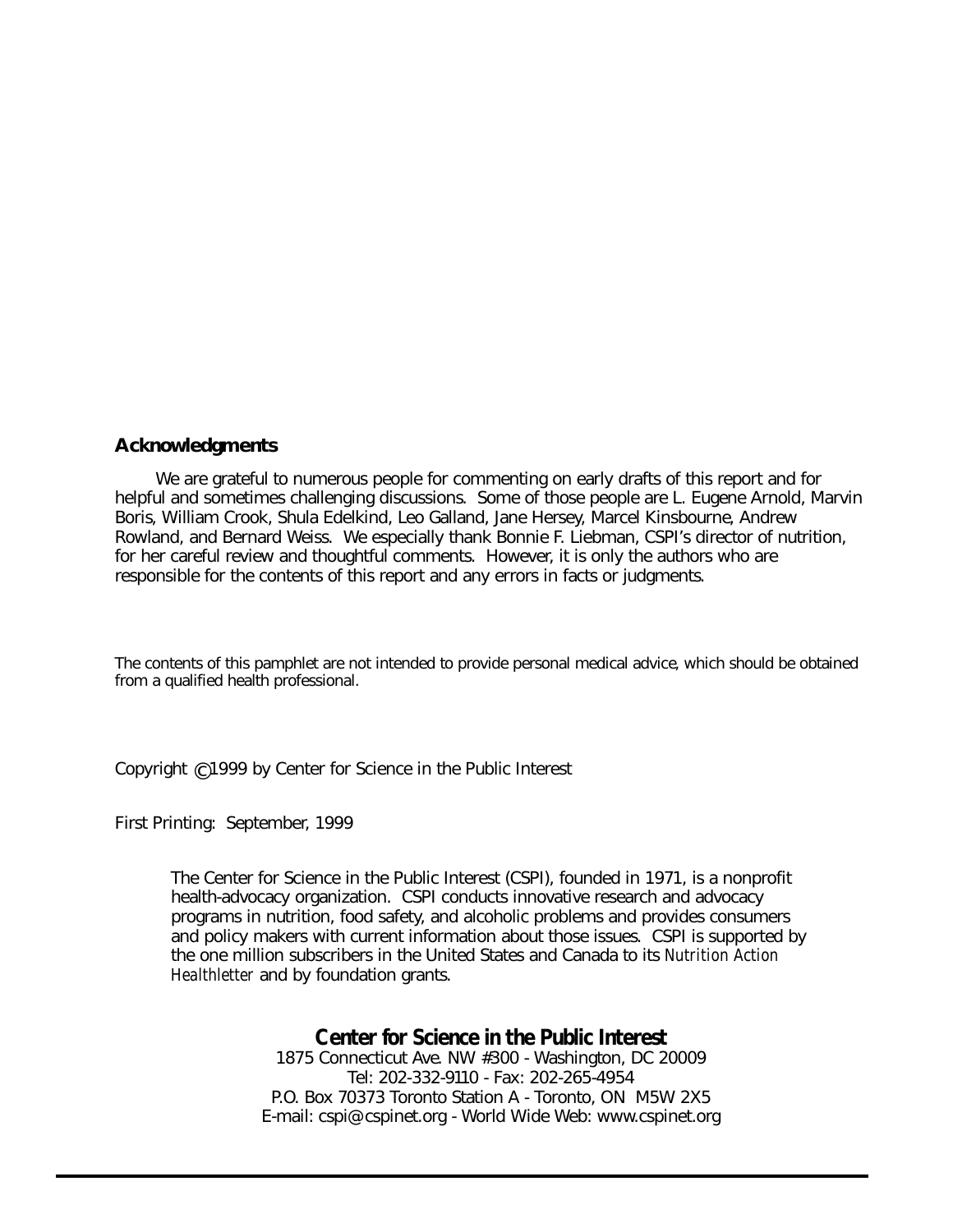# **Contents**

<span id="page-3-0"></span>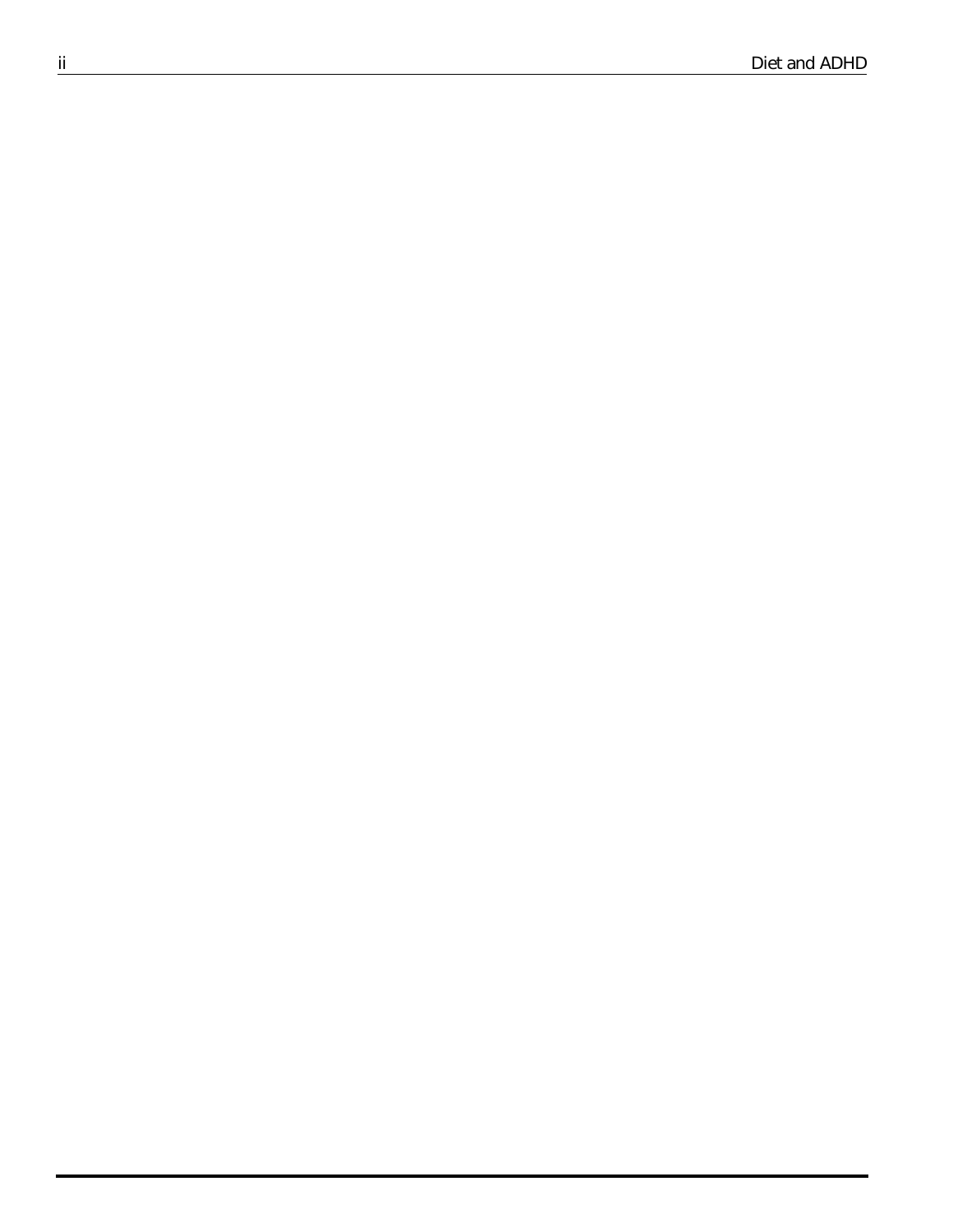# **Executive Summary**

<span id="page-5-0"></span>This report reviews 23 controlled studies of the effect of food dyes and other dietary constituents on the behavior of children with Attention-Deficit/Hyperactivity Disorder (ADHD) or other behavioral problems. Though the studies are limited due to the number of subjects, extent of dietary changes tested, assessment techniques, and other factors, 17 of the 23 studies found evidence that some children's behavior significantly worsens after they consume artificial colors or certain foods, such as milk or wheat. Limited research with such tools as electroencephalography (EEG) indicates that certain foods trigger physiological changes in sensitive individuals.

Notwithstanding the evidence from numerous studies, many health organizations and medical experts deny that diet can provoke adverse behaviors and that modified diets may benefit patients. The National Institute of Mental Health (NIMH) largely dismisses diet as a treatment approach, and the U.S. Food and Drug Administration (FDA) has cosponsored with an industry trade association a misleading pamphlet that denies the effect of diet on behavior.

Ignoring or denying (or exaggerating) the effect of diet on behavior is not helpful to children and their families. The federal government, the food industry, organizations concerned about children with behavioral problems, and psychiatrists, psychologists, and social workers should recognize that diet sometimes can help children who have behavioral problems. Parents should consider modifying their children's diets for several weeks to ascertain any benefit before resorting to medications. That is particularly the case because the stimulant drugs routinely used to treat ADHD may cause side effects, and the most commonly used drug, methylphenidate (Ritalin), increased the incidence of liver cancer in a study on mice. Of course, modifying a child's diet can be difficult in a society in which problem foods are ubiquitous, though perhaps no more difficult than adhering to a kosher or vegetarian diet.

This report recommends:

- •Government, private agencies, and health practitioners concerned about children with ADHD and other behavioral problems should acknowledge the potential for diet to affect behavior and should advise parents to consider modifying their child's diet as a first means of treatment. Those organizations should update their publications to describe accurately the effect of diet on behavior and the evidence that methylphenidate caused cancer in mice and may pose a risk in humans.
- •Parents should consider dietary changes (along with behavioral therapy) as the first course of treatment for children with behavioral problems before turning to stimulant drugs.
- •The National Institutes of Health should sponsor research to determine which (and to what extent) foods and food additives affect behavior, develop methods for identifying children most sensitive to foods, investigate the underlying biological bases for sensitivity to dietary constituents, develop techniques to reduce the impact of foods on children's behavior, develop techniques for increasing the ease and effectiveness of dietary treatment, conduct animal studies to investigate possible long-term effects (carcinogenic, behavioral, reproductive, teratogenic, and other) of stimulant drugs, conduct long-term studies on large numbers of users of stimulant drugs to identify any adverse effects (such as behavioral disorders, social problems, cancer, reproductive problems, or other health problems), and study the efficacy of nutritional supplements (including fatty acids, minerals, and vitamins) in treating behavioral disorders. Also, NIH should sponsor a new consensus conference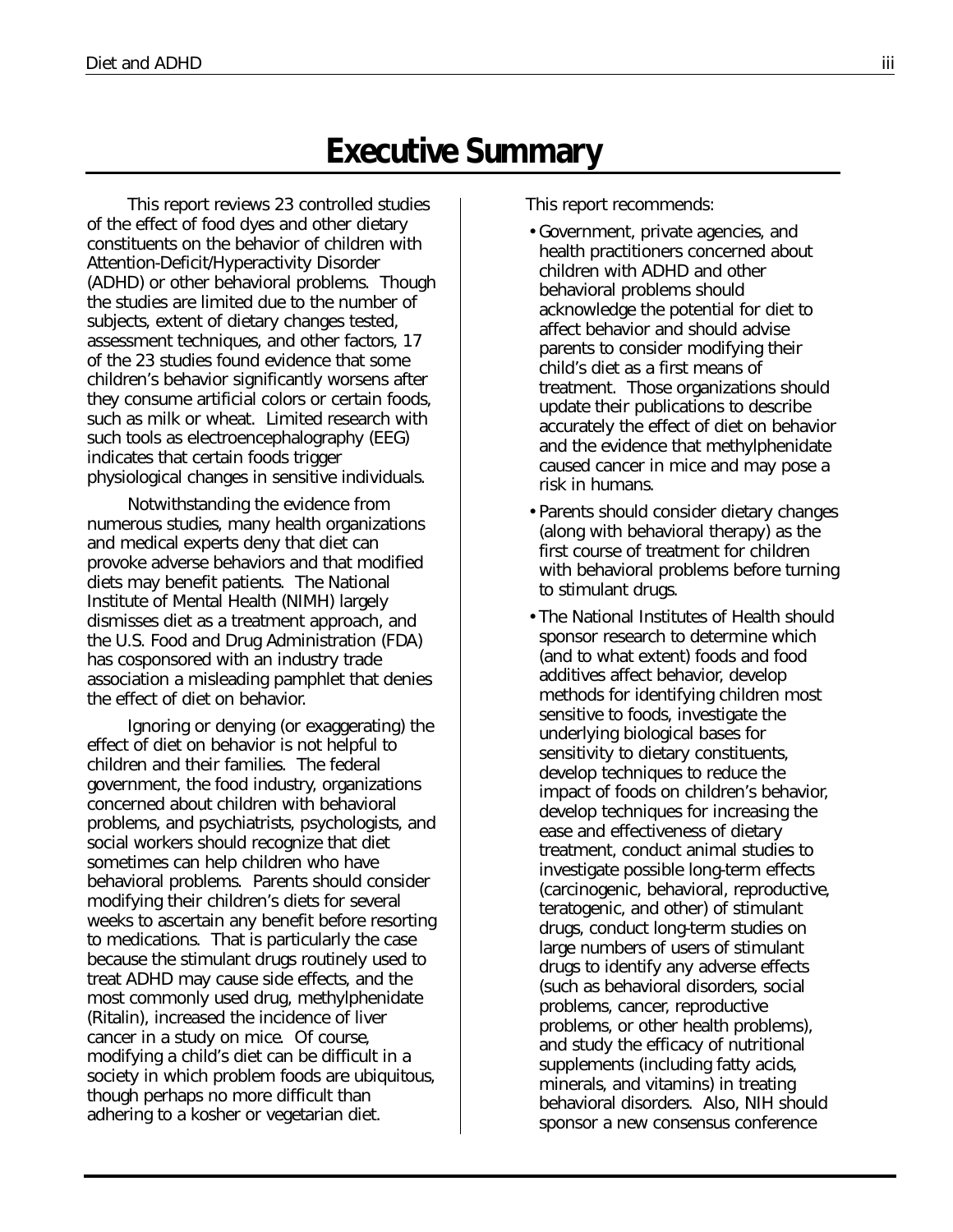on diet and ADHD/behavior to supersede a previous inadequate conference.

•The FDA should require certain new and existing additives to be tested for behavioral effects. It should consider banning from foods consumed widely by children any dyes and other additives that affect behavior. The FDA should stop endorsing literature that denies that diet can affect behavior. Also, it should advise the public that because methylphenidate caused liver

cancer in mice that drug should not be the primary choice for treating ADHD.

- •Fast-food chains and manufacturers of foods, drugs, and vitamin supplements popular with children should minimize the use of dyes and other unnecessary additives.
- •Pediatric hospitals and psychiatric clinics, as well as schools and camps, should minimize the use of food additives that may contribute to behavioral disorders.

● **[RETURN](#page-3-0)**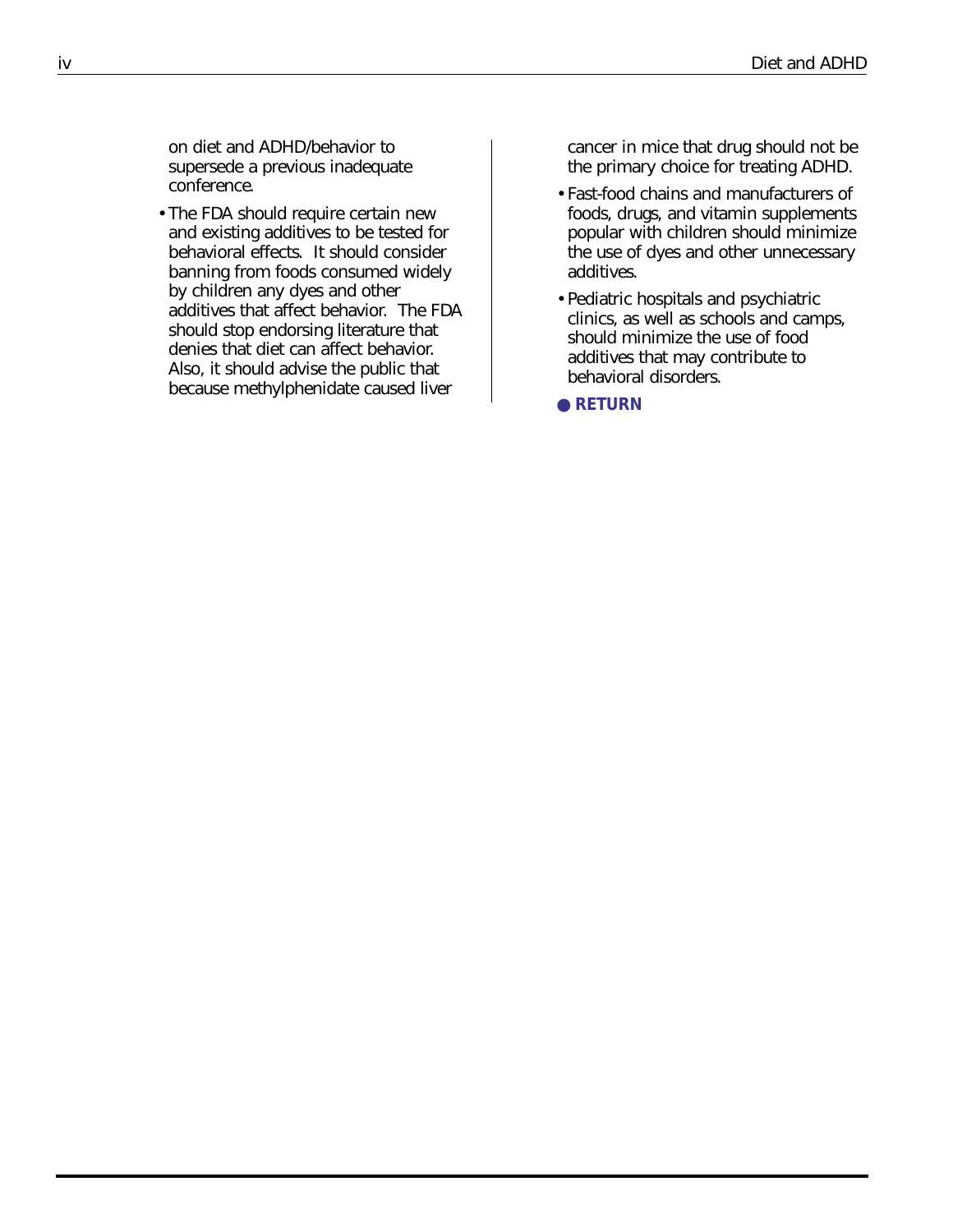# **Introduction**

<span id="page-7-0"></span>Attention-deficit/hyperactivity disorder (ADHD) is a syndrome diagnosed in millions of American children and adults.\* The main symptoms of ADHD are reduced attentiveness and concentration, excessive levels of activity, distractibility, and impulsiveness. Additional children are affected by other behavioral problems. For the past quarter-century, controversy has swirled around the hypothesis that diet can trigger symptoms of ADHD and other behavioral problems.

The exact percentage of children with ADHD is not known. The usual estimates are 3 percent to 5 percent of school-age children.1 Using broader diagnostic definitions, some surveys find that the percentage is as high as 17 percent.<sup>2</sup> School-age boys with the disorder outnumber girls by a margin of roughly two or three to one. On average, at least one child in every classroom in the United States needs help for ADHD. Indeed, one recent study found that in 1995 18 percent to 20 perent of fifth-grade white boys in two Virginia cities had been diagnosed with ADHD and were being treated with stimulant drugs.<sup>3</sup>

Children often outgrow or learn how to control their symptoms. But symptoms sometimes persist into adulthood, making it more difficult to succeed in careers, to start and maintain families, and to become involved in community activities. Adults with ADHD have higher rates of alcoholism, drug use, and imprisonment.4

ADHD takes an enormous toll on affected children and their families. The child falls behind in school, does not learn what his or her peers are learning, loses self-esteem, and needs extra help. A family must cope daily with the need to focus the child's attention on essential activities or restrain his or her impulsive behavior. A family must also deal with the fact that its child is not always

welcome in other people's homes, in play groups, or on teams. Siblings may suffer because their own needs are not met, and many marriages suffer from the constant stress of dealing with ADHD.

ADHD is most often diagnosed with the use of a checklist of typical behaviors, such as the one published in the American Psychiatric Association's *Diagnostic and Statistical Manual of Mental Disorders–IV* (see box on page 2), and by considering other factors, such as age of onset and degree of impairment. Many of the studies on diet and behavior discussed in this report evaluated children's behavior by means of the 10-item Conners' Parent-Teacher Questionnaire, an earlier, widely used means of identifying hyperactivity.5 That questionnaire rated ten behaviors, such as failure to finish tasks, fidgeting, excitable/ impulsive, restless or overactive, and disturbs other children, on a scale of 0 to 3. Scores of 15 or greater indicate hyperactivity.

Researchers generally agree that ADHD has genetic roots. Thus, if one child has the syndrome, his or her siblings have a greater risk of developing it.<sup>6</sup> Doctors cannot yet diagnose ADHD by using blood analyses, brain scans, or other laboratory tests, but researchers are working hard to develop such methods. Recently, researchers have found subtle differences in brain structure and metabolism between children with and without ADHD.<sup>7</sup>

#### **The Feingold diet**

In the mid-1970s, Benjamin Feingold, a California allergist, generated a firestorm of excitement and controversy by maintaining that artificial colorings and flavorings and certain natural chemicals (salicylates in apricots, berries, tomatoes, and other foods) could trigger ADHD.8 Feingold, who was Chief

<sup>\*</sup>ADHD was formerly called hyperactivity or attention-deficit disorder (ADD). The American Psychiatric Association's *Diagnostic and Statistical Manual of Mental Disorders* (*DSM-IV*) identifies three types of AD/HD: predominantly inattentive (ADD), predominantly hyperactive (ADHD), and combined subtype (the most common).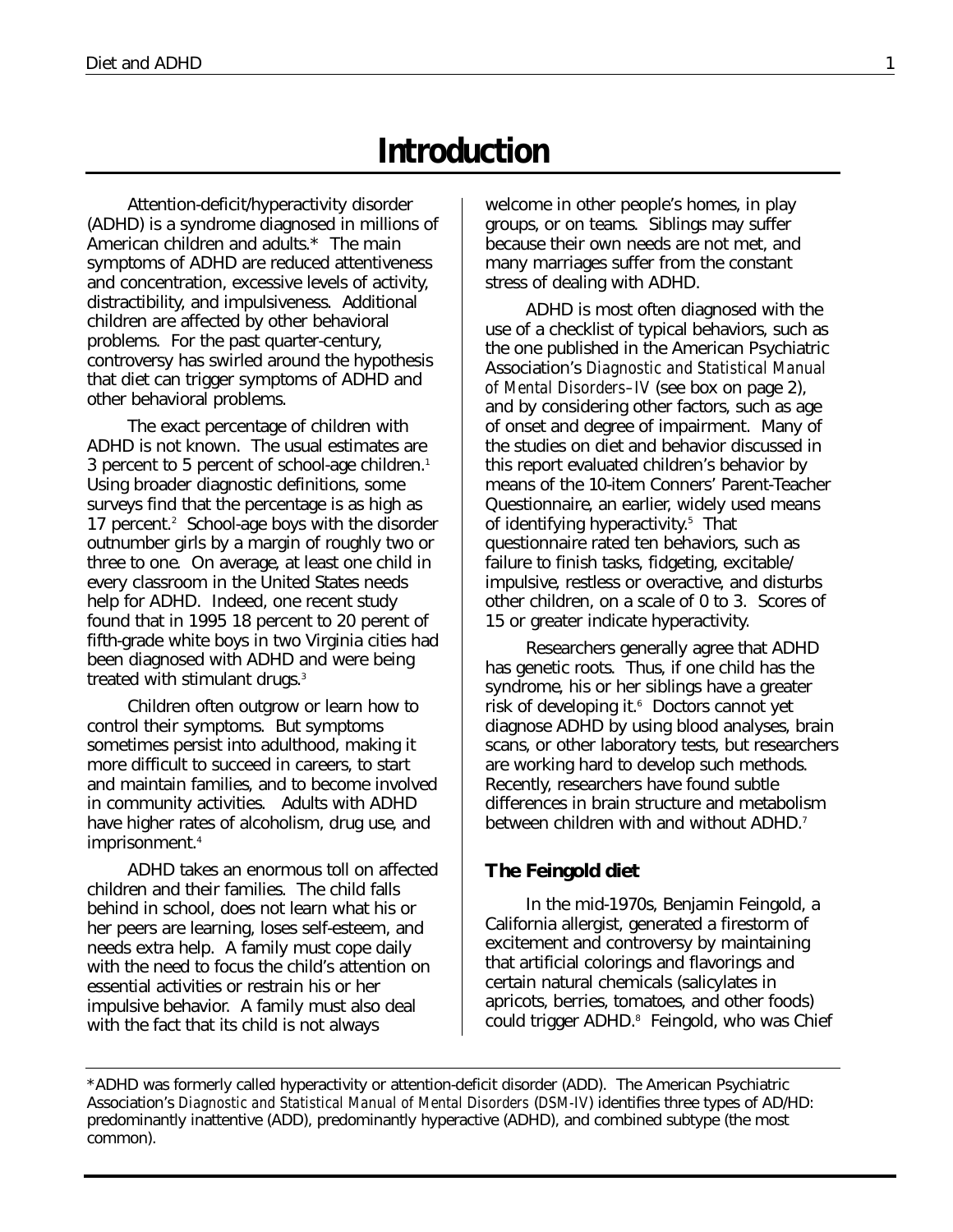Emeritus of the Department of Allergy at the Kaiser Foundation Hospital and Permanente Medical Group in San Francisco, stated that 30 percent to 50 percent of the hyperactive children that he had treated benefited from diets free of those substances.<sup>9</sup> He discovered that when he prescribed a restricted diet (but not other treatments) for hives, asthma, or other allergic reactions, his patients' behavioral problems (if present) sometimes also would diminish.

Thousands of beleaguered families, eager for drug-free relief for their hyperactive children, tried Feingold's diet. Many reported marked improvement in their children's behavior. Those parents launched Feingolddiet support groups throughout the country to share information and provide encouragement and help to other families.

But not everyone agreed that diet might affect children's behavior. The processed-foods industry and many child-behavior experts and researchers were skeptical of Feingold's claim, noting that it was based solely on his and parents' observations and was not supported by any controlled studies. The reported successes of his diet could be due to something else the families were doing, they said, and not to the absence of chemicals in the food. Until the relationship between diet and behavior was demonstrated in wellconducted research, they insisted, Feingold's claim should be considered an unproven hypothesis. Nevertheless, in 1975 a committee of the U.S. Department of Health, Education and Welfare concluded that "the evidence taken as a whole is sufficient to merit further investigation into the relationship of diet and the hyperkinetic syndrome."10

#### **DSM-IV Checklist for Diagnosing ADHD**

The *Diagnostic and Statistical Manual of Mental Disorders IV*, published by the American Psychiatric Association, describes three patterns of behavior that indicate ADHD. People with ADHD may show several signs of being consistently inattentive. They may have a pattern of being hyperactive and impulsive. Or they may show all three types of behavior.

#### **Signs of inattention include:**

- becoming easily distracted by irrelevant sights and sounds
- failing to pay attention to details and making careless mistakes
- rarely following instructions carefully and completely
- losing or forgetting things like toys, or pencils, books, and tools needed for a task
- avoiding tasks that require sustained mental effort

#### **Signs of hyperactivity and impulsivity include:**

- feeling restless, often fidgeting with hands or feet, or squirming
- running, climbing, or leaving a seat in situations where sitting or quiet behavior is expected
- acting as if driven by a motor
- blurting out answers before hearing the whole question
- having difficulty waiting in line or for a turn

Because everyone shows some of those behaviors at times, the DSM contains specific guidelines for determining when they indicate ADHD. The behaviors must appear early in life, before age seven, and continue for at least six months. In children, they must be more frequent or severe than in others the same age. Above all, the behaviors must create a real handicap in at least two areas of a person's life, such as school, home, work, or social settings. So someone whose work or friendships are not impaired by those behaviors would not be diagnosed with ADHD. Nor would a child who seems overly active at school but functions well elsewhere.

(Adapted from *Attention Deficit Hyperactivity Disorder*, National Institute of Mental Health, 1994.)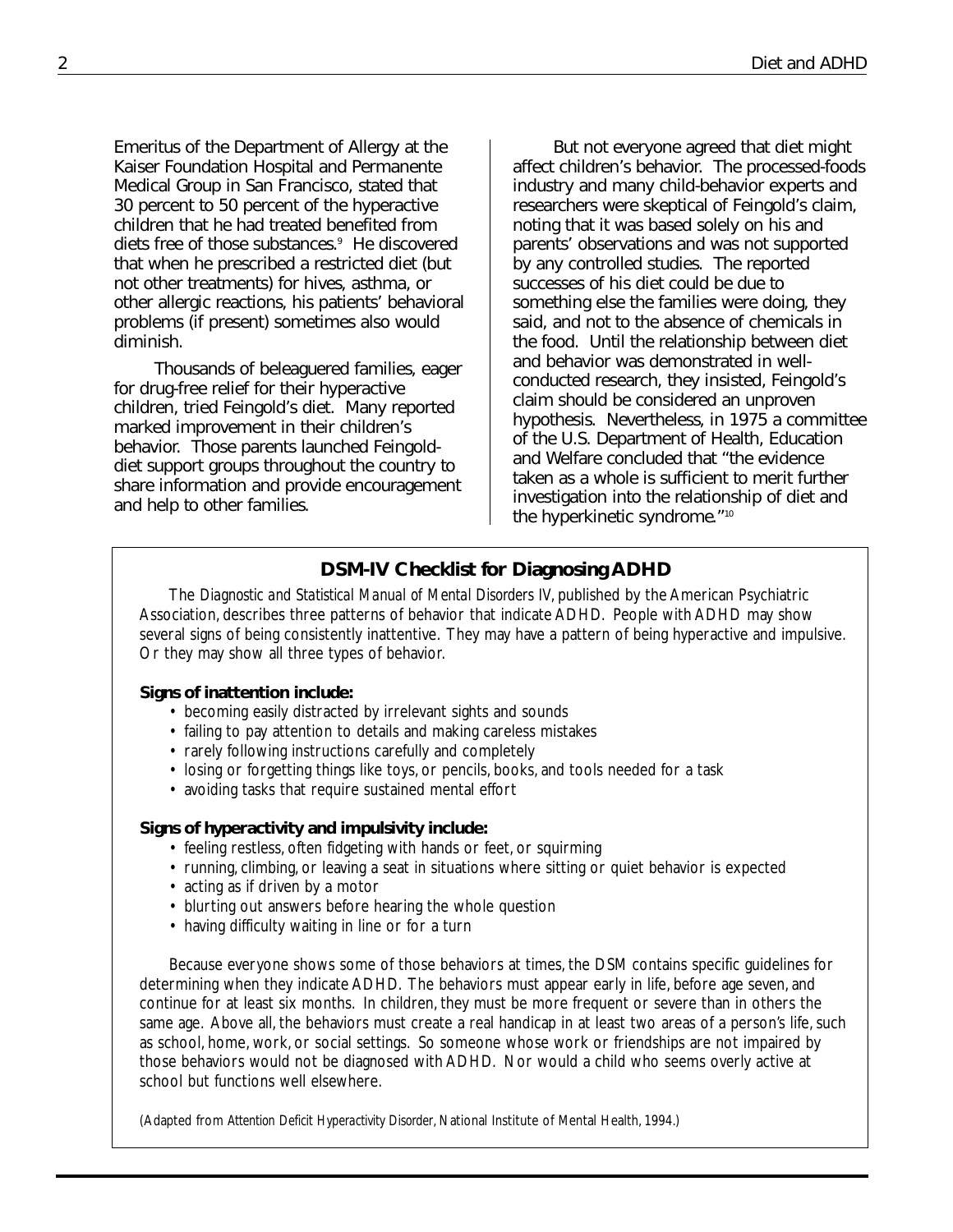Slowly, university researchers began testing Feingold's claim. The first study, conducted by C. Keith Conners and his colleagues at the University of Pittsburgh and published in 1976, found that at least four of 15 children diagnosed with ADHD improved on a diet free of artificial colors and flavors, according to evaluations by parents, teachers, and the researcher.<sup>11</sup>

Within the next five years, about a dozen controlled trials of varying quality were conducted. In those studies, children with ADHD (most of whose parents believed their behavior was affected by diet) were either put on a reduced-additive diet and then challenged with specific additives or provided with diets containing (placebo) or not containing (test diet) those substances. Most of those studies found some evidence of a dietary effect on behavior. (The hypothesis that foods containing salicylates affect behavior remains essentially untested.<sup>12</sup>)

In 1982, the National Institutes of Health (NIH) convened a "consensus development conference" on "Defined Diets and Childhood Hyperactivity."13 That NIH panel concluded that food additives and certain foods affect a small proportion of children with behavioral problems. The panel stated that controlled studies "did indicate a limited positive association between defined [Feingold-type] diets and a decrease in hyperactivity." It noted that a major limitation of the research was that most studies tested only food dyes and not flavors and preservatives that also might promote hyperactivity. It recognized "that initiation of a trial of dietary treatment . . . may be warranted" for hyperactive children. Also, it recommended that more animal and human research be conducted to determine which foods and additives cause problems, how those ingredients affect the brain and

*"[Controlled studies] did indicate a limited positive association between defined [Feingoldtype] diets and a decrease in hyperactivity."*

NIH 1982 Consensus Conference

behavior, and which children may be most likely to respond to dietary treatment.

During the 17 years since that NIH meeting, the NIH has sponsored little of the research recommended by its consensus panel. Nevertheless, a number of studies conducted by researchers in the United States, Canada, Europe, and Australia provided new evidence that synthetic colors and possibly other additives and foods, such as milk and corn, adversely affect some children with behavioral problems.

The issue of diet and ADHD needs to be considered in the context of current treatment practices. Pediatricians, though they often have reservations about treating ADHD with medications, typically prescribe stimulant drugs for children along with behavioral counseling for parents and children. The drug most frequently prescribed is methylphenidate (Ritalin and other brands). The use of methylphenidate increased by 2.5-fold between 1990 and 1995, according to one study, with an estimated 1.5 million youths aged five to 18 taking the drug in 1995.14 The U.S. Drug Enforcement Administration (DEA) of the U.S. Department of Justice, which treats methylphenidate as a controlled substance, reports that manufacturers' sales increased nearly five-fold between 1990 and 199815 and that the U.S. now consumes 90 percent of the methylphenidate produced throughout the world.16 While prescriptions for methylphenidate began leveling off between 1995 and 1997, prescriptions for amphetamines, which are also used to treat ADHD, tripled, so overall use of stimulant drugs has continued to rise.<sup>17</sup> One reason for the increase is that more elementary-school children are remaining on those drugs into their teens.18 Later in this report, we consider safety concerns about methylphenidate.

#### ● **[RETURN](#page-3-0)**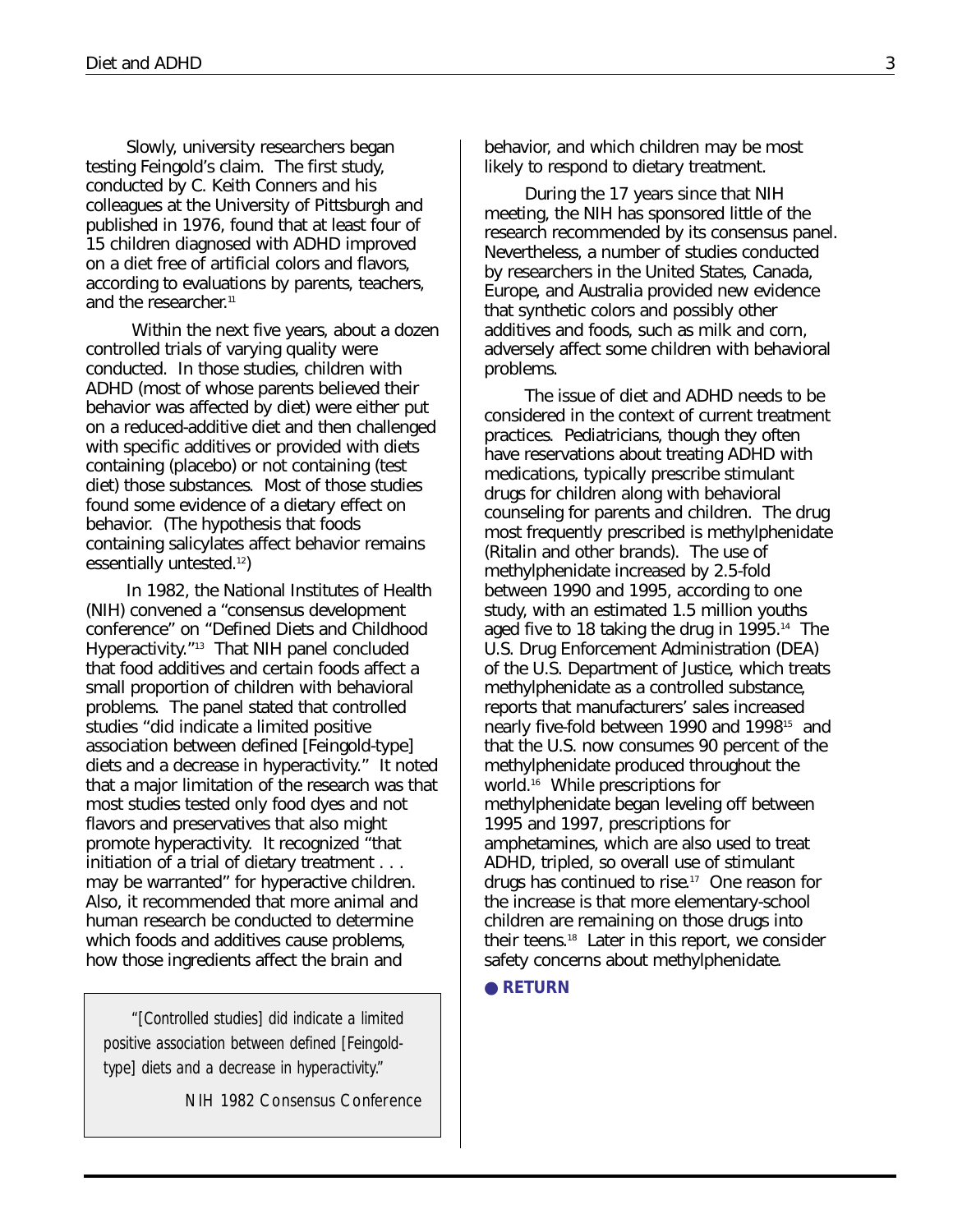# **Studies on Diet and Behavior**

<span id="page-10-0"></span>We review in this report 23 double-blind (plus several other) studies\* that investigated the effect of food additives and/or foods on children's behavior. We do not include studies that tested the effect of minimal amounts  $(1-5 \text{ mg})$  of food coloring,<sup>19</sup> nor do we address research on dietary deficiencies of, or supplementation with, vitamins, minerals, or fatty acids. Because some people contend that sugars can affect children's behavior, we review the limited research on sugars and behavior in Appendix 1.

The children studied had been diagnosed with ADHD or suffered from other behavioral problems, such as irritability and sleeplessness. However, for several reasons, those children generally were not representative of all children with ADHD or behavioral problems. In some of the studies the subjects were thought by their parents to behave worse when they ate certain foods or additives and had been kept on restricted diets. In several studies, many of the children suffered from asthma, hives, eczema, and other allergies or sensitivities. And in several studies, the children had severe behavioral disorders.

The double-blind studies compared the behavior of the subjects when they were consuming suspect additives or foods to their behavior when consuming presumably inactive placebos. For instance, in some studies children were given cookies or capsules containing food colors, and their behavior was compared to when they were given similar cookies or capsules free of food colors. (As discussed later, the "placebo" sometimes contained chocolate, wheat, or other ingredients to which children might be sensitive.) Many studies focused only on dyes and, in some cases, on only one dye, tartrazine (Yellow 5), the second most widely used dye in the United States. In several studies, after being placed on restricted diets, children were challenged not with individual dyes or foods,

but with whole different diets that contained additives or foods suspected of affecting behavior. Some of the double-blind studies included preliminary non-blind phases, such as when baseline diets were replaced with experimental diets.

The effects of the ingredients or diets on behavior usually were rated by parents, teachers, and/or researchers using standardized checklists (most often the Conners' scale), inventories based on the children's previous behavior, or open-ended questionnaires. In some cases, laboratory tests of attention, distractibility, locomotor activity, or neurophysiologic activity were employed.

Let us turn now to the studies themselves and review the results of some of the more significant ones. Additional details are provided in Appendix 2.

#### **Studies that found some effect of diet on behavior**

The early controlled studies of diet and behavior focused on possible effects of artificial colorings and, sometimes, flavorings and salicylate-containing foods. In the first study, published in 1976, Conners *et al*. compared the Feingold diet, which was free of certain foods, including those with artificial colors and flavors, to a diet that included those substances.<sup>20</sup> The researchers sought to make both diets appear to be experimental diets so that participants couldn't guess which was the "elimination" diet. In a group of 15 children diagnosed with hyperkinesis (the older term for ADHD), four or five children improved on the Feingold diet, two showing "dramatic results." (See Table 1 on page 5.) The average improvement was about 15 percent, though there was an "order effect" (improvement on the Feingold was seen primarily in the subjects who ate the control diet before the Feingold diet; see Appendix 2 for further discussion). A possible flaw in this study is that, according to the researchers, some mothers might have been able to figure out which diet their

<sup>\*</sup>In double-blind studies, neither the researchers/observers nor the subjects know when the subjects are consuming the treatment or placebo. Non-blind studies are not as reliable, because the participants' knowledge of the subjects treatment can affect the results.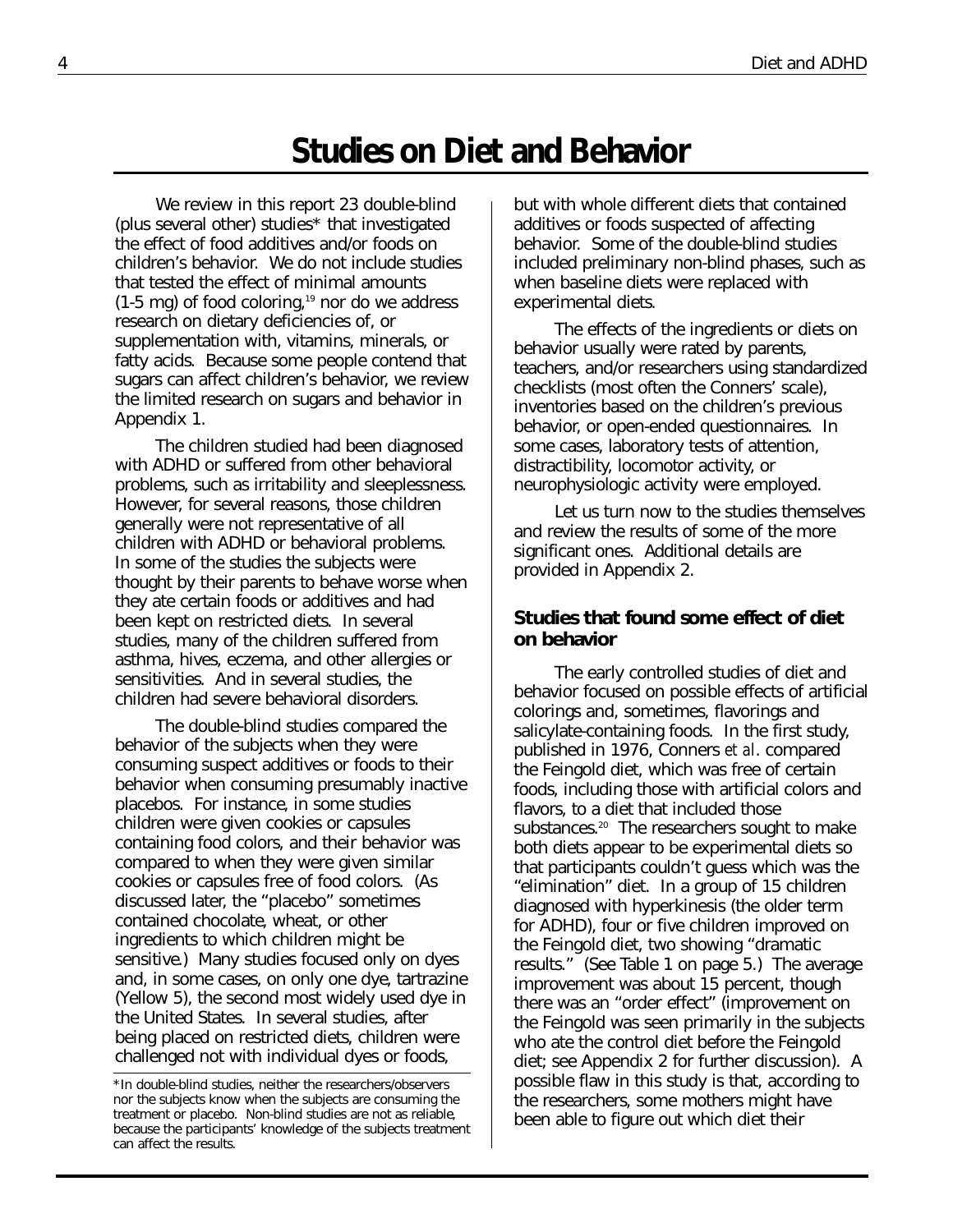#### <span id="page-11-0"></span>Table 1 Studies (Double-blind) of Diet on Behavior ● [RETURN](#page-3-0)

These double-blind studies compared the behavior of children who had ADHD or other behavioral problems when they consumed certain foods or additives (usually dyes) to when they did not. The duration of the test diets varied from one exposure to several weeks. The percentage of responders is shown below. The degree of response varied from slight to dramatic. Some subjects (not shown) appeared to respond adversely more to the restricted diet than the diet containing provoking ingredients. See text and Appendix 2 for further information and citations.

| Double-blind study              | <b>Number of Subjects</b> | Percent of subjects improving on diet                    |
|---------------------------------|---------------------------|----------------------------------------------------------|
| Wilson and Scott (1989)         | 4                         | 0%                                                       |
| Conners et al. (1980)           | 9                         | 0%                                                       |
| David (1987)                    | 24                        | 0%                                                       |
| <b>Conners (1980)</b>           | 30                        | 0%                                                       |
| Harley et al. (1978)            | 7                         | 0%-11%                                                   |
| Goyette et al. (1978)           | 16                        | 0% (parents), 19% (lab test)                             |
| Weiss et al. (1980)             | 22                        | 9%                                                       |
| Williams et al. (1978)          | 26                        | 13%-31%                                                  |
| Schmidt et al. (1997)           | 49                        | 24%                                                      |
| Rowe (1988)                     | 8                         | 25%                                                      |
| Conners et al. (1976)           | 15                        | 27%-33%                                                  |
| Goyette et al. (1978)           | 13                        | 31%                                                      |
| Harley et al. (1978—school-age) | 36                        | 36% (mothers' ratings); 47% (fathers'); 17% (teachers'); |
|                                 |                           | 11% (both parents and teachers')                         |
| Kaplan et al. (1989)            | 24                        | 42% (strong response); 58% (any response)                |
| Egger et al. (1985)             | 28                        | 54% to 71%                                               |
| Rowe and Rowe (1994)            | 34                        | 65%                                                      |
| Boris and Mandel (1994)         | 16                        | 69%                                                      |
| Carter et al. (1993)            | 19                        | 74%                                                      |
| Swanson and Kinsbourne (1980)   | 20                        | 85%                                                      |
| Pollock and Warner (1990)       | 19                        | 89%                                                      |
| Harley et al. (1978-pre-school) | 10                        | 100% (mothers' ratings); 57% (fathers')                  |

children were on, potentially influencing their judgments. Future studies sought to overcome that problem by providing special foods that hid the ingredients being tested.

In several follow-up studies, Conners' research team put children on a "modified Feingold diet" from which dyes were excluded. In two studies, when the children were switched from their normal diet to a dye-free diet (not in a double-blind manner), the behavior of up to 88 percent of the children improved significantly. 21,22 (That high percentage of responders is typical in the nondouble-blind phases of studies when children switch from their conventional diet to one that lacks certain foods that might provoke

symptoms [see Table 2 on page 6]. Part of that apparent improvement is undoubtedly due to the Hawthorne effect [any change in the environment might affect behavior] and wishful thinking on the part of the parents or researchers.) When the children consumed cookies with the dyes, some children showed markedly worse behavior. In one double-blind study, performance of three out of 16 children worsened as judged by a lab test, but parents did not notice a difference. In the other study, parents of four of 13 children observed significantly worse behavior during periods their children were consuming dyes. (See below for negative studies by Conners' team.)

In the late 1970s another research group,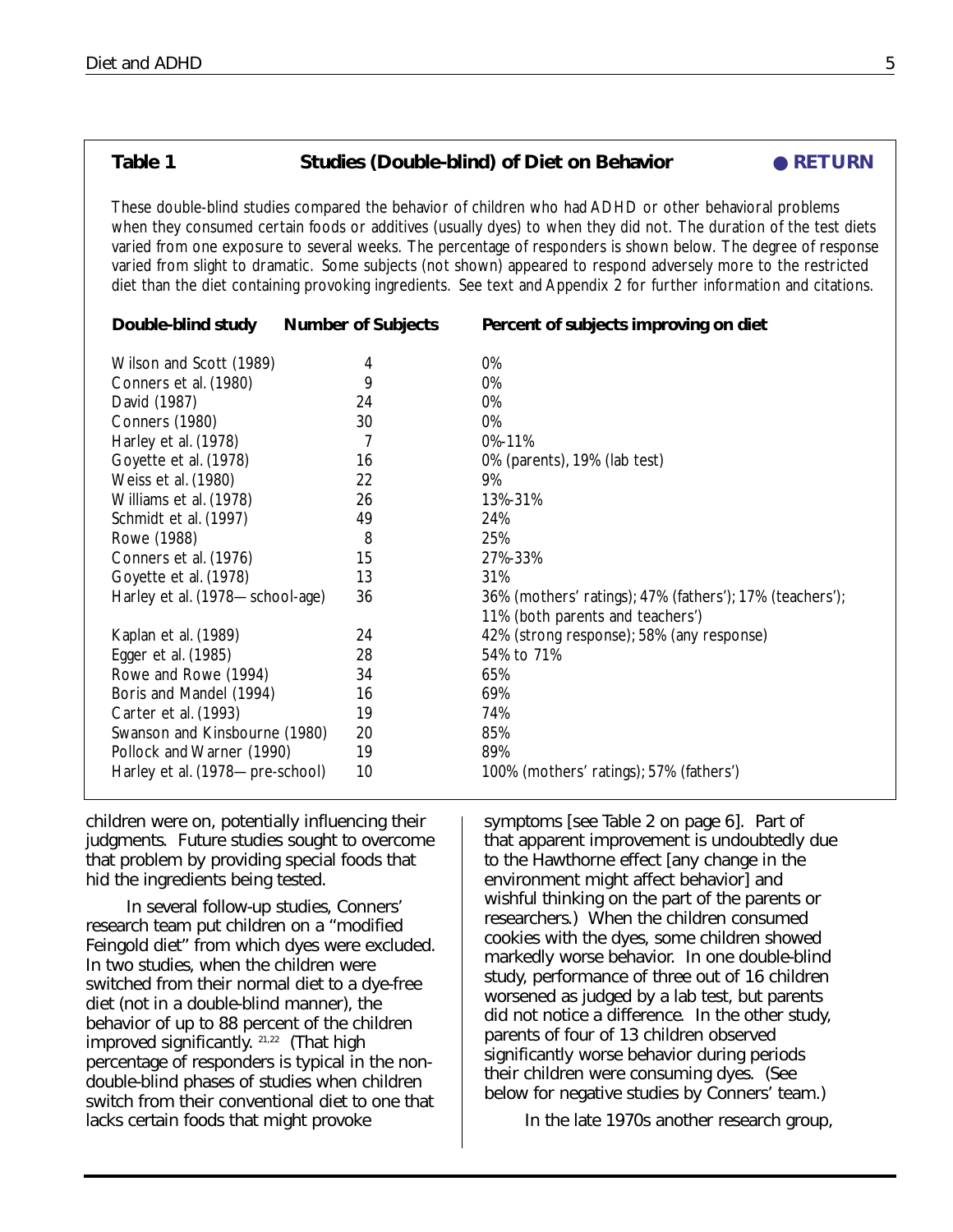<span id="page-12-0"></span>*All ten mothers and four of seven fathers rated their children's behavior better on the reducedadditive diet.*

this at the University of Wisconsin, compared the effect on ten hyperactive preschool boys of diets containing or lacking "ordinary" levels of dyes and salicylate-containing

foods.23 Those researchers controlled the diets by replacing all foods at home (and at parties) with specially coded foods. All ten mothers and four of seven fathers rated their children's behavior as being better on the reducedadditive diet than on the ordinary diet.

Harley *et al*. also studied a group of 36 hyperactive school-age boys using the same kinds of diets.<sup>24</sup> The results were mixed. Laboratory tests and teacher ratings did not indicate improvements, but "improved behavior [was] found on the experimental diet" according to the fathers' and mothers' ratings. As in Conners *et al*.'s first study, an order effect was seen.

Much of the next wave of studies concentrated on possible effects of dyes, even though many more substances also might affect behavior. One such study was conducted by Weiss *et al*. and used an experimental design different from that of most other studies.25 Instead of having children consume diets with and without certain foods for several weeks each, the children were kept on a diet free of artificial colors, flavors, and certain other additives and foods and then covertly challenged with dyes on certain days. (The 22 subjects, though not diagnosed as hyperactive, were suspected by their parents of having behavioral reactions to artificial colorings or flavorings and had been kept on some sort of restricted diet). For 77 consecutive days, each child drank a specially prepared beverage. On eight randomly selected days, the drink concealed a mixture of seven dyes (35.3 mg). Two subjects showed clear reactions according to their parents. A 34-month-old girl "reacted dramatically" on the days she received the dyes. A three-year-old boy displayed convincing evidence of

#### Table 2 Studies (not Double-blind) of Diet on Behavior ● **[RETURN](#page-3-0)**

These studies (some of which were part of studies that also included double-blind phases) compared the behavior of subjects (who had ADHD or other behavioral problems) on a restricted diet to their behavior on an ordinary diet or to a test diet (when they ate provoking foods or additives.) The duration of the test diets varied from one exposure to several weeks. The percentage of responders is shown below, though some of the reported response likely was due to the Hawthorne effect. The behavior of some subjects (not shown) appeared to worsen on the restricted diet as compared to the diet containing provoking foods. See text and Appendix 2 for further information and citations.

| Non-blind study (or phase) | Number of<br>subjects | Percentage of subjects improving<br>on restricted diet |
|----------------------------|-----------------------|--------------------------------------------------------|
| Egger et al. (1992)        | 185                   | 63%                                                    |
| Uhlig et al. (1997)        | 45                    | 71%                                                    |
| <b>Conners (1980)</b>      | 30                    | 73%                                                    |
| Carter et al. (1993)       | 78                    | 73%                                                    |
| Rowe (1988)                | 55                    | 73%                                                    |
| Boris and Mandel (1994)    | 26                    | 73%                                                    |
| Rowe and Rowe (1994)       | 200                   | 75%                                                    |
| Goyette et al. (1978)      | 13                    | 77%                                                    |
| Breakey et al. (1991)      | 516                   | 80%                                                    |
| Egger et al. (1985)        | 76                    | 82%                                                    |
| Goyette et al. (1978)      | 16                    | 88%                                                    |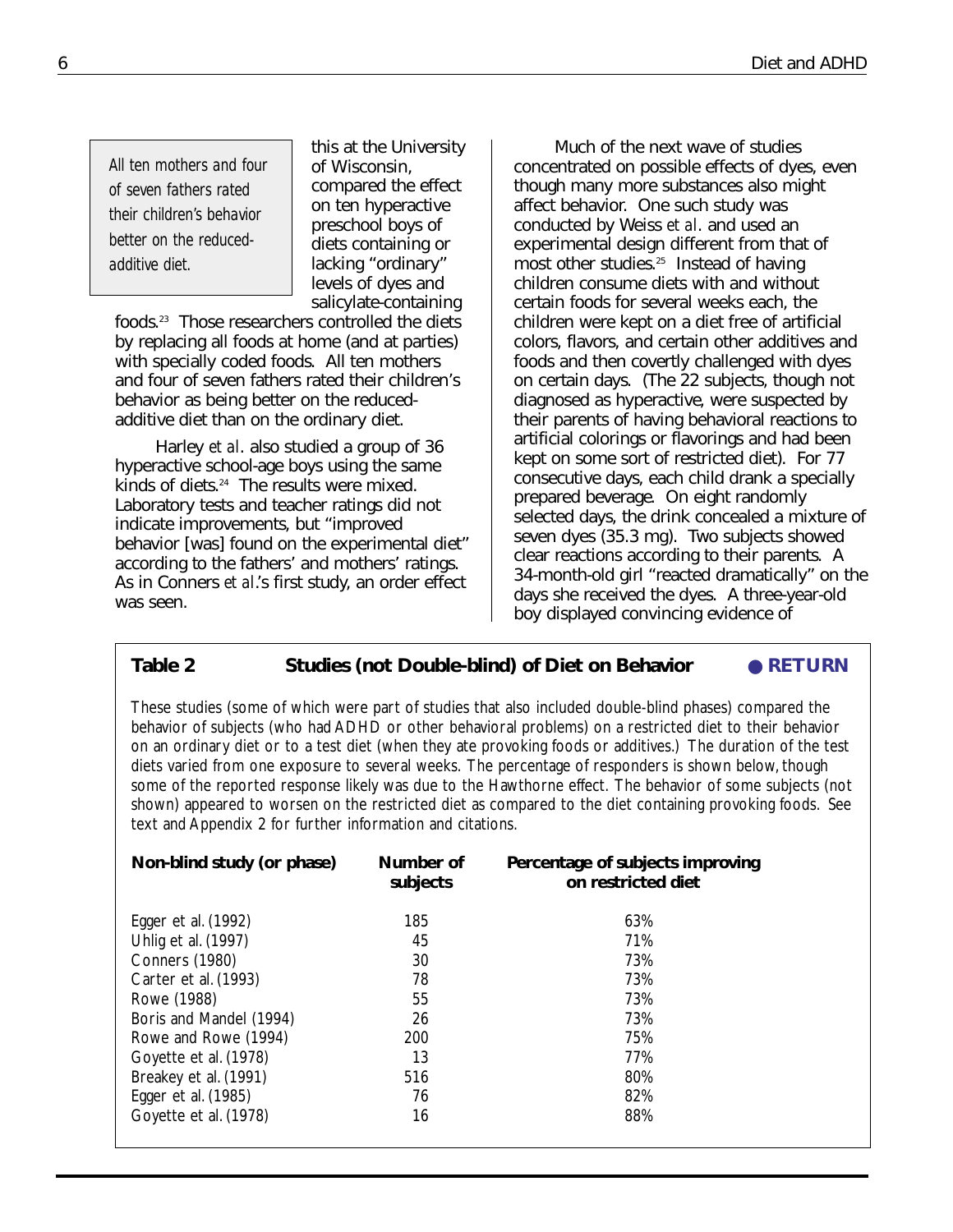*This experiment not only demonstrated unequivocal individual susceptibility, but also disclosed that even relatively normal children may be sensitive to the behavioral toxicity of food dyes."*

sensitivity to the color challenge for behaviors his mother considered typical of his outbursts: throwing things inappropriately, and biting, kicking, and hitting.

*Bernard Weiss*

"These data further

strengthen the accumulating evidence from controlled trials, supplemented by laboratory experiments, that modest doses of synthetic colors, and perhaps other agents excluded by elimination diets, can provoke disturbed behavior in children," the researchers stated.

One limitation of most of the studies using dyes is that they tested only 26 to 33 mg per day, a level of consumption considered average at the time, but much less than many children actually consumed. In a 1980 study, Swanson and Kinsbourne tested 100 mg and 150 mg doses of dyes.<sup>26</sup> They put 20 hyperactive children and 20 children who were probably not hyperactive on a Feingold diet for three days, then gave them dyes or a placebo for one day each and assessed their behavior. Compared to the placebo, the dyes decreased the attention span of the hyperactive children, but not the others. Seventeen of the 20 hyperactive subjects suffered impaired performance in a learning test. The authors suggested that negative results in some of the previous studies were due to the use of too low a dose of dyes.

Similarly, I. Pollock and J.O. Warner put 19 fidgety, inattentive children (two diagnosed with ADHD) on a diet that eliminated food additives and challenged them with 125 mg per day of four dyes or a placebo.<sup>27</sup> Seventeen of 19 sets of parents rated their children's behavior as worse—sometimes sharply worse while their children were consuming the dyes.

Rowe and Rowe extended the research on dyes by testing six different doses—ranging from 1 mg to 50 mg—of tartrazine on children

who suffered from irritability, sleep disturbances, and restlessness (two out of 34 were diagnosed as having ADHD). The researchers found that the greater the dosage of dye, the greater the effect on behavior.

Beginning in 1985, researchers began to broaden their focus beyond dyes and conducted studies that tested the effects of other additives and ordinary foods. The underlying rationale was that children might have allergies or sensitivities to numerous substances.

Using a highly restricted diet, Egger *et al*. studied 76 children suffering from severe hyperactivity, often accompanied by neurological disorders, allergies, and other symptoms.<sup>28</sup> Thus, the children were not representative of all children with ADHD and other behavioral problems. They placed the children on a severely restricted "few food" ("oligoantigenic") diet that consisted of two meats, two carbohydrate sources (for example, potatoes and rice), two fruits (banana and apple), a variety of vegetables, and vitaminand-mineral supplements. That diet excluded dyes, milk, chocolate, citrus fruit, and other

foods suspected of affecting behavior. Sixty-two subjects (82 percent) responded favorably to dietary modification, though that phase was not double-blind. Subsequent dietary challenges (also not

*"[A modified diet] did seem to make a remarkable difference to the lives of many of these families."*

Joseph Egger *et al.*

double-blind) led the researchers to conclude that all of those 62 children were affected adversely by tartrazine, benzoic acid (a food preservative), milk, wheat, oranges, eggs, chocolate, or other ingredients, but because of the open testing protocol, those results are unreliable.

Next, 28 of the children who were considered to be diet-sensitive participated in a double-blind study. Depending on which researcher was doing the rating, 54 percent or 71 percent of the children behaved better on the restricted diet than they did during the one to two weeks they each were covertly fed one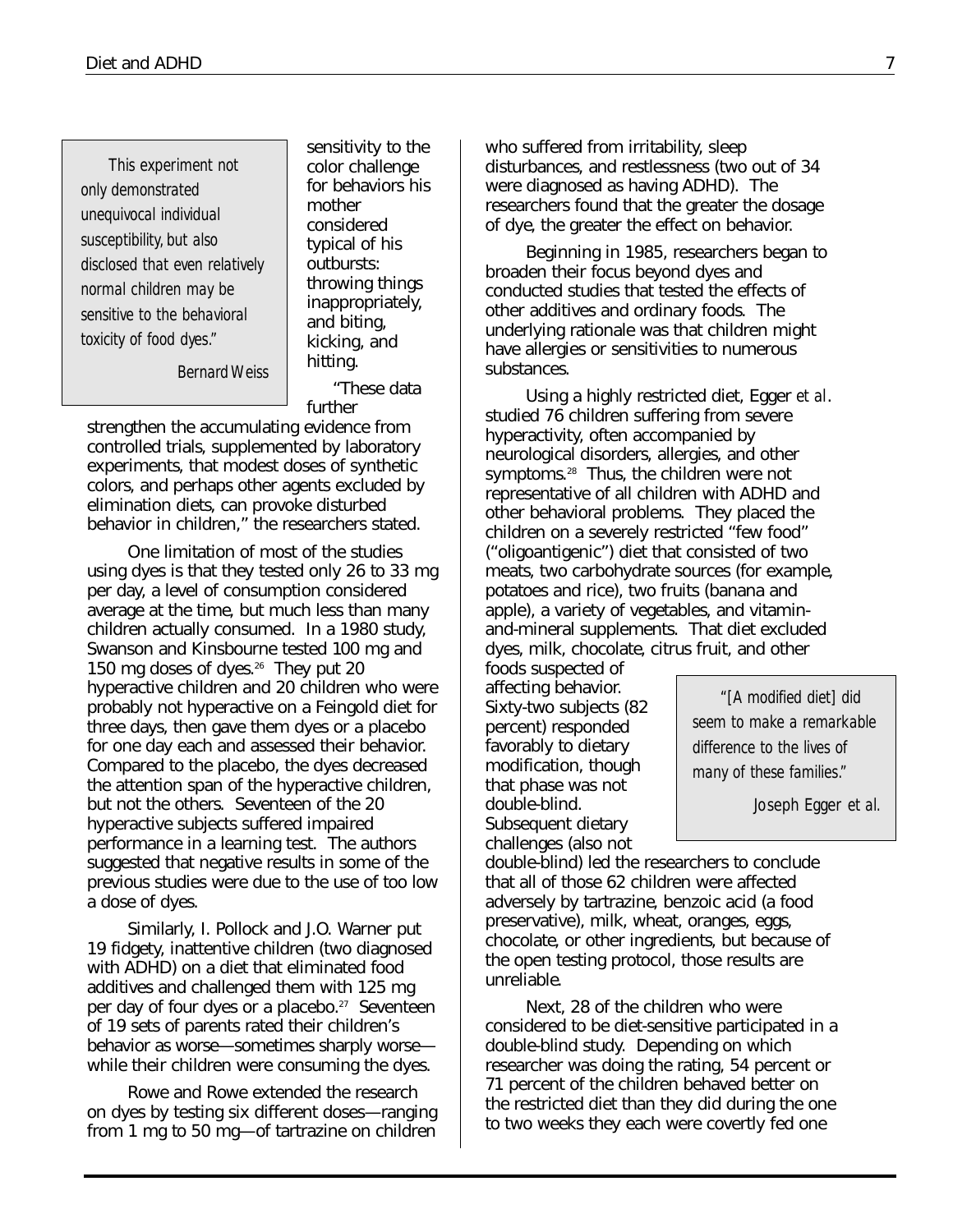<span id="page-14-0"></span>food to which they were thought to be sensitive. Irritability and unreasonableness were more affected than hyperactivity and poor concentration. Eighteen percent of the children did worse on the restricted diet.

Carter *et al*., who studied 78 children with ADHD, reported that 73 percent improved on a few-food (oligoantigenic) diet, though that phase of the study was not double-blind.29 In a follow-up double-blind, placebo-controlled trial of 19 responders, ratings by parents of 14 children indicated that dyes, chocolate, milk, and other foods affected behavior.

Another study that used a highly restricted diet was conducted by Boris and Mandel on 26 children with ADHD, most of whom also suffered from asthma, eczema, or hives.<sup>30</sup> In a non-blinded phase, 15 out of 17 children who had those allergies appeared to respond to that diet, compared to only five of nine children lacking those allergies. Then, in a placebo-controlled, double-blind phase, the researchers challenged 16 children with dyes (100 mg per day) or foods to which the children appeared to be sensitive. The behavior of 11 (69%) of the children deteriorated when they consumed the foods or dyes.

In a double-blind trial of a restricted diet, Kaplan *et al*. tested 24 preschool boys diagnosed with ADHD.<sup>31</sup> During a seven-week period, each boy's family ate only the foods the researchers provided them. During four of those weeks, the meals were free of artificial colors, flavors, and other substances, such as chocolate, MSG, preservatives, and caffeine, that families thought might be affecting their children. During the other weeks, the foods included those substances. On the restricted diet, according to their parents, ten boys improved an average of 50 percent, while four more averaged a 12-percent improvement.

A study by Uhlig *et al* went a step further than previous studies by using electroencephalograms (EEG) to monitor brain electrical activity when children with ADHD were eating a diet that did or did not include provoking foods.32 In a first phase that was not double-blind, the behavior of 71 percent of 45 children appeared to improve on an oligoantigenic diet. The children were then

challenged (again, not in a double-blind protocol) with various foods, and some appeared to be sensitive to beet sugar, artificial colorings, wheat, milk, and other foods. In a third phase, the researchers used EEG and found a significant increase in beta-1 activity in certain areas of the brain after the children ate

provoking foods but not other foods. One of the researchers examining the EEGs did not know which diet the children were on. The import of that finding needs to be further

*"These data support the hypothesis that in a subgroup of children with attention deficit hyperactivity disorder certain foods may not only influence clinical symptoms but may also alter brain electrical activity."*

T. Uhlig *et al.*

investigated. (Another study using EEG and other methods found that when food-sensitive hyperactive children avoided provoking foods they experienced increased beneficial REM sleep and decreases in the number of arousals when sleeping.33) ● **[RETURN](#page-3-0)**

#### **Studies that found little or no effect of diet on behavior**

Several studies found little or no effect of food ingredients on children's behavior.

Conners and his colleagues put 30 children, 22 of whom were diagnosed as hyperkinetic, on an elimination diet.<sup>34</sup> In that non-blind phase, the behavior of 73 percent of the children improved. However, in the more important double-blind phase, the researchers found "no effect whatsoever" when the children ate cookies containing dyes or placebo cookies alternately for four one-week periods.

In a small study, Conners *et al*. tested nine hyperactive schoolchildren who had previously appeared to improve on the Feingold diet.<sup>35</sup> While on that diet, the children were challenged, double-blind, on just one day each with cookies containing 0 or 26 mg of artificial colors. Consumption of the dyes was not associated with significantly more errors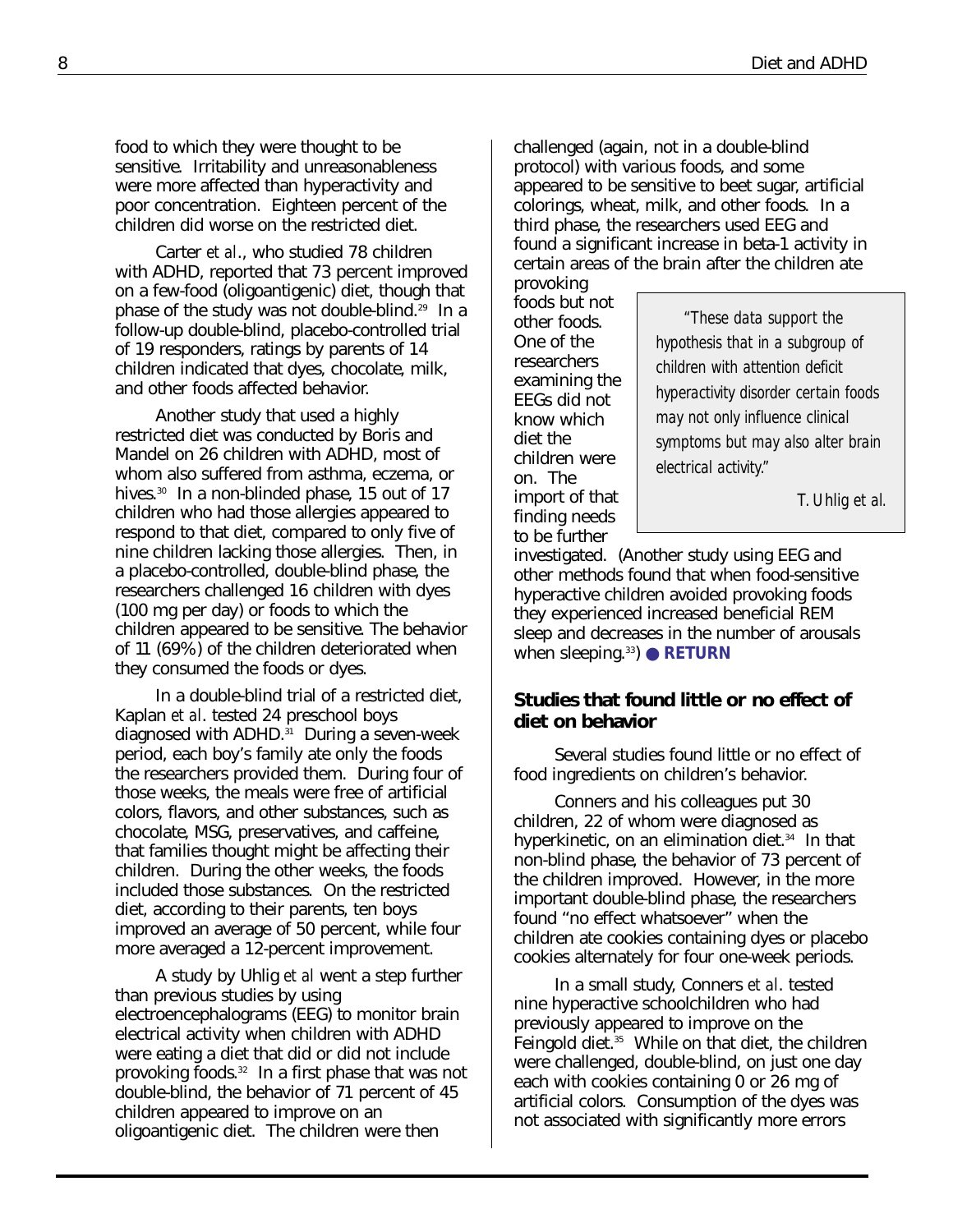*"[W]e must surely conclude that the artificial color hypothesis of hyperactive behavior is unproven."*

C. Keith Conners

on a learning task, and no differences were seen with regard to physical activity. Though he later concluded that diet can affect behavior, on the basis of this study Conners stated that the "artificial color hypothesis of

hyperactive behavior is unproven." (Of course, Feingold had not proposed an "artificial color hypothesis," but claimed that many different additives and foods cause symptoms of hyperactivity.)

A study by T. J. David, of the University of Manchester in the United Kingdom, tested 24 children (six with ADHD), all of whom were on restricted diets because their parents said they

suffered behavioral reactions after consuming tartrazine and sometimes benzoic acid and other additives. In a double-blind, placebocontrolled study, the children consumed tartrazine or benzoic acid for just one day each.36 None of the children reacted after consuming a huge amount (300 mg) of the dye or benzoic acid.

Mattes and Gittelman tested 11 children, most of whom were thought to have ADHD.<sup>37</sup> Parents claimed that each child was sensitive to additives and was on the Feingold diet. With the children remaining on the Feingold diet, their behavior did not appear to be affected in a placebo-controlled, double-blind study by consuming up to 78 mg of dyes. Whether the children might have reacted to substances excluded from their diets other than dyes was not tested. ● **[RETURN](#page-3-0)**

### **Discussion**

The possibility that food additives and natural food constituents could affect children's behavior, particularly those with ADHD, was first raised by Feingold in the mid-1970s. In 1982, an NIH consensus conference reviewed the early research and concluded that dyes and other dietary components do, indeed, contribute to ADHD in a small fraction of children. However, the panel did not agree with Feingold's claim that diet is responsible for as many as half of all cases of hyperactivity.

Subsequent to the NIH conference, additional studies found that synthetic dyes and certain foods affect the behavior of some children. In all, 17 of 23 double-blind studies found that the behavior of some children significantly worsened after they consumed dyes and certain foods. Six studies did not find an effect. Diet, with dyes being the component most frequently studied, appears to affect some children dramatically, others slightly, and many others not at all. In uncontrolled portions of eleven studies, the behavior of about three-fourths of the children appeared to improve when they switched from their conventional diet to a diet restricted in

numerous foods and additives. Those observations need to be investigated further.

Conners, who conducted several of the early studies and was skeptical that diet affected behavior, in 1990 reviewed the research on diet and behavior and concluded:

> I have to admit that I have changed my mind about the Feingold idea since the 1970s.... my judgment is that the evidence is strong enough, at least for preschoolers, and especially those with confirmed allergic symptoms, that one should eliminate a broad range of unnecessary and possibly harmful ingredients from these children's diets.... Taken with the caveat that diets do not cure, there seems good reason to try them as part of a total therapeutic effort including medical, educational, and behavioral treatments.<sup>38</sup>

Boris and Mandel found that children with behavioral problems who also suffered from asthma, eczema, or hives might be particularly helped by dietary changes. That suggests that children with those symptoms are good candidates for dietary therapy. Other studies (Weiss, *et al*. (1980), Harley, Ray, Tomasi, *et al*.) indicated that younger children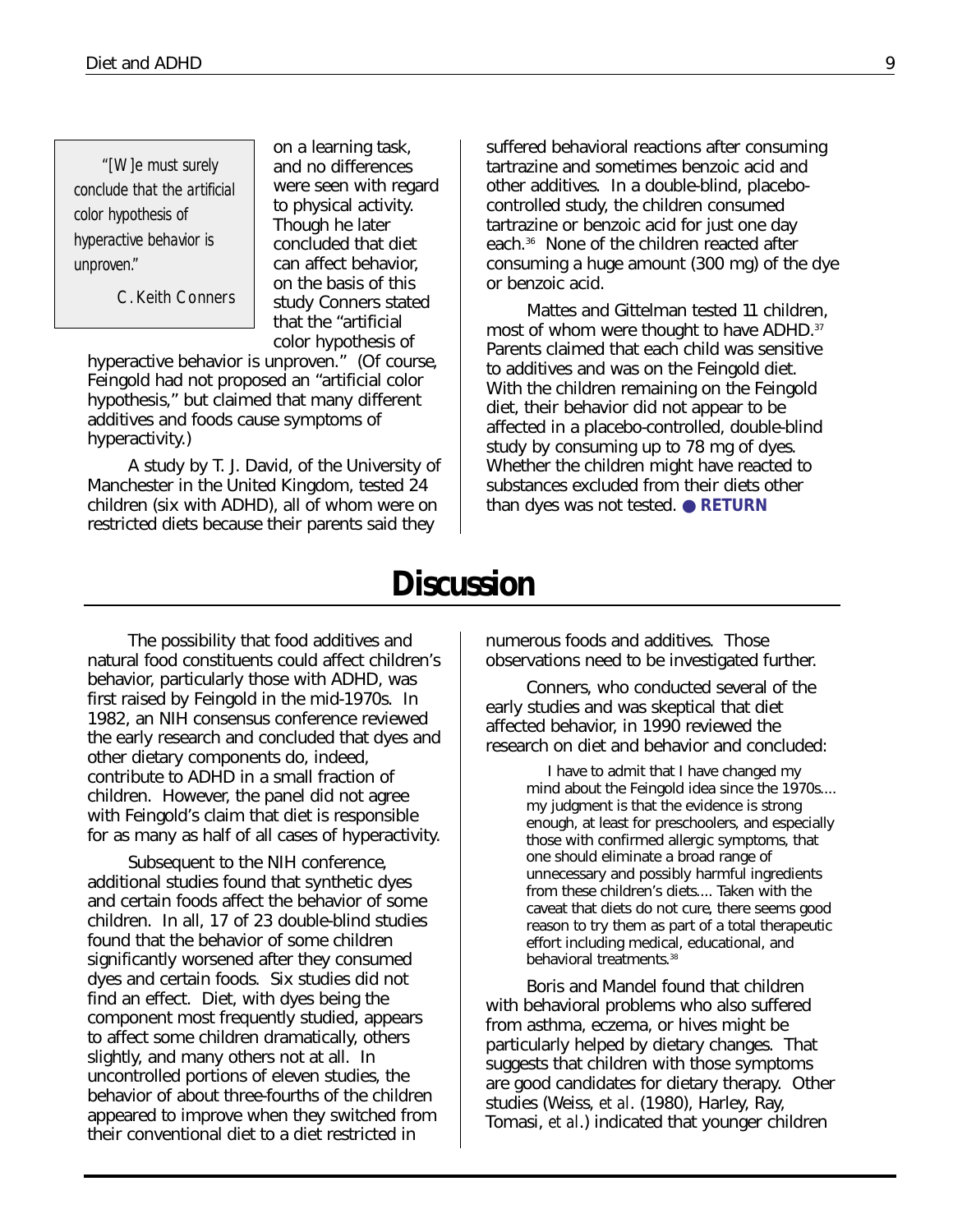<span id="page-16-0"></span>might be likelier to respond to dietary restrictions than older children, though that

*"Through a simple elimination diet symptoms can be controlled. . . . Elimination of the causes of ADHD is preferable to the pharmacologic therapy of this condition."*

Marvin Boris and

was not always the case (Carter *et al*.). It was the two youngest children in the Weiss et al. study who reacted, and Harley, Ray, Tomasi, *et al*. found a greater effect in preschool than in school-age children. However, the greater apparent sensitivity of younger children Francine S. Mandel *"This trial indicates* might be due to the fact that in studies

that tested sensitivity to dyes all subjects consumed a fixed amount of dye regardless of their weight. Thus, lighter children were exposed to a significantly higher dosage per kilogram of body weight.

Weiss *et al*.'s 1980 study offers several important lessons concerning the conduct and interpretation of studies. First, if the two children who reacted to dyes had not been included among the 22 subjects, the study would have been interpreted as "proving" that dyes do not affect behavior. Negative results from studies involving small numbers of subjects might, simply by chance, not include any of a sensitive subgroup. Second, the study demonstrates the importance of examining each subject's behavior individually, rather than averaging together the effects on all the children. Had Weiss and his colleagues done that averaging, they would not have observed any effect. Finally, the researchers individualized their questionnaires so that the parents' ratings were based on the problems their children usually experienced. In contrast, most other studies used a standardized questionnaire, even if it did not include the behaviors that the children actually had problems with. For instance, the Conners' questionnaire "places little emphasis on irritability and contains no measure of sleep disturbance," which behaviors are not part of ADHD but appear to be caused by dyes in some research.<sup>39</sup>

#### **How many children with ADHD are affected by diet?**

The exact percentage of children with behavioral problems who are sensitive to food ingredients is not known, because most of the studies tested children who were suspected by their parents of being sensitive to certain foods. NIMH estimates that "5 percent of children with ADHD, mostly either young children or children with food allergies" are food-sensitive, but does not provide a basis for

that estimate. That figure is consistent with several of the studies (such as Weiss *et al*.'s [9 percent]) using food dyes. Greater percentages of children responded in double-blind studies when they

*that diet can contribute to behaviour disorders in children."*

Christine Carter et al.

were challenged not just with dyes but also with foods to which they were suspected of being sensitive. Thus, in several studies that eliminated a wide variety of foods and then added one or more of them back, half or more of the subjects appeared to be affected by foods or dyes: Kaplan *et al*. (42 percent-58 percent), Carter *et al*. (74 percent), and Boris and Mandel (69 percent); (see Table 1).

One of the few studies that did not test subjects preselected for food sensitivities was Schmidt *et al*.'s. That study found that 24 percent of the children studied improved on a diet that eliminated tartrazine, cereal proteins, and citrus fruit. However, those children were severely hyperactive and disruptive inpatients and not representative of the average child with behavioral problems. (Only 44 percent of the subjects improved when given methylphenidate, suggesting that many had problems other than ADHD.) Similarly, Carter *et al*. found that the behavior of 14 out of 19 children (74 percent), who had not been selected for being sensitive to foods, reacted to dyes or foods.

Of course, the overall percentage of children affected by foods does not matter when it comes down to *your* child.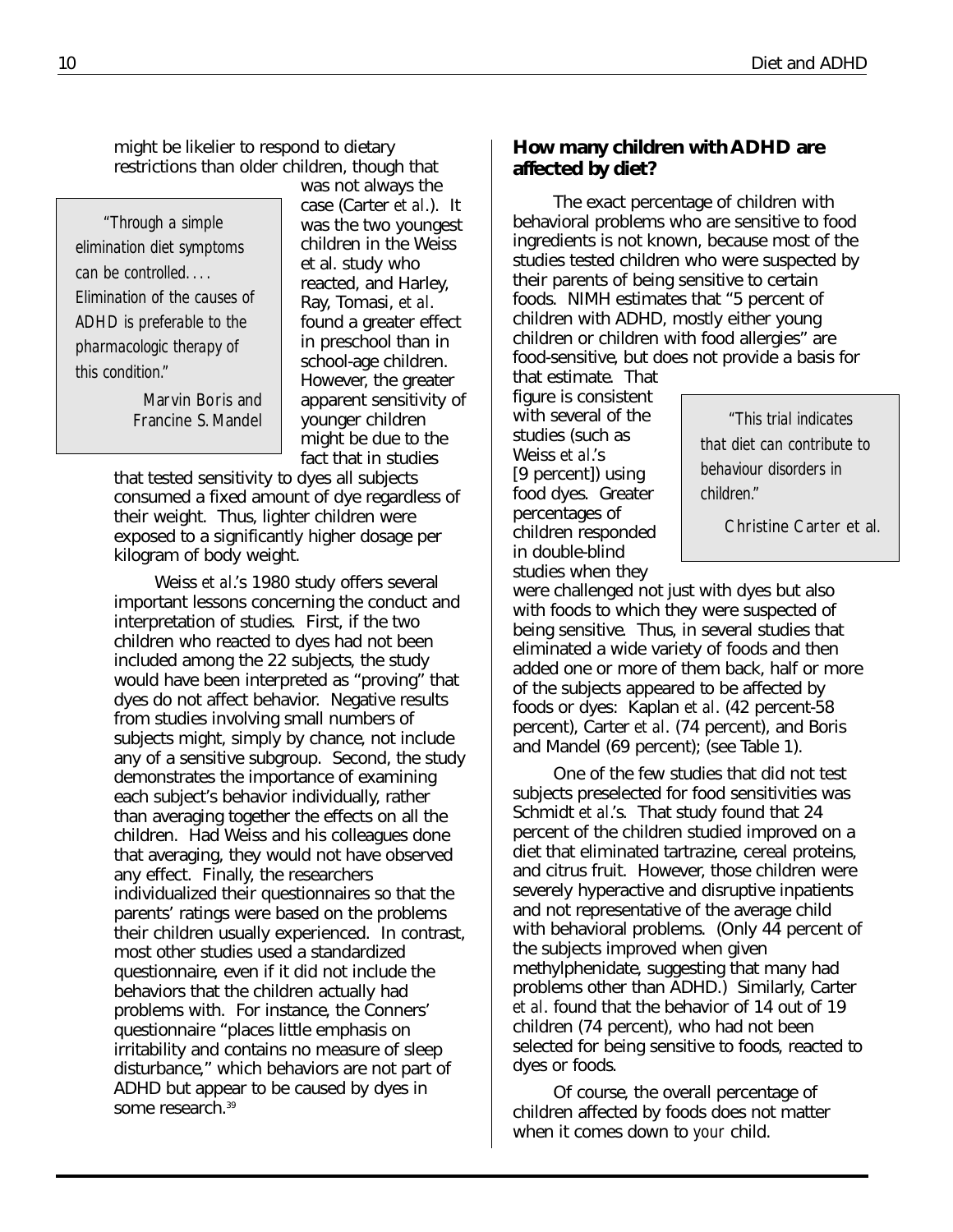<span id="page-17-0"></span>Commenting on the inconsistencies of studies and the fact that some children respond to the Feingold diet, Conners observed, "If there are *any* children whose behavior is reliably worsened by food additives, then the problem is significant."40 The obvious public-health response would be to remove the irritants, if possible, from the foods that children eat.

#### ● **[RETURN](#page-3-0)**

#### **How much dye do children consume?**

The interpretation of studies in which children were challenged with dyes is clouded by the lack of information on how much dye children actually consume in their everyday lives.<sup>41</sup> Several of the studies used a dose of 26 mg per day, the presumed average daily consumption of six to nine dyes. However, children may well consume more dye than adults, because so many child-oriented candies, beverages, cakes, frozen desserts, breakfast cereals, and other foods are artificially colored (and also contain a multitude of preservatives, artificial flavorings, artificial sweeteners, and other additives).

In 1976 an FDA scientist estimated that 10 percent of children between one and five years old consume more than 121 mg of dyes per day and 10 percent of children between six and 11 consume 146 mg or more.<sup>42</sup> The average level might have been as high as 76 mg—not 26 mg—and the maximum as high as 315 mg per day. Those figures suggest that many studies used dosages of dyes inadequate to elicit the behavioral reactions that some children's ordinary diets may produce. Indeed, Conners, who used a challenge dose of 26 mg in one study, later regretted using so little.<sup>43</sup> In contrast, two of the studies (Pollock and Warner; Swanson and Kinsbourne) that challenged children with 100 mg or more of dye per day found effects in comparatively large percentages of children.

It is noteworthy that, according to FDA data, dye production has been increasing steadily. Production per capita amounted to 12 mg in 1955, 32 mg in 1975, and 47 mg in 1998, a fourfold increase over four decades.<sup>44</sup> While true consumption figures are not known, current production levels are greater than the

amounts used in most studies. The increased exposure to dyes may be causing higher rates of behavioral disturbances. ● **[RETURN](#page-3-0)**

#### **Limitations in study designs**

The designs of many of the studies might have limited their power to detect effects of diet.45 One limitation is that most double-blind studies tested only the effects of food dyes, and not anything else in the diet. If children are sensitive to several foods or additives, their behavior might not change much if they avoid just dyes. As the old saying goes, if a child is limping because he has five nails in his shoe, removing one nail won't help him much.46 Studies might have yielded more dramatic effects if additives in addition to dyes, as well as potentially reactive foods, had been eliminated from the diets and then added back as challenges.

Some researchers used chocolate cookies as the vehicle for administering dyes and placebo. Some children might have reacted to the chocolate, thereby making it more difficult to detect effects of the dyes. Egger *et al*. (1985) concluded that chocolate caused symptoms in 59 percent of the subjects tested, though that observation was not based on a controlled study. Breakey *et al*., whose uncontrolled study found that 31 percent of 516 children were sensitive to chocolate, commented: "With hindsight, it is probable that the results of early research were confounded by the usage of chocolate bars and cookies as the vehicle for test doses of colours..."47

Another limitation concerns the assessment tools. The laboratory tests or Conners' scale used in many studies did not assess certain behaviors, such as irritability or sleep disturbances, that might be caused by foods or additives. To overcome that problem, Rowe and Rowe developed a 30-item checklist based on children's past behavior. Similarly, Weiss *et al*. (1980) worked with parents to identify ten problem behaviors specific to each child and then to rate their children on those behaviors.

Also, some studies might underestimate the effect of diet if sensitive children selectively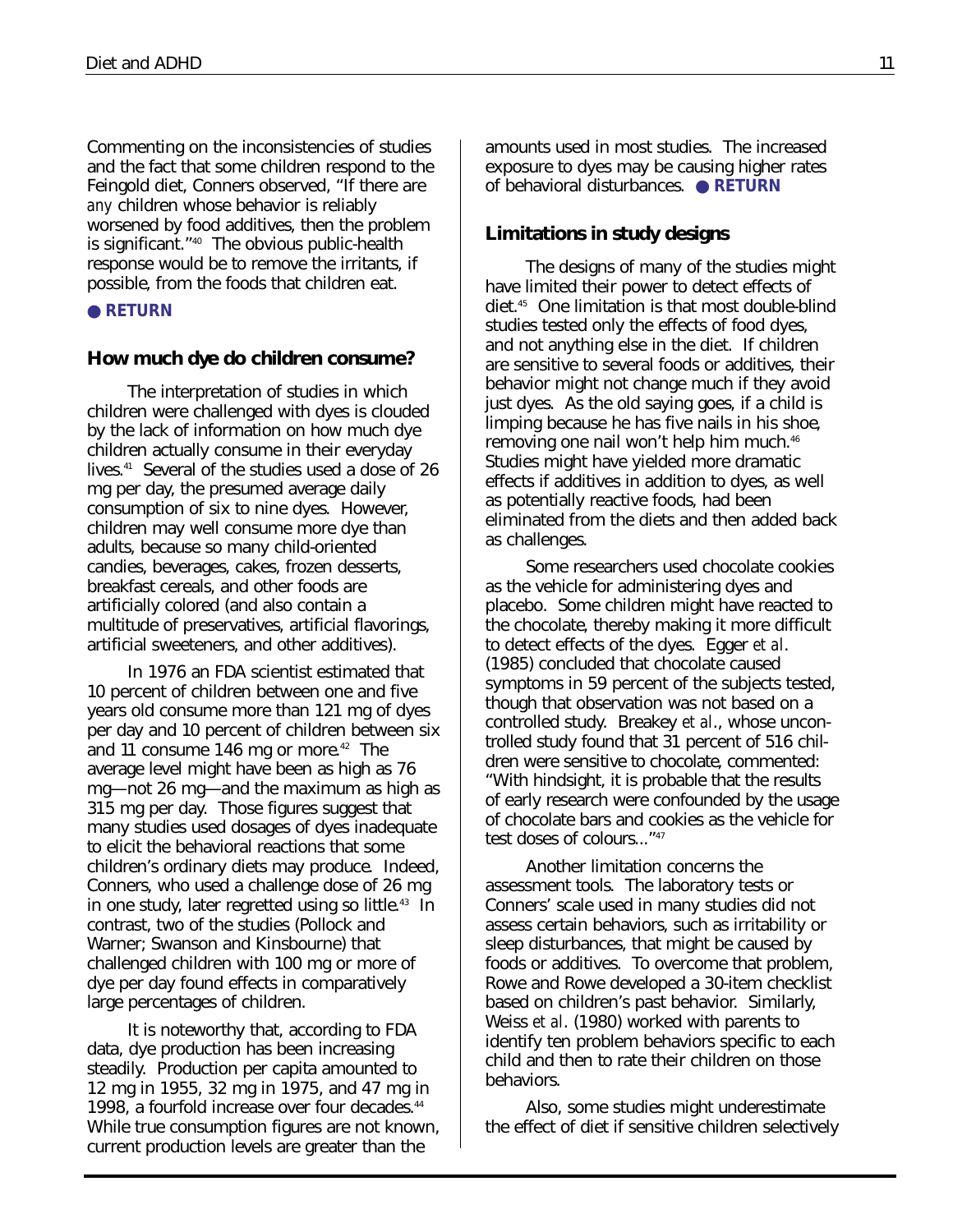<span id="page-18-0"></span>refused to participate or dropped out. Conners acknowledged that problem in his own research, observing, "If these children dropped out because they experienced severe reactions to the artificial colors, then we would have inadvertently screened out some of our most promising subjects."48

On the other hand, some of the research might imply that the effect of diet is greater than it really is. For instance, some of the effects seen in laboratory tests might not be meaningful in the child's real world.

#### ● **[RETURN](#page-3-0)**

#### **Experts' denials of effects of diet**

In spite of the substantial evidence to the contrary, several prominent public and private health organizations—and researchers themselves—have ignored, downplayed, or dismissed any relationship between diet and children's behavior (see Appendix 3 for a more detailed discussion). It is not surprising that organizations funded by the food industry, such as the International Food Information Council (IFIC) and the American Council on Science and Health (ACSH), would dismiss the evidence for such a relationship. It is surprising that some of those who conducted studies finding an effect would seek to dismiss their own findings. For instance, Harley *et al*. concluded that "the overall results [of the study on preschool children] do not provide convincing support for the efficacy of the experimental (Feingold) diet" because the teachers' evaluations and the laboratory tests did not corroborate the parents' reports.49 Noting that all ten mothers rated their child's behavior as improved, neurotoxicologist Weiss subsequently observed: "[Harley *et al*.'s] astonishing claim, offered after results embarrassing to the sponsors of the study, is a salient example of the extra-scientific barriers posed to the Feingold hypothesis."50 (The sponsors Weiss alluded to were the Nutrition Foundation and Wisconsin Food Research Institute, both funded by industry.)

Even a 1998 NIH Consensus Panel on the treatment of ADHD virtually ignored the studies on diet—despite the fact that the

expert invited to describe non-drug treatments summarized the research showing that dietary treatment is beneficial to some children.<sup>51</sup> L. Eugene Arnold, a psychiatrist at the Ohio State University College of Medicine, wrote in his published review, "The oligoantigenic or few-foods diet has convincing double-blind evidence of efficacy in multiple trials for a properly selected subgroup [of patients]."52 The NIH conference report noted only in passing, "Some of the dietary elimination strategies showed intriguing results suggesting future research." The committee then failed to include dietary research in its recommendations for future research.

Likewise, the FDA, which funded an important study (Weiss, Williams, Margen, *et al*.) demonstrating that food dyes can trigger adverse behavior, nevertheless endorsed a pamphlet published by IFIC, an industry group, stating that studies have produced no evidence that food additives cause hyperactivity.

Some of the leading authorities on ADHD appear to be unaware of, or dismiss, the research showing that foods can affect behavior. Russell A. Barkley, a professor at the University of Massachusetts Medical Center and a widely respected expert on hyperactivity, wrote: "many studies have discredited the [diet-behavior] hypothesis."<sup>53</sup> While they may believe, correctly, that drugs offer much more reliable relief, researchers should recognize that diet contributes to some children's behavioral problems and dietary changes might provide partial or sufficient relief.

Denying that food ingredients can exacerbate ADHD or other behavioral effects reflects ignorance of the scientific research, and ignoring that research jeopardizes children's well-being. Millions of young children have been prescribed stimulant drugs that may have unpleasant or serious side effects, as discussed below. Parents, physicians, teachers, and school officials need to know that some children benefit from avoiding certain additives and foods, and it makes sense to remove from children's diets unnecessary contributors to behavioral problems. ● **[RETURN](#page-3-0)**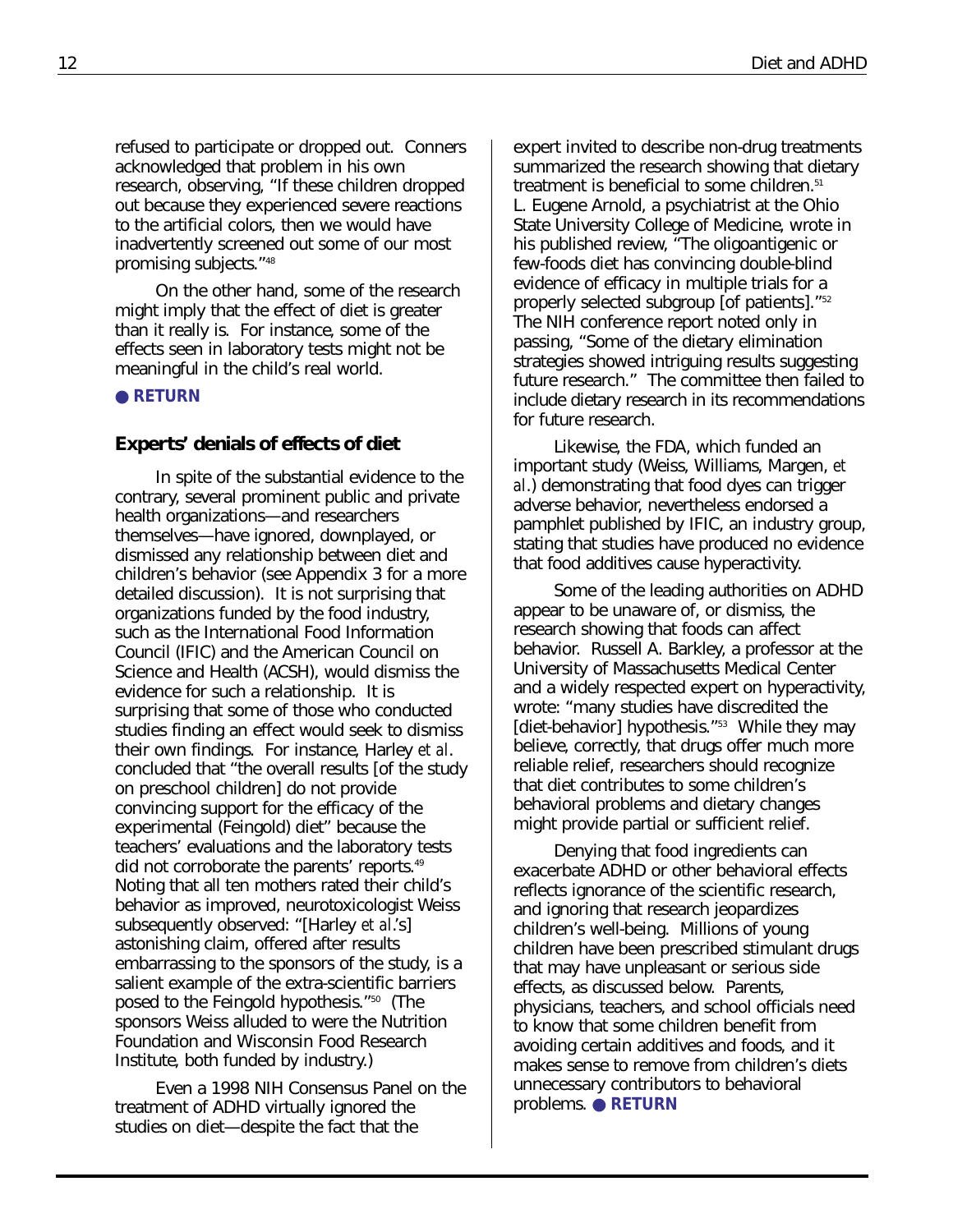#### <span id="page-19-0"></span>**Choosing a treatment: medication or diet?**

In contrast to the ease of use of stimulant drugs, controlling the diets of children is difficult, particularly once the children go to school. Problem foods are advertised aggressively and are available everywhere, and children who do not eat whatever their friends are eating may feel left out or stigmatized. However, some of the dietary changes involved in the Feingold diet, or simply avoiding dyes, may be manageable in many families. (Adhering to the highly restricted oligoantigenic diet is complicated and might best be reserved for severely affected children and institutionalized or hospitalized patients.) Breakey, an Australian dietitian, observed: "Compliance was surprisingly high considering the effort involved in monitoring all meals, including food eaten at school and socially."54 Some parents consider the Feingold diet to be no more troublesome than a kosher or vegetarian diet: perhaps difficult at the beginning or a nuisance at times, but relatively easy once one becomes accustomed to it.

Each family will need to consider for itself whether even a several-week test of a restricted diet is feasible. To facilitate the dietary changes that may benefit children suffering from ADHD or other behavioral disturbances, the entire family should seek to modify its diet. Change may be easier in certain situations. For instance, hospitals and psychiatric facilities, as well as overnight camps and boarding schools, should be able to exercise substantial control over children's diets.

Parents need to recognize that most children will not respond strongly or at all to

*Pediatricians and other practitioners might consider dietary modifications worth trying, particularly in younger children."*

Bonnie Kaplan *et al.*

dietary changes. In contrast, 70 percent to 90 percent of children respond to stimulant drugs. The most effective option might be to use a restricted diet and a stimulant drug in combination

(and might allow a reduced dosage of the  $drug).$ <sup>55</sup>

Ideally, considering the difficulty of avoiding provocative foods and the adverse side effects of drugs, ways would be developed to reduce or neutralize an individual's sensitivities. Much more research needs to be conducted, possibly along the lines of a desensitization technique tested by Egger *et al*.  $(1992).$ <sup>56</sup>

Until some preventive method or cure is developed, parents of a child with ADHD need to determine, based on their own personal considerations and in consultation with openminded professionals, whether to attempt to keep their child on a restricted diet or to use stimulant-drug therapy. In either case, experts routinely recommend that parents should use behavior-modification techniques to supplement the drug or diet in improving behavior.

#### ● **[RETURN](#page-3-0)**

#### **Concerns about stimulant drugs**

Parents need to consider the potential adverse effects and cost (several dollars a day) of drugs used to control attention and hyperactivity disorders. Methylphenidate (Ritalin) and other drugs, such as amphetamines (Adderall is a popular brand), provide relief to many children (and their parents, teachers, and classmates), but may cause reduced appetite and weight loss, stomachaches, and insomnia. And, rarely, methylphenidate has been reported to cause tics or Tourette's syndrome. Pemoline (Cylert) has been associated with fatal liver failure and is strongly discouraged as a treatment for ADHD.<sup>57</sup> Furthermore, longterm studies have not been done to determine whether treatment in childhood (or adulthood) with stimulant drugs has adverse effects on the nervous system (or on reproduction, aging, etc.) later in life.<sup>58</sup> As Richard Bromfield, a psychologist at Harvard Medical School, noted in an article about the overprescription of Ritalin, "But the brain, the neurological seat of the soul and the self, must be treated with the utmost respect."59

One cause for concern is that in 1995 the federal government's National Toxicology Program (NTP) found that methylphenidate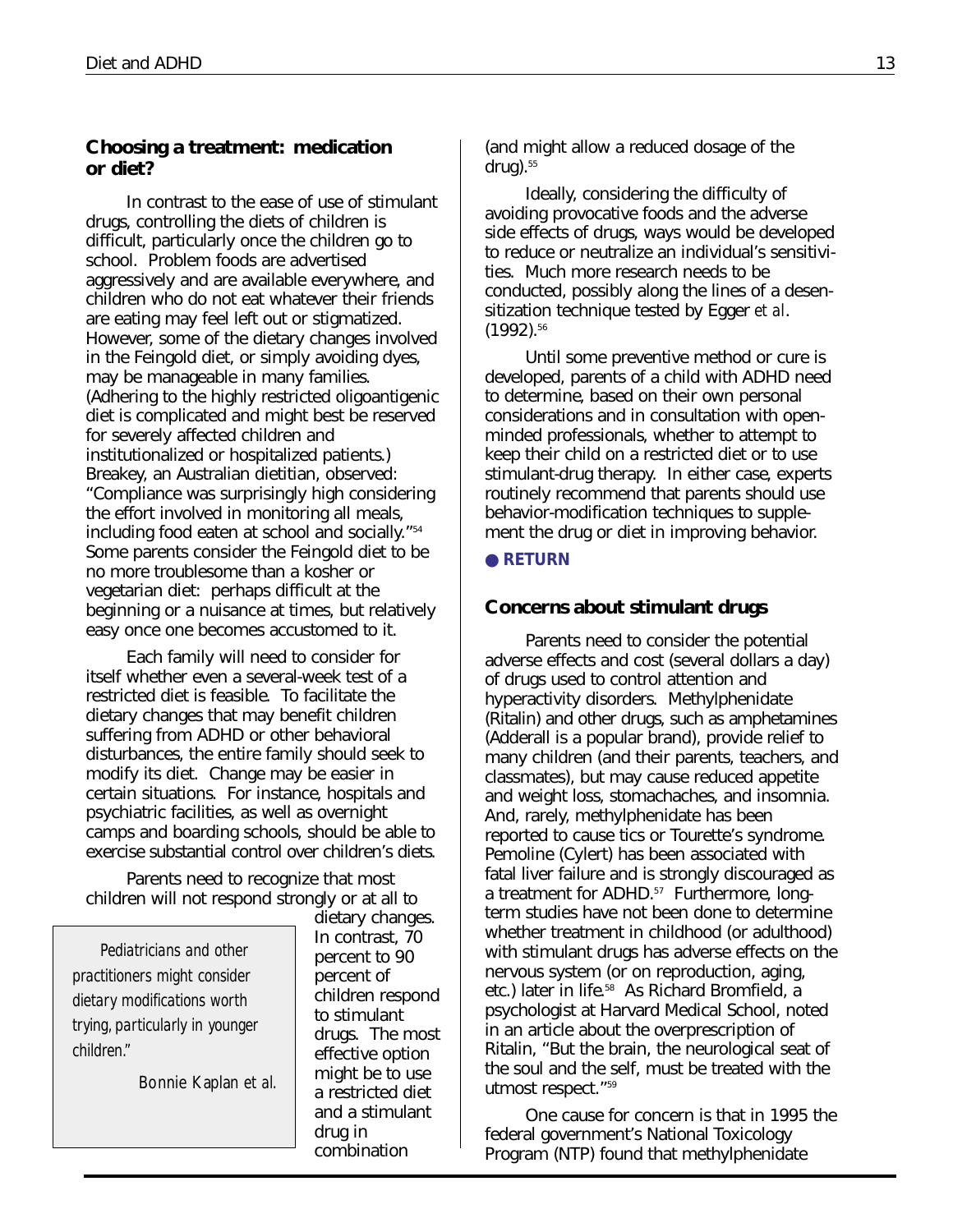caused liver tumors in mice (but not rats).<sup>60</sup> Females developed benign liver tumors (hepatocellular adenomas), while males developed both benign and malignant (hepatoblastomas) liver tumors. Unlike many animal studies that have been criticized because of the extraordinarily high dosages that were used, the dosage of methylphenidate that caused cancer in the NTP study was as little as 2.5 times higher than the maximum recommended dose in humans.<sup>61</sup> In another NTP study, amphetamine did not cause tumors in animals. $62$ 

Samuel Epstein, professor of occupational and environmental health at the School of Public Health at the University of Illinois, is particularly concerned about the

*"The NTP study sends a powerful warning that Ritalin may cause cancer ... in humans."*

hepatoblastomas, which are normally extremely rare. Epstein says, "The NTP study sends a strong warning that Ritalin may cause cancer—in the liver or other organs—in humans. Millions of young

Samuel Epstein

children take Ritalin for years on end, and children may be especially vulnerable. It would be prudent for the FDA to discourage doctors from prescribing Ritalin as the first choice of treatment for ADHD."63

The FDA acknowledges that the NTP findings constitute "a weak signal of carcinogenic potential," but still considers methylphenidate to be safe.<sup>64</sup> The FDA notes that the drug did not cause cancer in rats and questioned whether the mice used in the study were good predictors of human risk.<sup>65</sup>

There is no evidence that methylphenidate has caused cancer in humans, but that simply may be because no good studies have been conducted.<sup>66</sup> Studies are expensive and difficult to conduct, because if the drug does cause cancer those tumors might not occur for several decades. What is needed, in addition to more animal studies, is studies that follow for as many as 50 years thousands of children who took methylphenidate for long periods of time.

Clearly, parents face troubling choices. First, should they consent to treating their child with a drug to make him or her behave more appropriately at home and in school? And if they decide to go the drug route, should they use the most popular drug, methylphenidate, which is simple to use and often effective, but may have side effects, possibly including a slightly increased risk of cancer? It would be a tragedy if a small percentage of children developed cancer later in life because of a drug they took in childhood. One escape from that dilemma is to try, as a first course of treatment, changing the child's diet for several weeks to see if his or her behavior improves significantly. (See Appendix 4.) In some cases, diet may help enough to eliminate the need for medication; in other cases, diet may make it possible to reduce the dosage. If the dietary approach proves inadequate or is considered inappropriate for a particular child, amphetamines (or other drug) could be tried. In any case, parents who want to try helping their child by modifying his or her diet deserve sympathetic and knowledgeable assistance from physicians and dietitians, as well as by government agencies and health organizations concerned with children's welfare. Parents may obtain information and assistance (and perhaps the names of local health professionals) from the Feingold Association of the United States (Box 6550; Alexandria, VA 22306; 703-768-3287 or 800-321-3287; www.feingold.org). ● **[RETURN](#page-3-0)**

#### **The need for research**

Numerous studies of varying quality have shown that dietary constituents affect some children's behavior, but many of the studies involved just a handful of children, involved

children who were not representative of most children with ADHD, or tested inadequate dietary changes.

Despite the 1982 NIH consensus conference's call for more research on diet and ADHD, the

High-quality research is critically needed to determine how best dietary changes and supplements could be used to treat ADHD.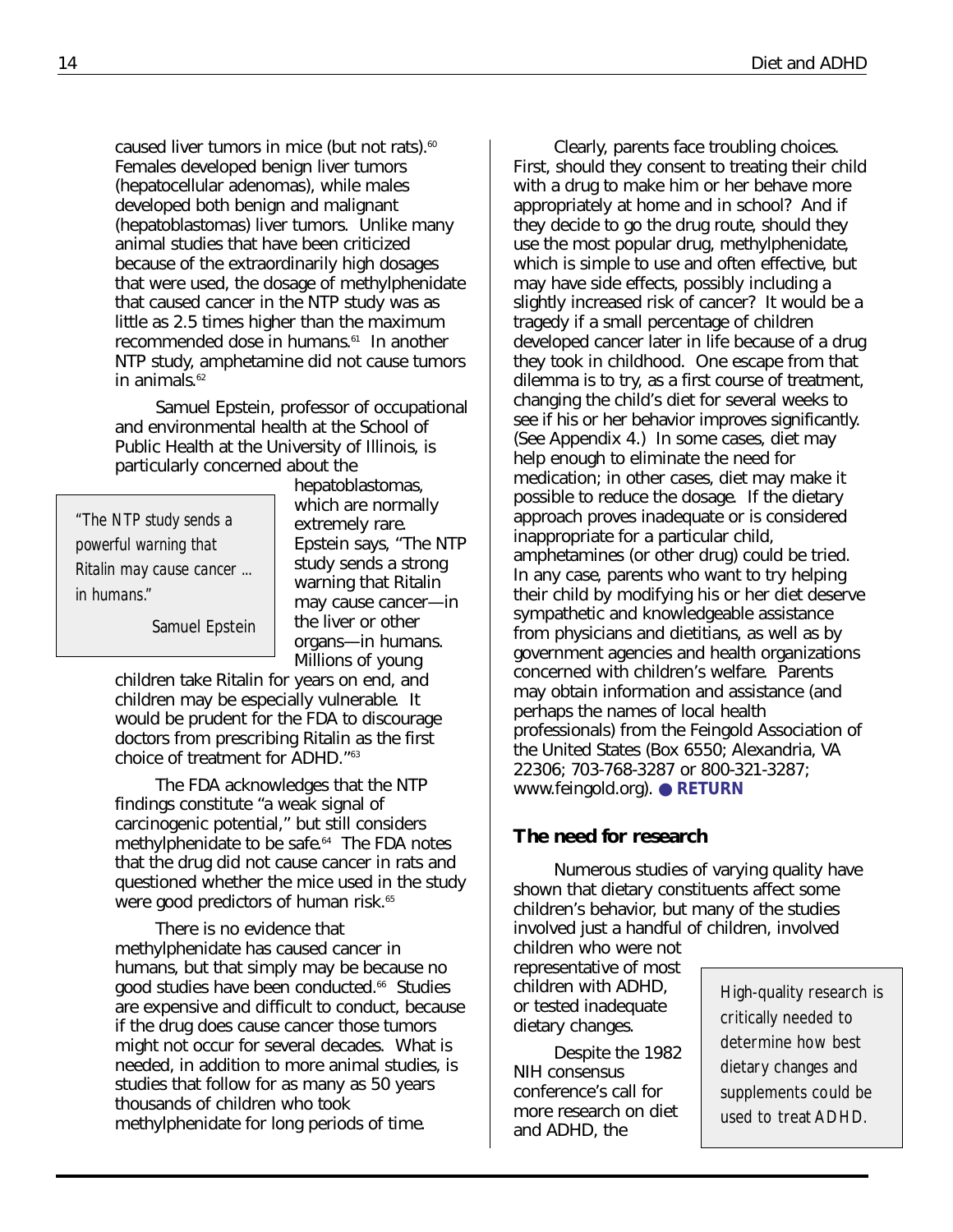<span id="page-21-0"></span>government has sponsored precious few studies. High-quality research is critically needed to determine how best dietary changes could be used to treat ADHD in childhood and beyond. NIH should fund research to:

- study large numbers of randomly chosen children with ADHD and other behavioral problems to determine how many are affected by various dietary constituents (food dyes; benzoate; conventional foods such as wheat, egg, milk, soy, chocolate; salicylates; etc.);
- identify subgroups of children (type of behavioral problem, age, gender, race/ethnicity, types of allergies or other health problems, *in utero* exposure to nicotine or alcohol, etc.) who are most responsive to dietary changes;
- develop ways to promote adherence to modified diets;
- compare long-term efficacy and effects of diet and drug therapies;
- develop means of minimizing children's reactions to foods, such as through desensitization techniques.
- study the efficacy of nutritional supplements (including fatty acids, minerals, and vitamins) in treating behavioral problems.

In addition, because large numbers of children are taking stimulant drugs for increasing periods of time, more animal and human research, conducted by the government or drug manufacturers, is needed on the longterm effects of those drugs.

- The NTP's studies need to be extended by testing methylphenidate and other drugs on other strains of rodents over their lifetime (beginning *in utero*) for carcinogenicity and effects on reproduction and behavior.
- A large cohort of children who take stimulants (and a matched control group) should be followed over their lifetimes to investigate the drugs' longterm effects on behavior, academic

performance, and physical health (including allergies, resistance to disease, cancer, reproduction, etc.).

● **[RETURN](#page-3-0)**

#### **The role of regulation**

As long ago as 1977, an FDA-sponsored committee of toxicologists indicated the need to test additives for "psychotoxicology."67 In 1993, the FDA itself, in a draft protocol for the testing of food additives, recognized the importance of behavioral measures:

> Because of the impact that nervous system toxicity can have on human health, assessing the neurotoxic potential of a chemical proposed for use as a food or color additive should be an essential element in that chemical's toxicological profile.<sup>68</sup>

However, currently the FDA only requires neurotoxicity testing if a chemical is closely related to known toxins or if other toxicological tests or medical reports suggest a problem. Despite the evidence that food colorings can affect children's behavior, the FDA has not proposed any limitations on their use.

To better protect the public's health, greater regulatory activity is needed. The FDA should require that all proposed new additives be tested for behavioral effects, unless there was good reason not to. Following approval, that agency should require further research if consumers or physicians identify possible problems.

Furthermore, the FDA should consider banning the use of synthetic dyes in foods (for example, cupcakes, candies, sugary breakfast cereals, and children's vitamin pills, drugs, and toothpaste) widely consumed by children, because dyes adversely affect some children and do not offer any essential benefits. Safe naturally occurring colorants (such as beet juice or beta-carotene) or real food (orange juice could provide the color and flavor in orange drinks) could be used instead. The FDA also could encourage parents who believe their children are adversely affected by certain additives to avoid buying foods that contain those additives. ● **[RETURN](#page-3-0)**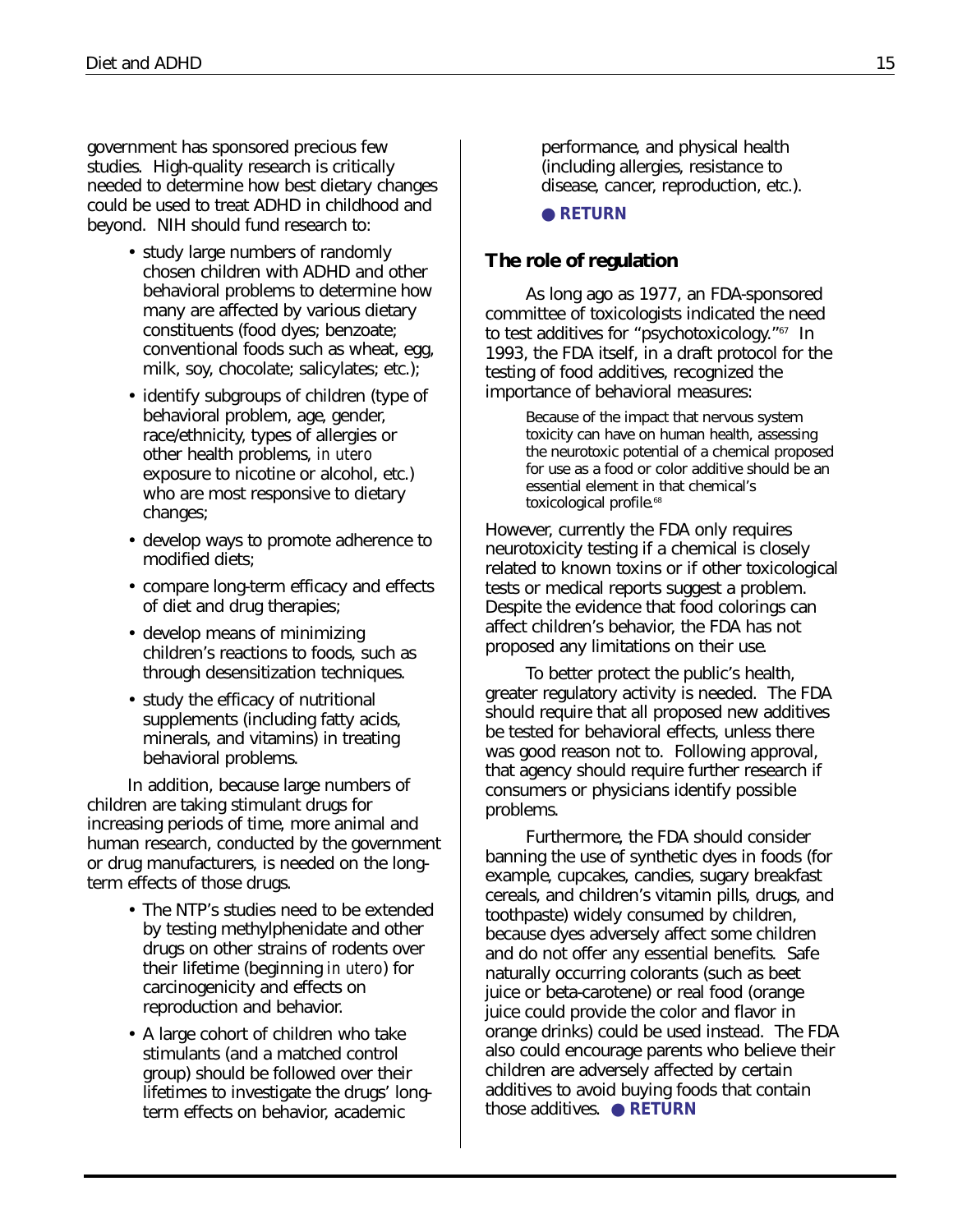# **Recommendations**

- <span id="page-22-0"></span>1. NIH should sponsor research to:
	- (a) determine which foods and food additives provoke behavioral problems and what fraction of children are susceptible;
	- (b) develop methods for identifying children who are sensitive to foods and additives;
	- (c) investigate the underlying biological mechanisms for how food affects behavior;
	- (d) develop techniques (such as desensitization) to reduce adverse effects of dietary constituents on children's behavior;
	- (e) develop means of increasing the ease and effectiveness of dietary treatment;
	- (f) conduct animal studies to investigate the possible carcinogenic, behavioral, reproductive, teratogenic and other effects of stimulant drugs;
	- (g) conduct long-term studies on large numbers of users of stimulant drugs to identify any adverse effects, such as behavioral disorders, social problems, cancer, reproductive problems, or other health problem;
	- (h) investigate the potential efficacy of nutritional supplements (including fatty acids, minerals, and vitamins) in treating ADHD.

2. NIH should sponsor a new consensus conference of experts on diet and behavior to provide a full and fair review of studies on diet and ADHD.

3. Public and private health organizations, such as NIMH, the FDA, American Academy of Pediatrics, American Academy of Family Physicians, and Children and Adults with Attention Deficit/Hyperactivity Disorder (CHADD) should inform parents, school

officials, and health-care providers that studies show that certain foods and additives provoke symptoms of ADHD or other behavioral problems in some children. They should suggest that dietary therapy, which is benign and inexpensive, be considered as the first course of treatment (along with psychological counseling, skills training for parents, and other behavioral strategies). Young children and children who have asthma, hives, and other allergies may be the most helped by dietary changes. They should revise and reissue publications that dismiss diet as a contributor to ADHD. They also should emphasize that stimulant drugs may have side effects, including possibly cancer in the case of methylphenidate.

- 4. The FDA should:
	- (a) require new, as well as certain existing, food additives to be tested for behavioral effects;
	- (b) consider banning the use of synthetic dyes in foods and other products (such as cupcakes, candies, sugary breakfast cereals, and children's vitamin pills, drugs, and toothpaste) widely consumed by children;
	- (c) cease sponsorship of any literature that denies that food additives contribute to ADHD/hyperactivity;
	- (d) advise the public that methylphenidate caused cancer in animals and is a poor first choice for treating ADHD.

5. Fast-food chains and manufacturers of foods, drugs, and vitamin supplements popular with children should minimize the use of dyes and other unnecessary additives.

6. Pediatric hospitals and psychiatric clinics, summer camps, and schools should make their standard meals and snacks as free as possible from dyes and other additives that may contribute to behavioral disorders. ● **[RETURN](#page-3-0)**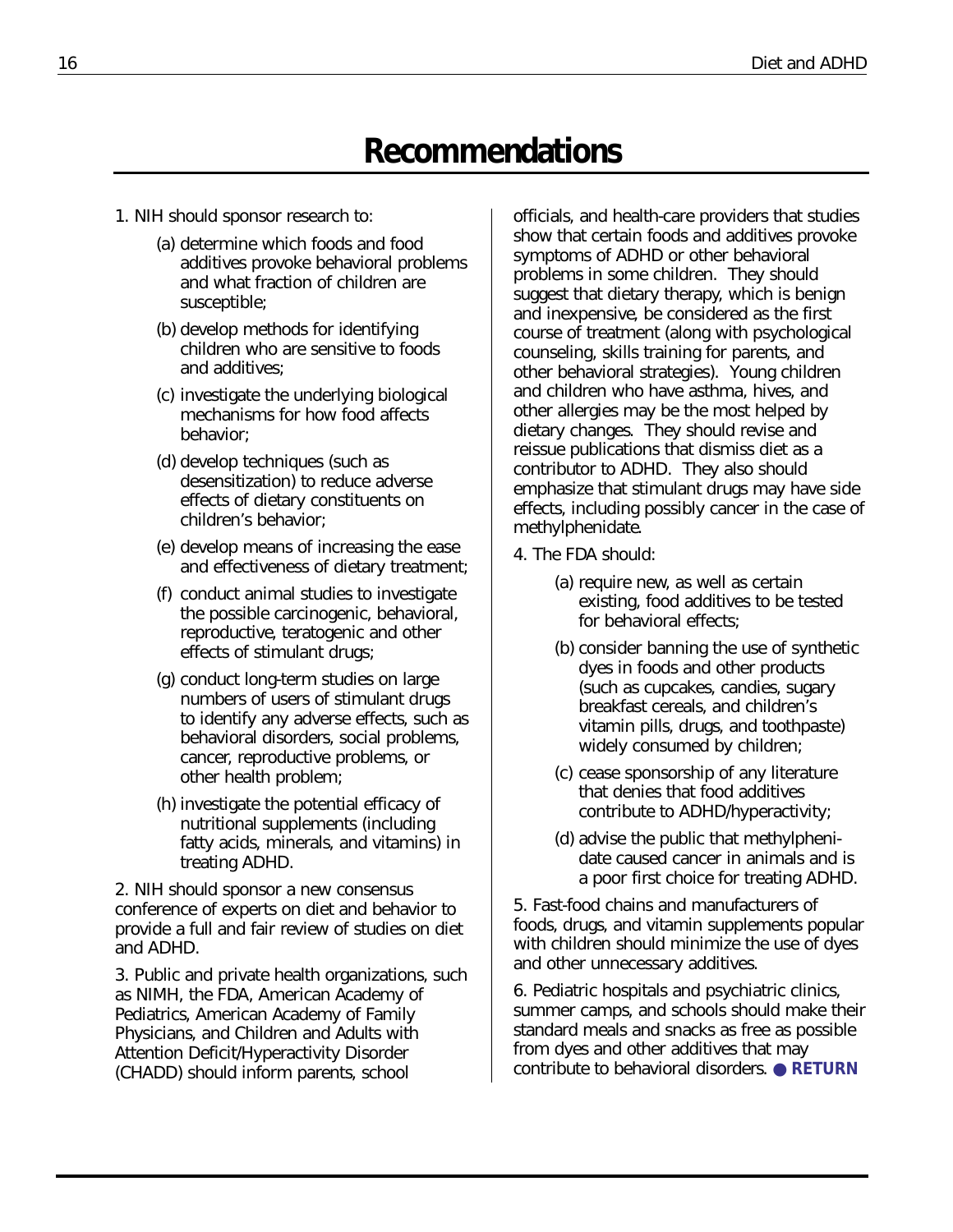# **Appendix 1: Sugar and ADHD**

<span id="page-23-0"></span>Some parents and health professionals have believed firmly that refined sugars trigger hyperactivity. Assessing the effect of "sugars" on behavior is complicated by the fact that several different types of sugar are added to foods: sucrose obtained from sugar cane and sugar beets, and the corn-derived glucose (corn sugar), corn syrup, and high-fructose corn syrup (HFCS). Currently, about half of the refined sugars Americans consume comes from sugar cane and sugar beets, the other half from corn. Of course, sugars are natural constituents of fruits and vegetables, and so, intuitively, it seems unlikely that they would cause problems. However, children typically consume huge quantities of refined sugars at a time, and those sugars might contain contaminants from corn, beets, and cane. Also, dyes, caffeine, and artificial flavors are often present in sugary foods, so even if a soft drink or high-sugar breakfast cereal appeared to affect behavior, identifying the actual culprit would not be easy.

In the best study, 23 supposedly sugarsensitive children (five with ADHD) and their families were provided with foods for nine weeks, with artificial colors, flavors, preservatives, and other ingredients suspected of affecting behavior being kept to a minimum.69 The foods were sweetened for three weeks each by sucrose, aspartame, or saccharin. None of the children reacted to sucrose. (The authors note in passing that "behavior ratings and test scores generally improved during the dietary periods, as compared with the base-line values," suggesting that the restricted diet benefited numerous children.)

Three smaller and briefer studies involving a total of 35 "sugar-sensitive" children, including some with ADHD, also found no effect. $70,71,72$ 

Several other studies attributed some

changes in motor activity and attentiveness to consumption of sugars. In a study of 12 psychiatric inpatients with a variety of disorders, Conners and his colleagues found that sucrose or fructose caused a significant increase in total motor activity.73 Wender and Salient found that sucrose reduced attention to tasks in children with ADHD, but not in other children.74 Both of those studies were funded by the sugar industry.

In four other studies, a total of 93 children who had ADHD or a supposed "sugar sensitivity" was challenged up to three times with sucrose, glucose, or a placebo. <sup>75,76,77,78</sup> The behavior of one child in each of those studies appeared to be affected repeatedly by sucrose or glucose as compared to the placebo. Those responses might have been due to chance or could have reflected a true sensitivity to sugars.

The bottom line on sugars is that few good studies—of sufficient duration, with sizable numbers of subjects, and employing child-by-child analyses—have been conducted.79 The studies that have been done indicate that sugars may affect a small number of children, but not nearly as many or as dramatically as some people believe.

Parents could test their child by putting him or her on a low-sugar (and low-additive) diet for two weeks. They could then "challenge" their child on several different days with a sugar-sweetened (usually corn sugar) beverage or table sugar and on other days with an artificially sweetened drink and carefully monitor his or her behavior.

Of course, whether or not refined sugars affect behavior, most children should, on purely nutritional grounds, eat fewer sugary foods. Children (and many adults) are consuming an average of twice as much sugar as the U.S. Department of Agriculture recommends.80 ● **[RETURN](#page-3-0)**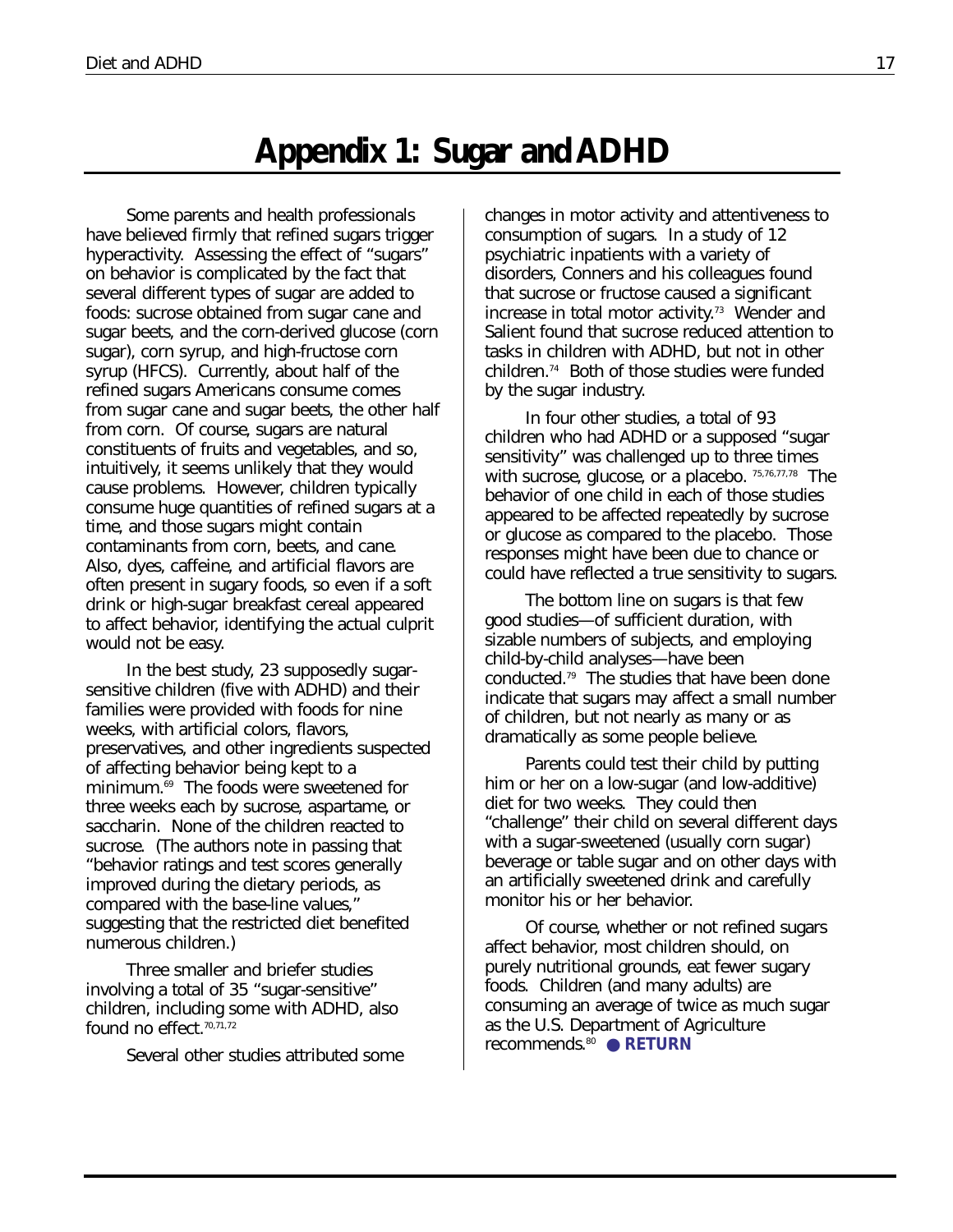# **Appendix 2: Studies of Diet and Behavior**

#### <span id="page-24-0"></span>**Studies showing some effect of diet on behavior**

In the first controlled study (1976), C. Keith Conners and his colleagues at the University of Pittsburgh tested the Feingold diet (free of artificial colors, flavors, and certain foods) on 15 children (average age was eight years) diagnosed with hyperkinesis (the earlier term for ADHD).<sup>81</sup> The response over four weeks to that diet was compared to the children's response over an additional four weeks to a diet that was presented to them as another experimental diet, but that allowed foods with artificial colors and flavors. The average improvement on the special diet was about 15 percent. According to parents and teachers, four or five (27 to 33 percent) children improved on the diet. Two showed "dramatic results."

The study was criticized because the restricted diet appeared to have a greater effect in children who consumed it after, as compared to before, the unrestricted diet, though that difference, called an "order effect," was not statistically significant. The authors suggested that the placebo-first group, by chance, might have had more diet-responsive children.

Conners and his colleagues subsequently conducted several studies in which children were challenged with food dyes only. One study started with placing 16 children between four and 11 years old and diagnosed with hyperactivity on a "modified Feingold diet" from which only dyes were eliminated."82 That diet, introduced openly rather than in a double-blind fashion, appeared to reduce behavior problems by 34 percent (as rated by teachers) or 57 percent (as rated by parents). The researchers then challenged the children with chocolate cookies that contained (or lacked) a mixture of food dyes (26 mg per day). Parents and teachers did not identify any effect, but three of the children (six and seven years old) showed "a marked deterioration of performance" in an objective

visual-motor attention task. The three children were affected only at about one hour after eating one cookie. The parents and teachers' failure to discern when children were consuming the dye, the authors conjectured, might have been because they rated the children not at the one-hour point, but only at the end of the day. Also, Conners has raised the possibility that several subjects dropped out of the study because of severe reactions to the dyes.

In another study, Conners' team tested 13 children between the ages of three and nine.<sup>83</sup> Eight of the children were diagnosed as hyperactive, and five were considered borderline hyperactive. When put on a dyefree diet (not double-blind) for several weeks, the subjects demonstrated a 45-percent reduction in behavior problems, with 77 percent of the children appearing to respond. The children then ate two cookies made with or without dyes (13 mg each, one after breakfast, the other after dinner) for one week each. Parents rated their children's behavior for a three-hour period after dinner. For the group as a whole, children exhibited significantly more behavioral problems after they ate the dye-containing cookies. Four children (31 percent) displayed marked reactions. One girl was retested twice and showed repeated reactions to colors.

The authors conclude, "these data firmly establish that artificial colors may be particularly disruptive to younger children and that it will be important to ... examine the possible mechanisms whereby these chemicals act on the CNS [central nervous system]."

Several studies were conducted at the University of Wisconsin and published in 1978. In one study, J. Preston Harley and his colleagues tested a diet free of artificial colors, flavors, and foods containing salicylates on ten hyperactive preschool boys.<sup>84</sup> Those researchers controlled the children's diets by replacing all foods at home (and at parties and special family get-togethers) with specially coded foods. For several weeks, those diets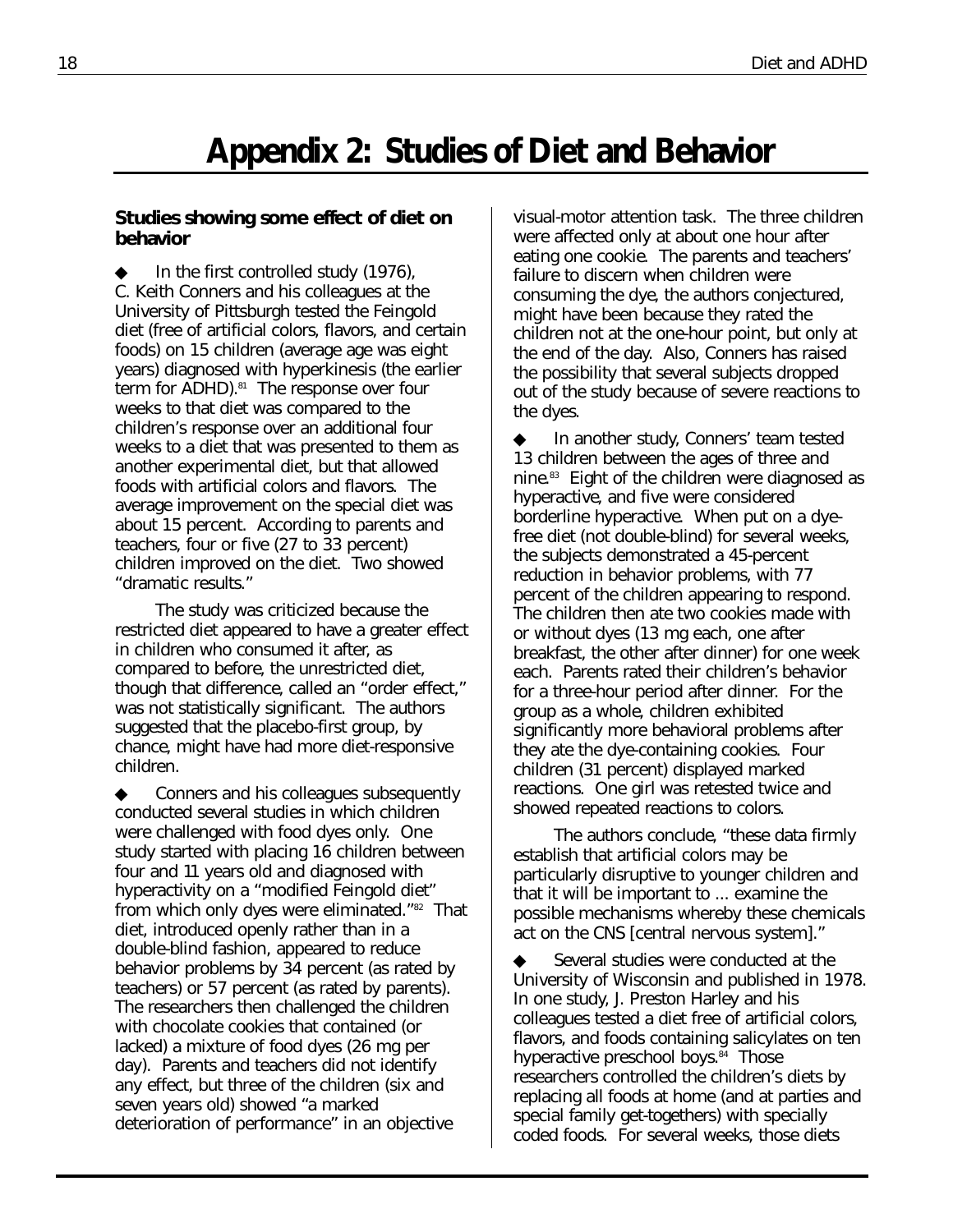either contained or lacked "ordinary" levels of dyes, flavorings, and salicylates. The families did not know when they were getting which diet. All ten mothers and four of seven fathers rated their children's behavior as improved when they were eating the additive-free diet.

Harley's group also tested 36 school-age boys with the same kinds of diets as were provided to participants in their study on preschoolers.85 The results were mixed: Laboratory tests and teachers' ratings did not find improvements when the children were on the Feingold diet, but "improved behavior [was] found on the experimental diet for the father [47 percent] and mother [36 percent] ratings ..." The parents especially noted improvement in the children who consumed the placebo diet before the Feingold diet. The same "order effect" seen in Conners *et al.*'s first study was also seen in this study. Regarding the order effect, Swanson speculated, "The fact that behavior remained improved when children were switched from the additive-free to the placebo phase of the experiment may simply reflect a carryover effect of the 4 weeks on the Feingold diet."86

In a 1978 study, Jeffrey Mattes of the Long Island Jewish–Hillside Medical Center in Glen Oaks, New York, and Rachel Gittelman-Klein of the New York State Psychiatric Institute in New York City conducted a doubleblind trial on a 10-year-old boy who had been diagnosed with hyperactivity.<sup>87</sup> His parents said that he responded well to a Feingold diet. In an 11-week study, the boy was given cookies with or without a mixture of food dyes (a baseline test used 5 mg or 10 mg daily for three days; the study phase used 10 mg on two days per week).<sup>88</sup> His overall diet was not described. In nine of the 11 weeks, the boy's mother correctly guessed whether or not he was eating the cookies with dye. That was statistically significant. However, the researchers concluded that their findings did not support the Feingold hypothesis because, while the dyes made the boy irritable and fidgety, the boy never exhibited true hyperactivity as judged by the Conners' scale. A larger, but negative, study by the same authors is discussed below.

J. Ivan Williams and his colleagues at the University of Toronto tested 26 schoolchildren who had been diagnosed with ADHD and had been taking stimulant drugs. $89$  In this 1978 study, the children were kept on a diet free of artificial colors and flavors, though at least seven of the children "cheated." The children were challenged with chocolate cookies containing or lacking a mixture of food dyes (26 mg per day) in the presence or absence of their medications. The children's teachers observed "clearly significant reductions [in hyperactive behavior] related to diet for approximately one-fourth [3 to 8] of the children." A detailed reanalysis by Weiss found that one child responded "sharply and consistently."90 The authors concluded that while diet was sometimes effective, the stimulant drug was more effective, but that "drugs and diet provide the best treatment effect."

In a 1980 study funded by the FDA and other agencies, Bernard Weiss of the University of Rochester School of Medicine and Dentistry and his colleagues tested 22 children between the ages of two and seven.<sup>91</sup> None of the subjects had been diagnosed as hyperkinetic, but their parents complained of their short attention span, habit of throwing and breaking things, whining, and acting as if driven by a motor. The parents believed that those problems were relieved when artificial colors and flavors were excluded from their children's diets.

The children were put on a diet free of artificial colors, flavors, and certain other additives and foods. For 77 consecutive days, each child drank a specially prepared beverage at a specified time. On eight randomly selected days, the drink concealed a mixture of seven dyes (35.3 mg). That amount represented the average consumption by children, as judged by dietary histories of 80 children who resembled the study population. One child, a 34-month-old girl, reacted "dramatically" on the days she received the colors. A three-year-old boy also displayed convincing evidence of sensitivity to the color challenge for two behaviors his mother considered typical of his outbursts: throwing things inappropriately, and biting, kicking, and hitting.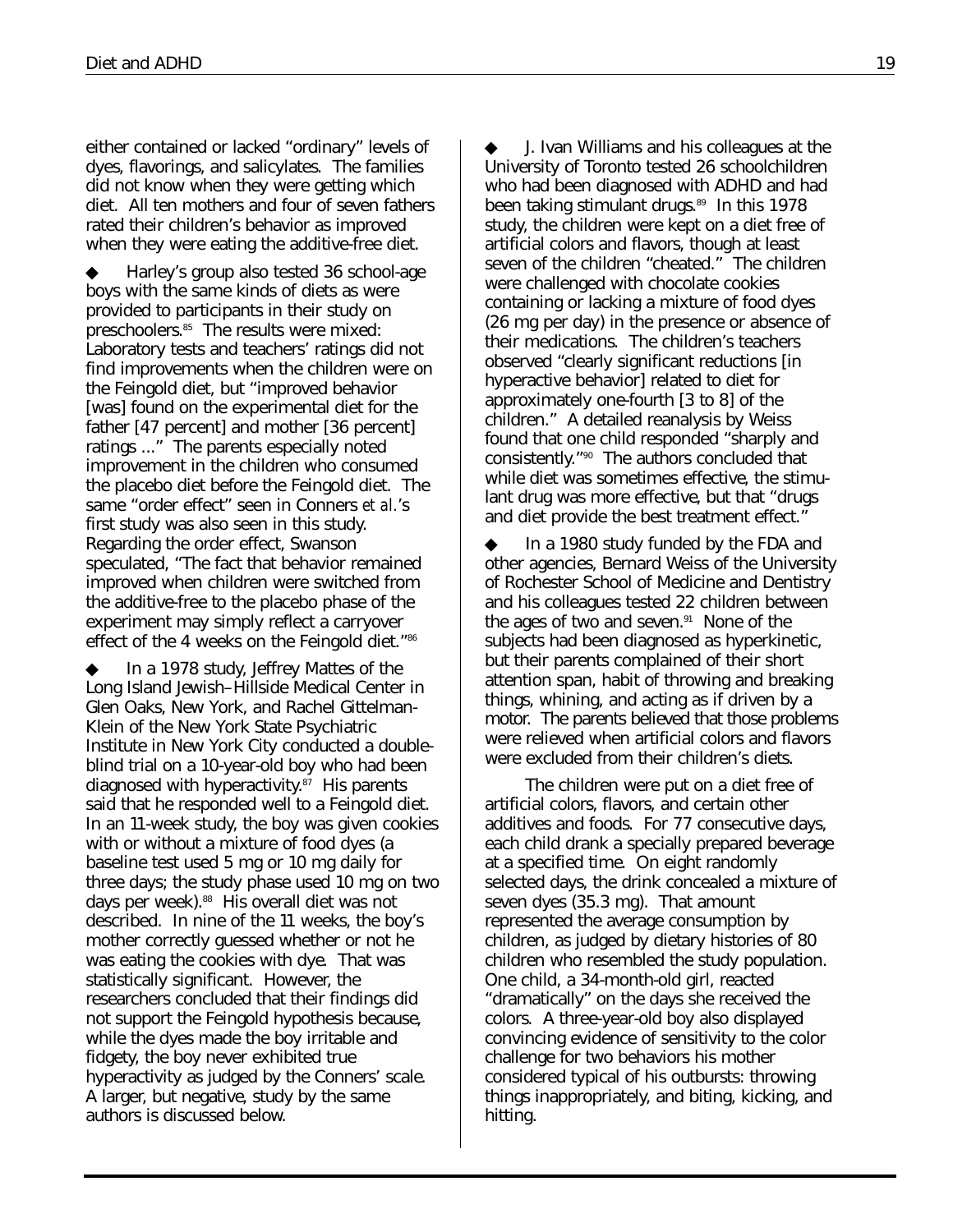◆ In 1980, James Swanson of the Hospital for Sick Children in Toronto and Marcel Kinsbourne of the University of Toronto conducted a study using larger amounts of dyes.92 They challenged 40 children, half of whom were considered hyperactive based on their responsiveness to stimulant medications. The other half responded adversely to those drugs and were presumed not to be hyperactive. After being put on a diet free of dyes, artificial flavors, BHT, BHA, and natural sources of salicylates (such as apples and tomatoes) for three days, the children were challenged on one day each with a mixture of dyes or a placebo. The researchers tested larger doses of dyes, 100 mg and 150 mg (the latter estimated by the FDA to be the 90th-percentile intake) than had been used in previous studies. Compared to the placebo, the dyes decreased the attention span of the hyperactive children but not the other children. Seventeen of the 20 hyperactive subjects suffered impaired performance in a learning test.

In 1985, Joseph Egger and his colleagues at the Institute of Child Health and the Hospital for Sick Children in London, England, studied 76 children (two to 15 years old) suffering from severe hyperactivity, neurological disorders, allergies, and other problems (those children were not typical of children with ADHD).<sup>93</sup> The researchers placed the children on a severely restricted "few food" ("oligoantigenic") diet that consisted of two meats, two carbohydrate sources (for example, potatoes and rice), two fruits (banana and apple), and variety of vegetables, as well as vitamins and minerals. That diet excluded dyes, milk, chocolate, citrus fruit, and other foods suspected of affecting behavior. Sixtytwo of the subjects (82 percent) appeared to behave better on the modified diet, though because that part of the study was not doubleblind some of that improvement may not have been due to diet. The researchers then challenged, not in a double-blind manner, those 62 children with various foods or additives and associated adverse reactions in every child with at least one, and usually to more than one, substance. The most common reactions were attributed to tartrazine, benzoic acid (a food preservative), milk, wheat,

oranges, eggs, and chocolate. However, because of the non-blinded testing protocol, those observations are not reliable. Contrary to Feingold's hypothesis, few subjects appeared to react to cucumbers, peaches, and other salicylate-containing foods.

The next step was a double-blind trial of 28 of the children presumed to be dietsensitive. Parents, a psychologist, and a neurologist all rated the children, as a group, as better behaved while eating the limited diet than when, for one to two weeks, each subject was covertly fed one substance to which he or she was thought to be sensitive. When the children were rated individually, depending on which researcher was doing the rating, 54 percent or 71 percent of the children behaved worse when exposed to the provocative food as compared to a placebo. However, 18 percent of the children behaved better when fed the food to which they were thought to be sensitive.

In 1988, Katherine Rowe of the Royal Children's Hospital in Victoria, Australia, tested 55 preschool and school-age children who were hyperactive (15 children) or whose parents thought their behavior was affected by diet.94 When those children were placed on a "Feingold diet" (largely free of synthetic additives, but not necessarily of salicylatecontaining foods), 40 showed improved behavior. Fourteen of those children reacted adversely when they returned to a diet containing dyes, preservatives, and other synthetic additives. That first phase of Rowe's research was not double-blind.

In a second phase, eight of the children whose behavior improved on a Feingold diet were kept on that diet and challenged, doubleblind, for two one-week periods with 50 mg per day of tartrazine (and another two weeks with carmoisine, a dye not used in the United States) or lactose (placebo). Two (25 percent) of the children reacted sharply to both dyes, as judged by daily behavioral checklists compiled from parents' reports. A seven-year-old girl responded with increased activity, irritability, sleeplessness, and other symptoms. Her symptoms disappeared within several days after she stopped consuming the dyes. Also, a 12-year-old boy reacted with increased activity,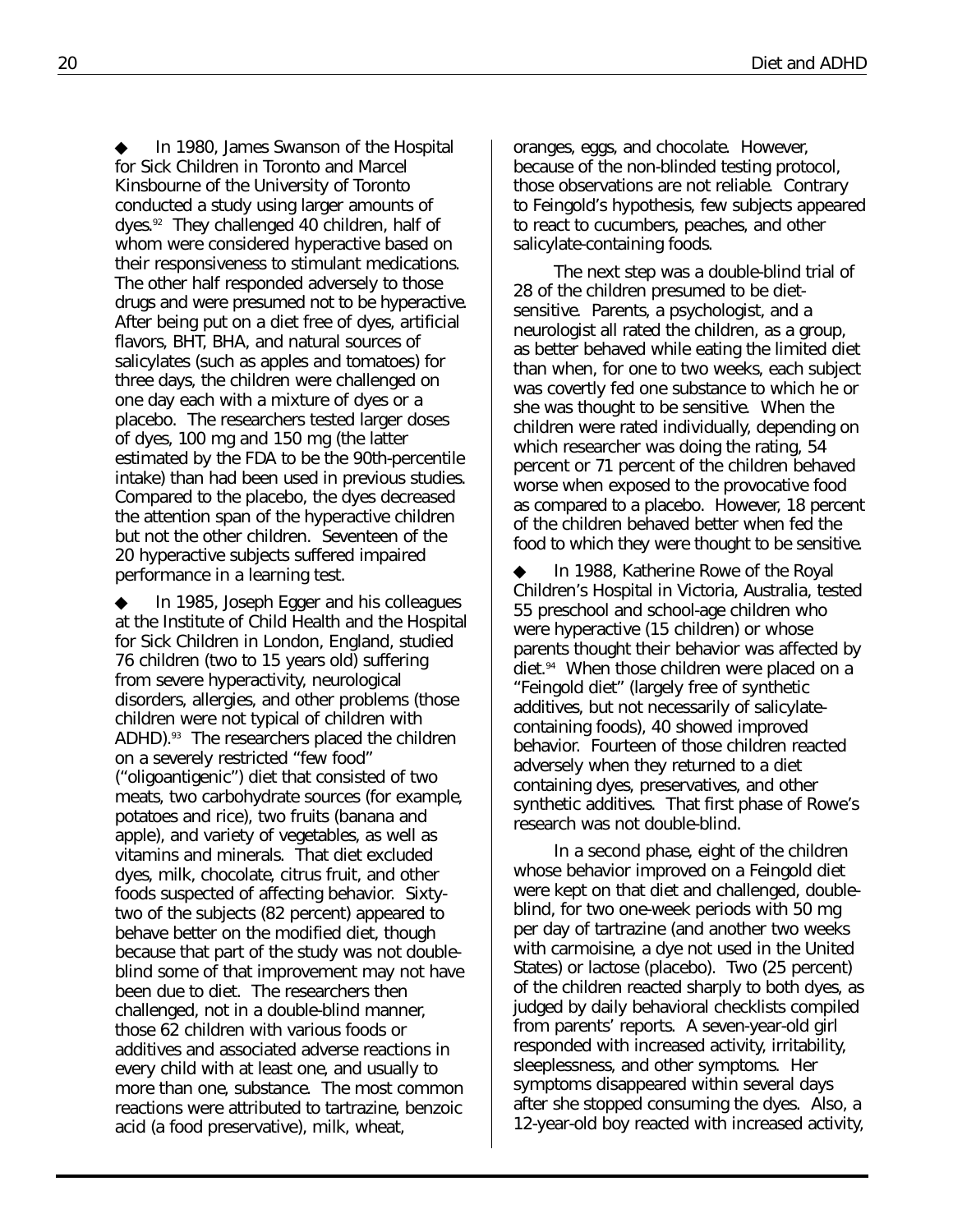irritability, short attention span, aggression, and other symptoms, which persisted for several weeks after he stopped consuming the dyes. Both responders suffered from asthma and other allergies. As in other studies that tested only dyes, additional children might have reacted if challenged with a wider range of food ingredients and additives.

In 1989, Bonnie Kaplan and her colleagues at the University of Calgary enrolled into a total-diet study the entire families of 24 preschool boys diagnosed with ADHD.95 Each family agreed to eat only the foods the researchers provided them during a sevenweek period. During four of those weeks, the meals were free of artificial colors, flavors, and other substances, such as chocolate, MSG, preservatives, and caffeine, that parents thought might be affecting their children. During the other three weeks, the meals provided to the families were unrestricted but designed to resemble the experimental meals as closely as possible.

To keep the families in the dark about which diets they were getting, Kaplan and her colleagues misled the participants with false clues, such as designating some days as "corn" days or by limiting beverage consumption to no more than one cup per meal for three days.

Ten (42 percent) of the 24 boys improved an average of about 50 percent on the restricted diet, according to their parents' ratings, while four (17 percent) additional families reported a more modest 12-percent average improvement. The other ten boys did not respond.

In 1990, I. Pollock and J.O. Warner of St. George's Hospital in London, England, studied 19 children between three and 15 years old.96 The children, according to their parents, exhibited poor concentration, excessive fidgeting, and other behavioral problems after consuming foods that contained dyes, so they had been put on restricted diets.

During the study, the children were kept on their food-additive elimination diet. Every day for seven weeks, the children consumed a gelatin capsule with their breakfast. During two of those weeks the capsules contained 125 mg of a mixture of four food colors, including

tartrazine. The other weeks the capsules contained a lactose (milk sugar) placebo. Seventeen of 19 sets of parents rated their children's behavior as worse—in several cases sharply worse—when their children were consuming the food colors.

In 1993, Christine Carter and her colleagues at the Institute of Child Health in London, England, studied 78 children, three to 12 years old, who had been diagnosed with ADHD.<sup>97</sup> Though some were on special diets, they were not chosen for being food-sensitive. In an open (non-blinded) trial, the children were placed on a severely restricted "few-food" diet free of additives and certain foods. The parents of 59 children (73 percent) felt there had been worthwhile improvement in behavior. Two children became worse, and the remainder did not respond. When foods were reintroduced at a rate of one a week in a nonblind manner, half or more of the children who ate "additive-containing foods," chocolate, milk, and oranges were said to react.

The researchers then conducted a doubleblind, placebo-controlled trial on 19 of the children who seemed to have improved in the open trial. For one-week periods, each child received either a placebo or a test food (like chocolate or milk disguised in other foods, or a mixture of food colors [six to 26 mg] in a capsule). During the weeks they were getting the test foods or food colors, the behavior of 14 (74 percent) of the children worsened, according to their parents' ratings. Parents reported that their children were more likely to be restless, to disturb others, to cry often, and to suffer temper outbursts. A psychologist also rated the children's hyperactive behavior as worse during the challenge weeks, especially for fidgetiness. The researchers stated that when the children avoided problem foods, "Many parents commented ... that their children had become more manageable and more amenable to reasoning rather than less active or better able to concentrate."

In 1994, Katherine S. Rowe and Kenneth J. Rowe, of the Royal Children's Hospital in Victoria, Australia, followed up on the former's 1988 study by testing 200 children whose parents believed they were affected by diet.<sup>98</sup>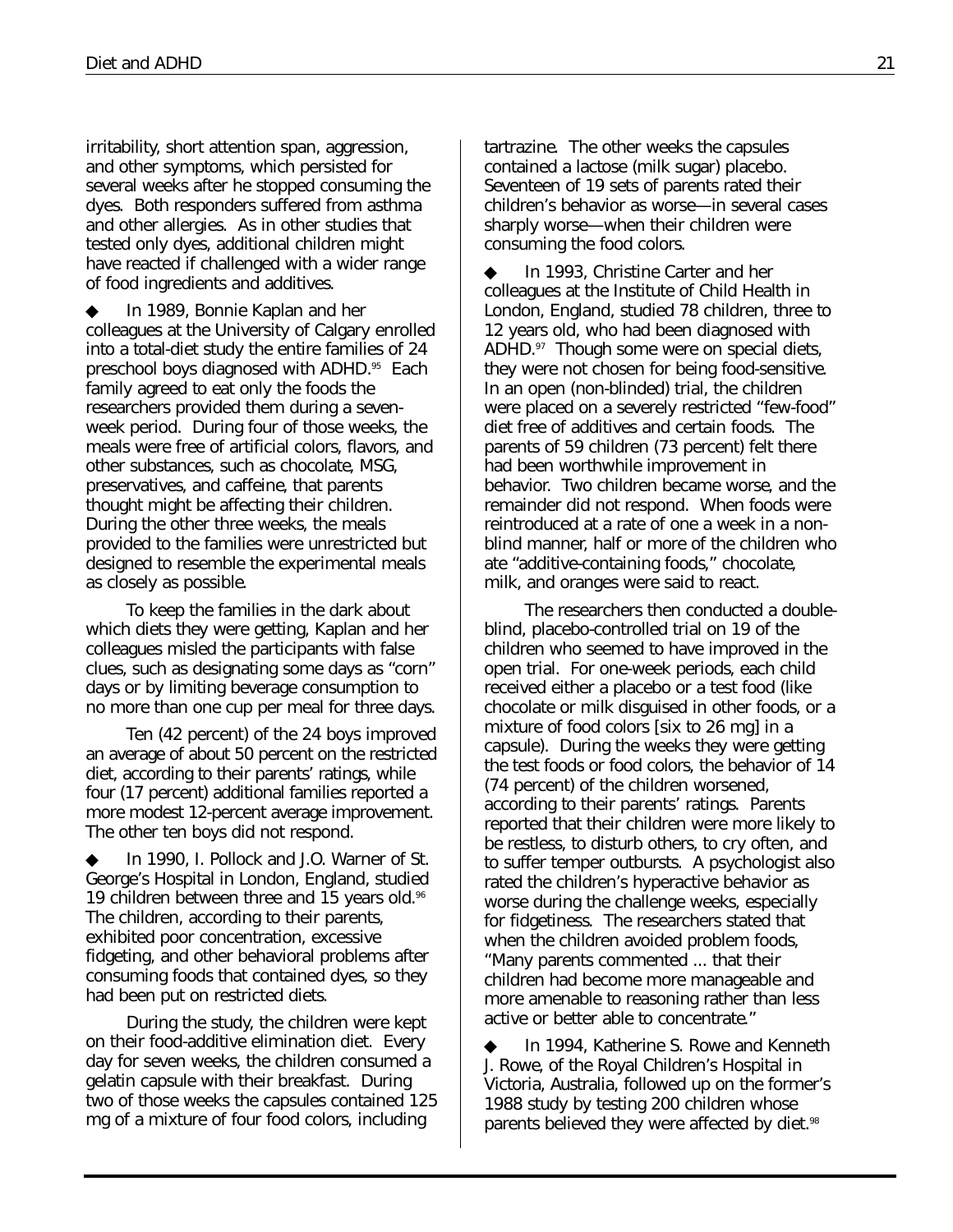The parents of 150 children reported improvement in behavior with a diet free of dyes, but deterioration after exposure to dyes, in a non-blind test. On the basis of that research they developed a system that they felt was better for rating the behavior of children in their study than the Conners' scale.

The Rowes then studied 54 other children between two and 14 years old. The parents of 34 of those children said they were likely or possible reactors to dyes. Those children suffered irritability, sleep disturbances, and restlessness. All 34 had been suspected of having ADHD, but only two were so diagnosed using the Conners' scale. The other 20 subjects served as controls. The children were put on a dye-free diet and then each morning for three weeks given a capsule or orange juice containing either a placebo or one of six dosages (1 mg to 50 mg) of tartrazine. Each day, the parents evaluated their children's behavior using a 30-item checklist that was based on their children's past behavior.

On the days they consumed the dye, 24 of the children (including 19 of 23 [83 percent] likely reactors, three of 11 [27 percent] possible reactors, and two of the 20 [10 percent] control children) became more irritable, restless, and sleep-disturbed, according to their parents. All six dosage levels produced reactions, which increased in severity with dosage. The researchers concluded, "Behavioral changes in irritability, restlessness, and sleep disturbance are associated with the ingestion of tartrazine in some children." All of the children who reacted to the dye also had asthma, eczema, or other signs of allergy, although none of those symptoms was caused by tartrazine.

Also in 1994, Marvin Boris and Francine S. Mandel of the North Shore Hospital–Cornell Medical Center in Manhasset, New York, studied 26 children, ages three to 11, who had been diagnosed with ADHD and most of whom also suffered from allergies (asthma, hives, eczema, or other symptom). In a preliminary nonblinded phase, 19 (73 percent) of those children showed marked improvement when placed on a severely restricted diet that excluded artificial colors, preservatives, and foods such as dairy products, wheat, corn, yeast, soybeans, citrus

fruit, eggs, chocolate, and peanuts.<sup>99</sup> In open (non-blind) challenges, all of the children appeared to react to three or more items.

Those 19 children then participated in a double-blind, placebo-controlled study, which 16 children completed. Each day for seven days, the children ate lentil soup or applecranberry sauce. On one to three days, concealed in the soup or sauce were small amounts of the one food or mixture of dyes (100 mg of six dyes) thought to provoke the strongest reaction. The parents rated their children's behavior on each day. Eleven of the 16 children (69 percent) had much worse behavior (Conners-scale scores were doubled) during the challenge period than when consuming the placebo.

A whole-diet study was conducted in 1997 by M.H. Schmidt and his colleagues on inpatients at the Central Institute of Mental Health in Mannheim, Germany.<sup>100</sup> They studied in a double-blind manner the effects of diet on 49 schoolchildren who suffered from severe hyperactivity and disruptive behavior. Unlike the subjects in most other studies, the children had not previously been suspected of being diet-sensitive. The children were fed special diets for nine days each. When they ate a diet free of potentially provoking additives and foods, including tartrazine, cereal proteins, and citrus fruit, 12 (24 percent) children showed a clear improvement in behavior, while two children's behavior deteriorated.

The researchers then tested methylphenidate on 36 of the same children. Sixteen children (44 percent) showed improvement when eating a typical diet, while the behavior of four children worsened. Interestingly, three children who responded to diet did not improve with the drug. The degree of improvement was about the same with diet and drug. The limited response to methylphenidate suggests that many of the subjects did not have ADHD, but suffered from other problems unaffected by the drug.

"Although only effective in a minority of children," concluded the authors, "dietary treatment cannot be neglected as a possible access to treating hyperactive/disruptive children and merits further investigation."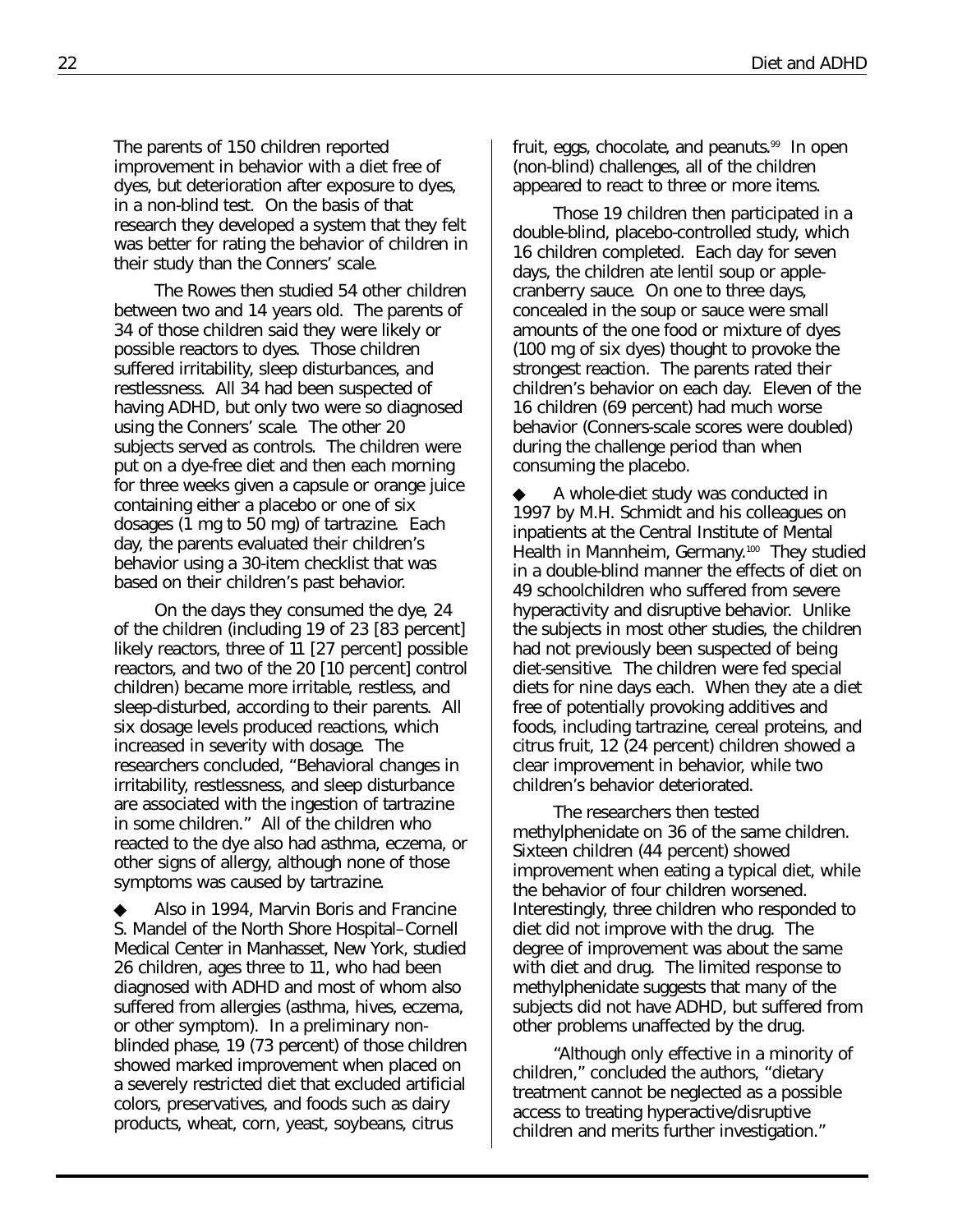#### **Studies showing limited or no effect on behavior**

■ Conners' team tested 30 children, 22 of whom were diagnosed as hyperkinetic.<sup>101</sup> The children were between three and 12 years old. Children on a dye-free diet consumed 26 mg of dyes hidden in two chocolate cookies per day. Conners concludes: "It is obvious from the data that there was no effect whatsoever of the challenge..." (Conners notes that when initially put on the special diet, not in a doubleblinded manner, half of the children showed a reduction of symptoms by 50 percent or more, with another seven children showing 25 percent to 50 percent improvements.)

Conners and his colleagues tested nine hyperactive schoolchildren who had previously appeared to improve on the Feingold diet.<sup>102</sup> The children were put on a Feingold diet and then challenged on one day each with either 0 or 26 mg of artificial colors. When eating the dyes incorporated into cookies, they did not make significantly more errors on a learning task, and no differences were seen with regard to physical activity. Conners later regretted not using more subjects, larger amounts of dyes, and a visual-motor tracking task.

■ Harley and his colleagues tested seven boys who in previous research behaved better on a diet free of artificial colors and flavors.<sup>103</sup> (Two other boys were put back on medication for part of the study.) Inexplicably, the researchers tested school-age boys even though they had found that preschool boys had responded better to a modified diet. The boys were put on a diet free of artificial colors, flavors, and foods high in salicylates and then challenged for two- or three-week periods over the next nine weeks with snacks that provided 0 mg or 27 mg per day of a mixture of food dyes. The researchers found that, on average, the children did not respond to diet. But they acknowledge: "[O]ne subject displayed a behavioral profile . . . that even approximated the predicted on-off effect of the challenge and placebo materials." Weiss has questioned this study on the basis of diagnostic and measurement criteria.104 (Interestingly, the mothers, but not the fathers or teachers, of all nine boys reported improved behavior when

the boys were initially put on the restricted diet.105 Presumably, at least part of that improvement was due to the Hawthorne effect.)

In 1981, Mattes and Gittelman, whose study of one hyperactive boy was discussed above, tested the effect of up to 52 mg to 78 mg of a mixture of food dyes on 11 children between four and 12 years old.106 Most of the children were considered as having ADD or ADHD. Parents claimed that each child was sensitive to food additives and adhered to the Feingold diet. In this study, with the children remaining on their ordinary (Feingold) diet, eating cookies containing increasing amounts of dyes each day for one week did not appear to affect the children's behavior. Parents reported that three children reacted to cookies with dyes and three to cookies without dyes. Whether the children might have been sensitive to substances excluded by the Feingold diet other than dyes was not tested.

In 1987, T.J. David of the University of Manchester in England, tested only tartrazine and benzoic acid on 24 children, six of whom had ADHD.<sup>107</sup> Parents said that all of the children suffered behavioral reactions within two hours of consuming tartrazine, six were said to be sensitive to benzoic acid, and all were on restricted diets. In a hospital setting, the children were challenged in this doubleblind, placebo-controlled study on one day with tartrazine and on one other day with benzoic acid. None reacted after consuming a large dose of tartrazine (50 mg) followed several hours later by a huge dose (250 mg). Similar amounts of benzoic acid also had no effect. The author conceded that the negative result might be attributable to the unfamiliarity of the ward environment. One girl, for instance, had "gross, prolonged, and frequent temper tantrums," making it difficult to detect any effect of the additives. Five other children displayed abnormal behavior, such as aggressive behavior or pronounced overactivity.

Nicola Wilson and Alex Scott of the Hammersmith Hospital in London, England, tested four children whose parents had put them on additive-free diets to avoid behavioral effects.108 (An additional five children refused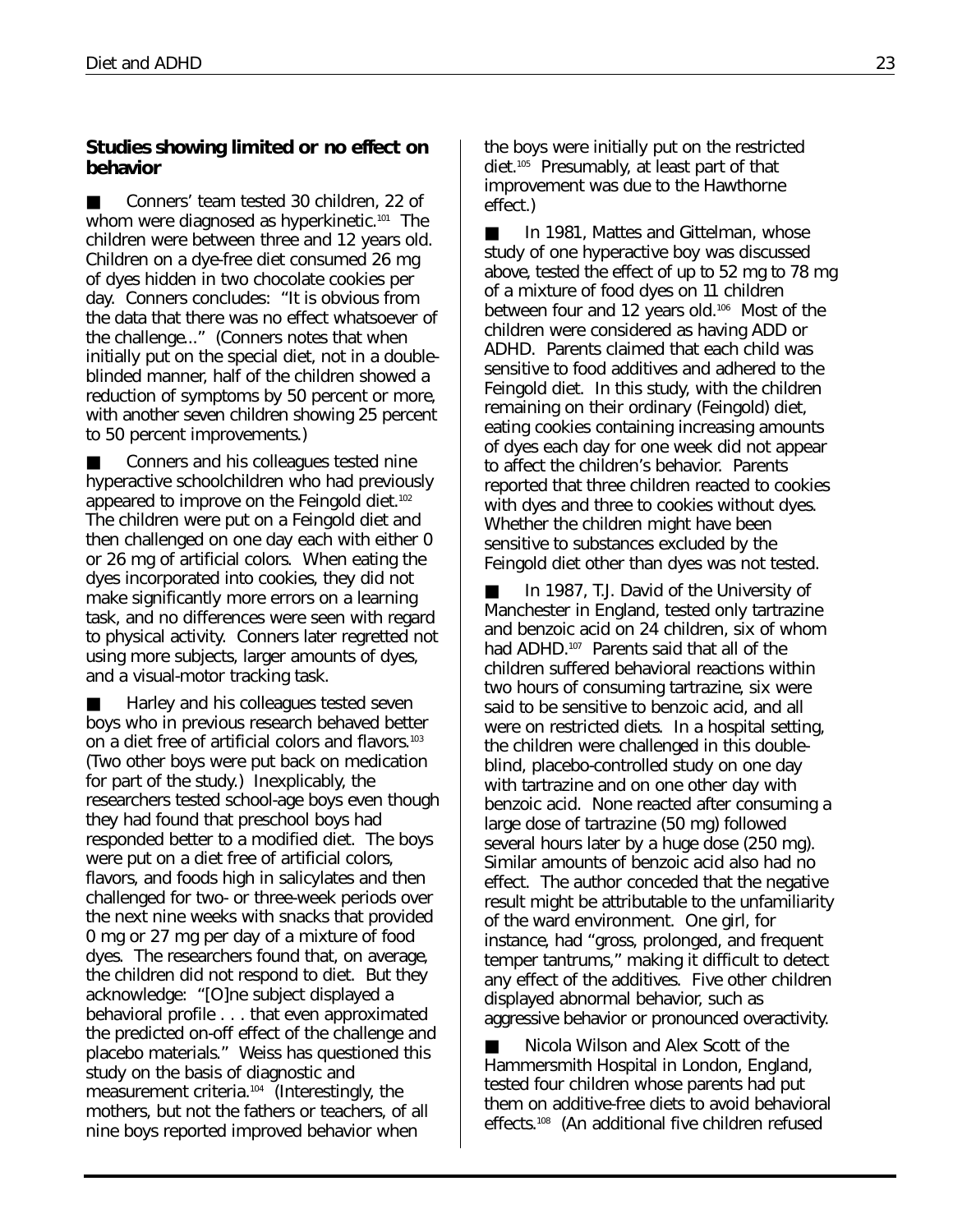to follow the study's guidelines or dropped out early.) The children were challenged at home for 12 days each with a placebo, 17 mg of dyes (tartrazine and sunset yellow [Yellow 6]), or preservatives (sulfites, benzoic acid). Parents of the four children whose behavior was thought to be affected by diet did not see any effects. This study is limited by the many dropouts. (Fifteen other children with various allergies also were tested. One two-year-old boy, whose eczema was suspected of being caused by dyes, displayed "extremely abnormal behavior" after consuming preservatives.)

#### **Non-blind studies**

Several studies were not double-blind, so they cannot be considered reliable indicators of sensitivity to diet. Following are summaries of several such studies.

Over a five-year period, Joan Breakey and colleagues tested 516 children.109 The percentage of children who had ADHD was not indicated. A positive response to a lowadditive, low-salicylate diet was observed in a total of 80 percent of the children, with 55 percent of children considered "good responders." Some children also were reported to have benefited from avoiding milk, grains, or chocolate.

In 1992, Egger, whose 1985 study was described above, conducted another study that began with placing 185 hyperactive patients on the same "few food" diet without additives for

four weeks.110 One hundred sixteen (63 percent) patients improved enough that they would no longer be diagnosed as hyperactive, according to the Conners' scale. (Some of the responders then participated in a double-blind study that tested the effectiveness of a desensitization technique.)

In 1997, T. Uhlig and his colleagues in Australia and Germany reported an association in children with ADHD between the consumption of provoking foods and electrical activity in the brain.<sup>111</sup> Forty-five schoolchildren were placed on a "few-food" diet, and 71 percent improved significantly, with their Conners scores falling below the cutoff level for ADHD. Various foods were then reintroduced (again, not in a double-blinded manner) into the children's diets. If a food caused symptoms during three separate attempts, a child was considered to be affected by it. Those foods included beet sugar, artificial colorings, wheat, milk, and others. In a third phase, the researchers used EEG to study 12 children who showed marked improvements in behavior when they did not eat provoking foods, though it is unclear if the children knew when they were eating such foods. The researchers found a significant increase in beta-1 activity in the frontotemporal areas of the brain after the children ate sensitizing foods but not other foods. The EEG recordings were interpreted by two researchers, one of whom was blind to the order of treatment.

● **[RETURN](#page-3-0)**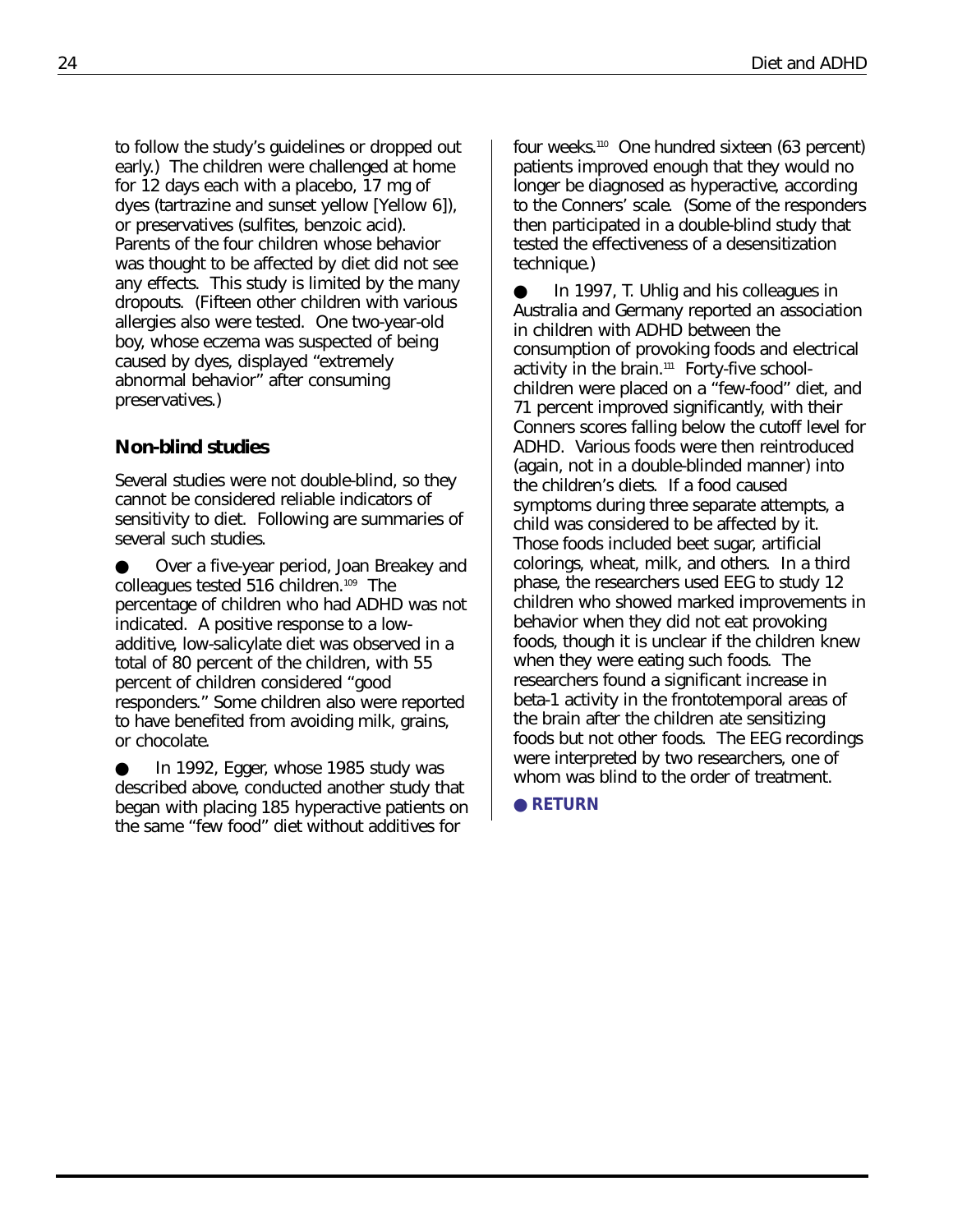# <span id="page-31-0"></span>**Appendix 3: The Conventional Wisdom on Diet and ADHD**

Many public and private health and professional organizations, as well as some prominent experts, largely dismiss the notion that diet can affect children's behavior.

#### U.S. Food and Drug Administration (FDA)— International Food Information Council (IFIC)

The FDA is the federal agency responsible for ensuring that synthetic food colors and other additives are properly tested for safety. In 1993, the FDA published "in cooperation" with IFIC a pamphlet entitled "Food Color Facts." Actually, the pamphlet was written by IFIC and only edited by the FDA.112 IFIC is an organization directed by officials of, and funded by, many makers of food additives and processed foods, such as General Mills, Kraft, Procter and Gamble, Pepsi-Cola, Coca-Cola, Monsanto (maker of aspartame), and Ajinomoto (maker of monosodium glutamate). $113$ 

The pamphlet states:

Q. Do food color additives cause hyperactivity?

A. Although this theory was popularized in the 1970s, well-controlled studies conducted since then have produced no evidence that food color additives cause hyperactivity or learning disabilities in children. A Consensus Development Panel of the National Institutes of Health concluded in 1982 that there was no scientific evidence to support the claim that colorings or other food additives cause hyperactivity. The panel said that elimination diets should not be used universally to treat childhood hyperactivity, since there is no scientific evidence to predict which children may benefit.

The pamphlet has rewritten history. As noted earlier, the NIH panel concluded that controlled studies "did indicate a limited positive association" between diet and hyperactivity and that dietary treatment may be worth trying. Moreover, the one study (by Weiss, Williams, Margen, *et al*.) funded by the FDA found an effect of diet on behavior.

Endorsement by the FDA—its name and logo are on the back cover—confers great credibility on a pamphlet that, from beginning to end, is a one-sided argument in favor of color additives. (Not mentioned is that colors usually are used in foods with little nutritional value; that artificial colors and flavors often replace more valuable ingredients, such as fruit; and that numerous colors have been banned because they caused cancer, liver damage, or other problem in laboratory animals. $114$ )

#### National Institute of Mental Health (NIMH)

NIMH, a division of NIH, supports research on the brain, mental illness, and mental health. In 1994, the NIMH published a pamphlet titled "Attention Deficit Hyperactivity Disorder" that dismissed "restricted diets" as an example of "the types of treatment that have not been scientifically shown to be effective in treating the majority of children or adults with ADHD."115 A few anecdotal success stories, said the NIMH, cannot substitute for scientific evidence. "Until sound, scientific testing shows a treatment to be effective, families risk spending time, money, and hope on fads and false promises." Elsewhere, though, the pamphlet acknowledges that the 1982 NIH consensus panel found that dietary treatment could "help about 5 percent of children with ADHD, mostly either young children or children with food allergies." (The basis of that "5 percent" statement is unclear.) It is true that diet may not be effective in "the majority" of children with ADHD, but that does not mean it should not be employed by the minority.

#### Children and Adults with Attention Deficit/Hyperactivity Disorder (CHADD)

CHADD, the largest self-help group concerned with ADHD and one that assists a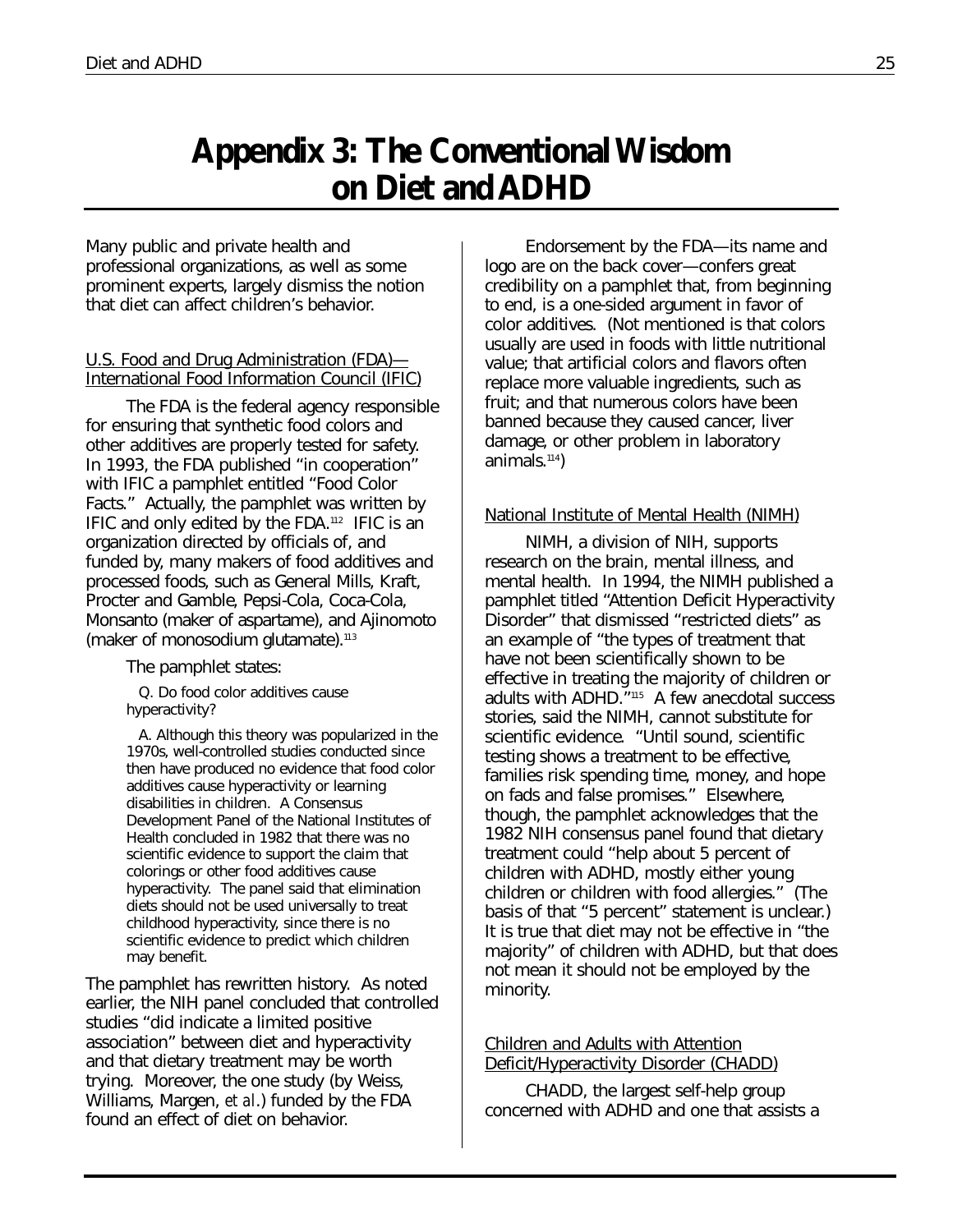great many families, dismisses any role of food additives:

> Dietary intervention has long been claimed to be a useful treatment for an array of children's learning, behavior, and attention problems. Advocates claim that removing food additives, such as preservatives and colorings, from the diet will improve most or all of a child's learning and attention problems. Numerous studies have debunked the notion of an additive-free diet as a treatment for ADD.<sup>116</sup>

CHADD has been a vigorous proponent of drug treatment for ADHD. To make methylphenidate less expensive and more available, the group petitioned the DEA to reclassify it as a less risky controlled substance.<sup>117</sup> CHADD has been criticized for failing to disclose a conflict of interest that might have influenced its advice on treatments. About 20 percent of the organization's budget in some years reportedly was underwritten by Ciba-Geigy (now Novartis), the maker of Ritalin.<sup>118</sup> CHADD was reported to have received from drug companies more than \$1 million in grants and services. The DEA charged, "The relationship between Ciba-Geigy and CHADD raises serious concerns about CHADD's motive in proselytizing the use of Ritalin."119 CHADD in a recent year received about \$30,000 from Novartis and ten percent of its income overall from the drug industry.<sup>120</sup>

#### National Center for Learning Disabilities; Learning Disabilities Association of America

The National Center for Learning Disabilities states: "... in spite of some claims, ADHD has not been proven to result from too much TV, food allergies, excess sugar intake ..."

Another organization, the Learning Disabilities Association of America, grants a little credence to diet's potential effect: "Several nutritional approaches have been proposed. The Feingold Diet appears to work at best for 1-2 percent of children with ADHD. Too much refined sugar can increase hyperactivity in some children." No evidence for either statement is provided.

#### Nutrition Foundation

The Nutrition Foundation sponsored some of the early research on the Feingold hypothesis, and it created a National Advisory Committee on Hyperkinesis and Food Additives. In 1980, the foundation issued its final report, which concluded:

> Instead, the evidence that the total Feingold diet produces improvement in the behavior of hyperactive children is equivocal. The mild and entirely subjective changes that have been reported are not, in our opinion, clinically important.... It is our opinion that the studies already completed provide sufficient evidence to refute the claim that artificial food colorings, artificial flavorings, and salicylates produce hyperactivity and/or learning disability.<sup>121</sup>

The committee did acknowledge that one child in each of three studies may have been affected by colorings, but said those effects were not definitely proven. The committee consistently tried to explain away positive findings, but failed to address weaknesses in studies said to have negative findings. The Nutrition Foundation described itself as "a public, non-profit institution ... dedicated to the advancement of nutrition knowledge," but it was financed largely by makers of processed foods. (The Nutrition Foundation was subsequently absorbed by the International Life Sciences Institute, another industry group.)

#### American Academy of Pediatrics

The leading organization of physicians who specialize in children's health problems dismisses any link between diet and hyperactivity. In its *Pediatric Nutrition Handbook* for physicians, the academy states: "Double-blind controlled studies of the Feingold diet, which eliminates all artificial colorings and flavorings, have not supported the thesis that additives are a significant causative factor."122 On its web site, the academy states:

> Special diets. These are based on the unproven idea that certain foods cause ADHD.... While there is scientific evidence that these diets do not work, many parents strongly believe they help.... Remember, no special diet alone can solve the problems of ADHD and should not be used as the only treatment for your child's behavior.<sup>123</sup>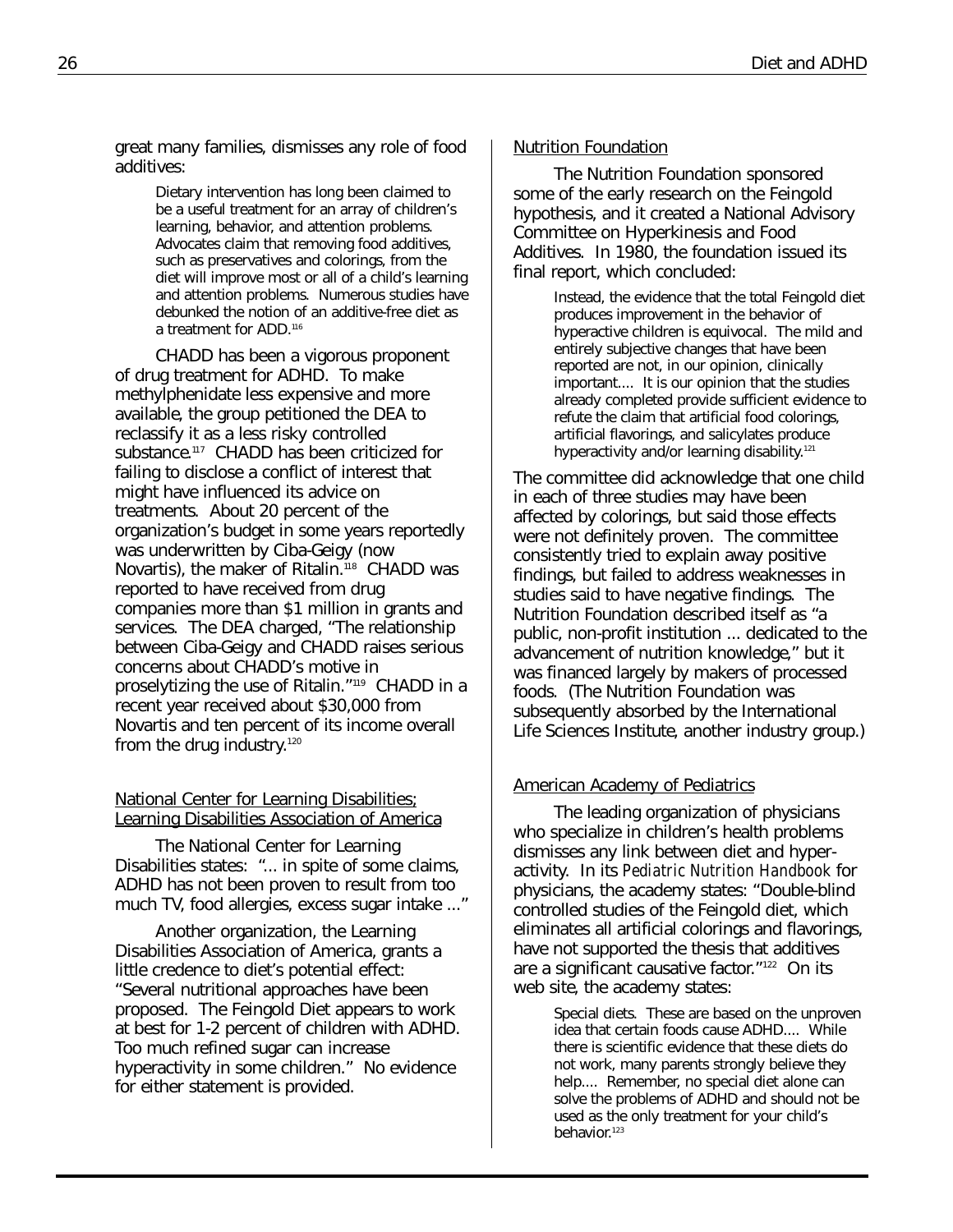William Klish, the former chairman of the academy's Committee on Nutrition, wrote: "Foods do not appear to be related to ADHD even though the concept has persisted for many years."<sup>124</sup> Whenever the hypothesis that diet affects hyperactivity "is tested in well designed blinded placebo-controlled clinical studies," wrote Klish, "the results are negative."

#### American Medical Association

In 1998, the American Medical Association's Council on Scientific Affairs reviewed the treatment of ADHD without discussing diet.<sup>125</sup> On its KidsHealth web site, the AMA states:

> In addition to drug and psychosocial therapies, there also exists a long history of other treatments, including herbs, vitamins, minerals, biofeedback, and dietary solutions. Many of these therapies, although appealing, have not been proven in therapeutic trials to be effective.126

#### American Academy of Child and Adolescent **Psychiatry**

This professional organization states:

Since the mid-1970s, the advocates of dietary treatment of behavioral problems have been remarkably persistent despite the lack of scientific evidence. Families who insist on trying a diet should be permitted to do so, provided the diet is nutritionally sound, because initial attempts to dissuade them may disrupt the therapeutic alliance.<sup>127</sup>

#### A working group of that organization stated:

Given the minimal evidence of efficacy and the extreme difficulty of inducing children and adolescents to comply with restricted diets, they should not be recommended.<sup>128</sup>

#### Sugar Association—American Academy of Family Physicians Foundation

A pamphlet on hyperactivity published by the Sugar Association, an industry group, was "favorably reviewed" by the American Academy of Family Physicians Foundation (AAFPF).129 "Questions Most Frequently Asked About Hyperactivity," published in the early

1990s, dismisses any notion that diet affects behavior. In response to the questions "Is there a dietary relationship to hyperactivity? Should I restrict certain foods from my child's diet?" the pamphlet states:

> The answer to both questions is "No." Folklore linking certain foods such as food additives, colorants and refined sugars with hyperactivity in children began in the early 1970s.... In over 20 studies, including those supported by the Food and Drug Administration, science has been unable to support these claims. Results of the most recent research indicate there is no dietary connection to increased incidence of ADHD or intensity of symptoms in children already affected with the disorder. Restricted diets for the purpose of manipulating behavior problems are not recommended.

The AAFPF's review was done by Esther H. Wender, professor of pediatrics at Albert Einstein College of Medicine. Wender did a study, supported in part by the Sugar Association, that actually found that sucrose (table sugar) reduced attention to tasks in children with ADHD, but not other children.130

In a second pamphlet, "Fast Facts About Hyperactivity," that also was "reviewed favorably" by the AAFPF, the Sugar Association states:

> It used to be thought that ADHD could be caused or made worse by food additives and/or sugar in the diet. **The truth is**... Scientific studies do not support any connection between diet and ADHD. Forbidding children with ADHD to eat certain foods will not change their behavior, and is not recommended.

The American Academy of Family Physicians, a respected medical organization, diminishes its credibility by endorsing selfserving industry propaganda.

#### American Council on Science and Health (ACSH)

In a 1979 report titled "Diet and Hyperactivity: Is There a Relationship?" ACSH stated:

> The current evidence indicates that a few hyperkinetic children, on the order of a fraction of one percent, may experience adverse reactions to one or several of the large number of artificial food colors and thousands of artificial flavors...<sup>131</sup>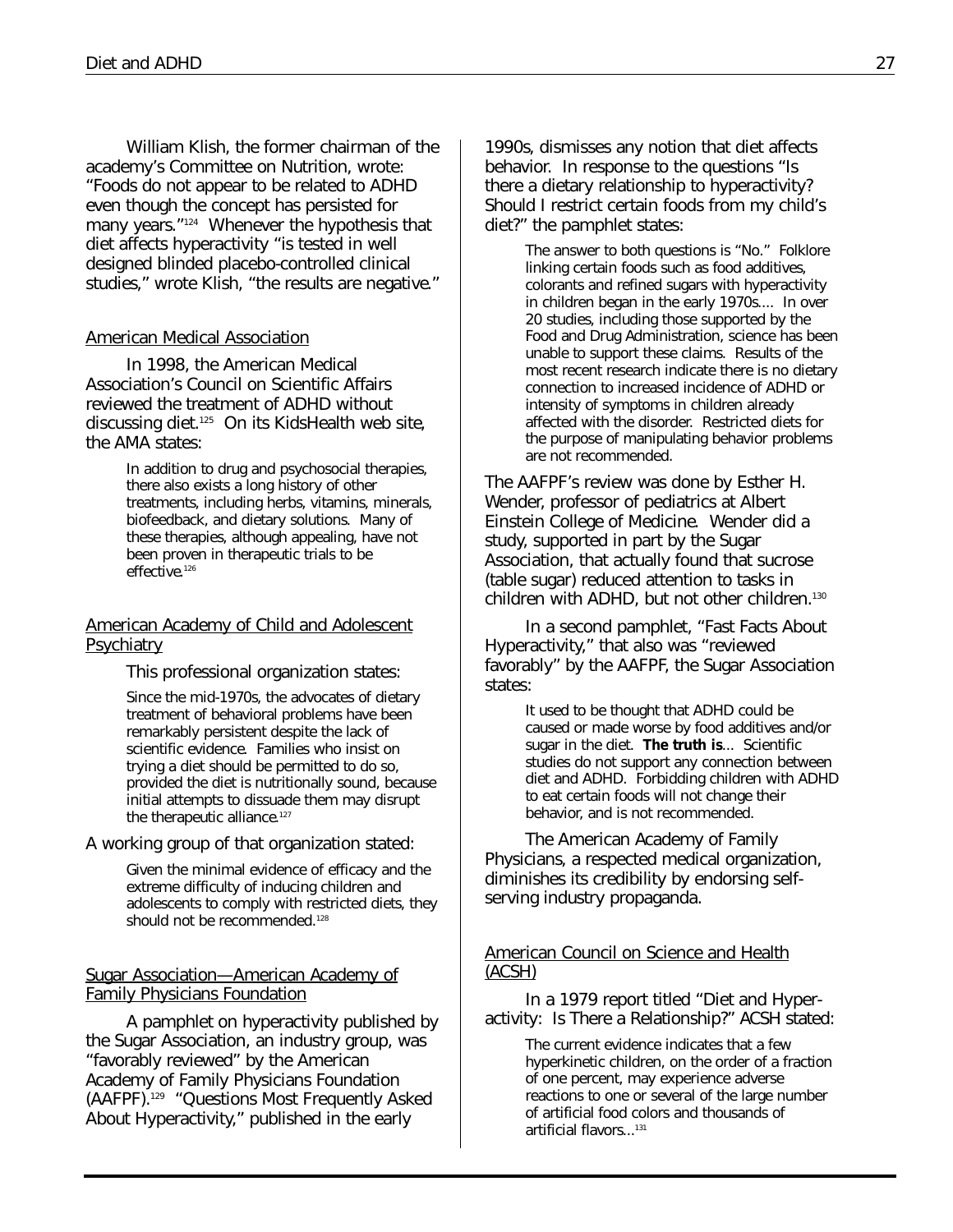Returning to the topic a decade later, another article in ACSH's newsletter called the Feingold diet "now-disproven."132

ACSH calls itself a nonprofit "consumer education association," but it is funded largely by food and chemical companies and consistently defends those companies' practices and products. Sponsors include Kraft, Anheuser-Busch, Monsanto, Pfizer, PepsiCo, Procter and Gamble, the National Soft Drink Association, and many others.

#### Researchers

One of the best known and most widely quoted researchers on ADHD is Russell A. Barkley, director of psychology and professor of psychiatry and neurology at the University of Massachusetts Medical Center in Worcester, Massachusetts. In his popular book *Taking Charge of Hyperactivity*, Barkley largely dismisses the link between additives or foods and hyperactivity:

> Most of the substantial amount of research done over the next decade was simply unable to support Feingold's claim. In fact, only a very small number (5% or less) of mainly preschoolers showed a slight increase in activity or inattentiveness when consuming these substances.... In 1983, Drs. Kenneth Kavale and Steven Forness with the University of California published a review of 23 studies investigating the Feingold diet. They concluded that diet modification was not effective for treating hyperactivity.<sup>133</sup>

The authoritative-sounding study by Kavale and Forness is flawed, because it averages together the reactions of all the children, rather than looking at the effect on each child's behavior. The benefits experienced by subgroup of responders are masked when they are averaged in with a larger group of nonresponders.

Alan J. Zametkin, a leading NIMH researcher on the neurobiology of ADHD, stated in the *Journal of the American Medical Association*:

> Many carefully controlled studies have failed to find any substantive link between food additives and ADHD. Support for this finding is well summarized in Barkley's definitive textbook ... as well as in the 1980 report of the National Advisory Committee on Hyperkinesis and Food Additives.<sup>134</sup>

It is puzzling that Zametkin chose to cite that advisory committee, which was sponsored by the food industry, and not the NIH's own 1982 consensus conference, which concluded that some children are affected by diet.

Josephine Elia (University of Pennsylvania School of Medicine), Paul J. Ambrosini (MCP-Hahnemann University), and Judith Rapoport (NIMH) authored in the *New England Journal of Medicine* a major review of the treatment of ADHD and focused entirely on drugs, dismissing other approaches in a single sentence: "Controlled studies have not proved the effectiveness of ... restrictive or supplemental diets."<sup>135</sup>

The drumbeat of statements from naysayers, some with vested interests, has created a conventional wisdom that diet has no effect on behavior and that Feingold's hypothesis has been disproved. As early as 1986, Bernard Weiss, a neurotoxicologist at the University of Rochester who has studied the effect of diet on behavior, observed that "most clinicians and scientists remain unaware of the evidence supporting [Feingold's] claims, because of an effective publicity campaign by the Nutrition Foundation and because of their unfamiliarity with the pertinent literature."136 Whatever the underlying reason, it is clear that many authorities appear to be unfamiliar with evidence that some children are adversely affected by diet. ● **[RETURN](#page-3-0)**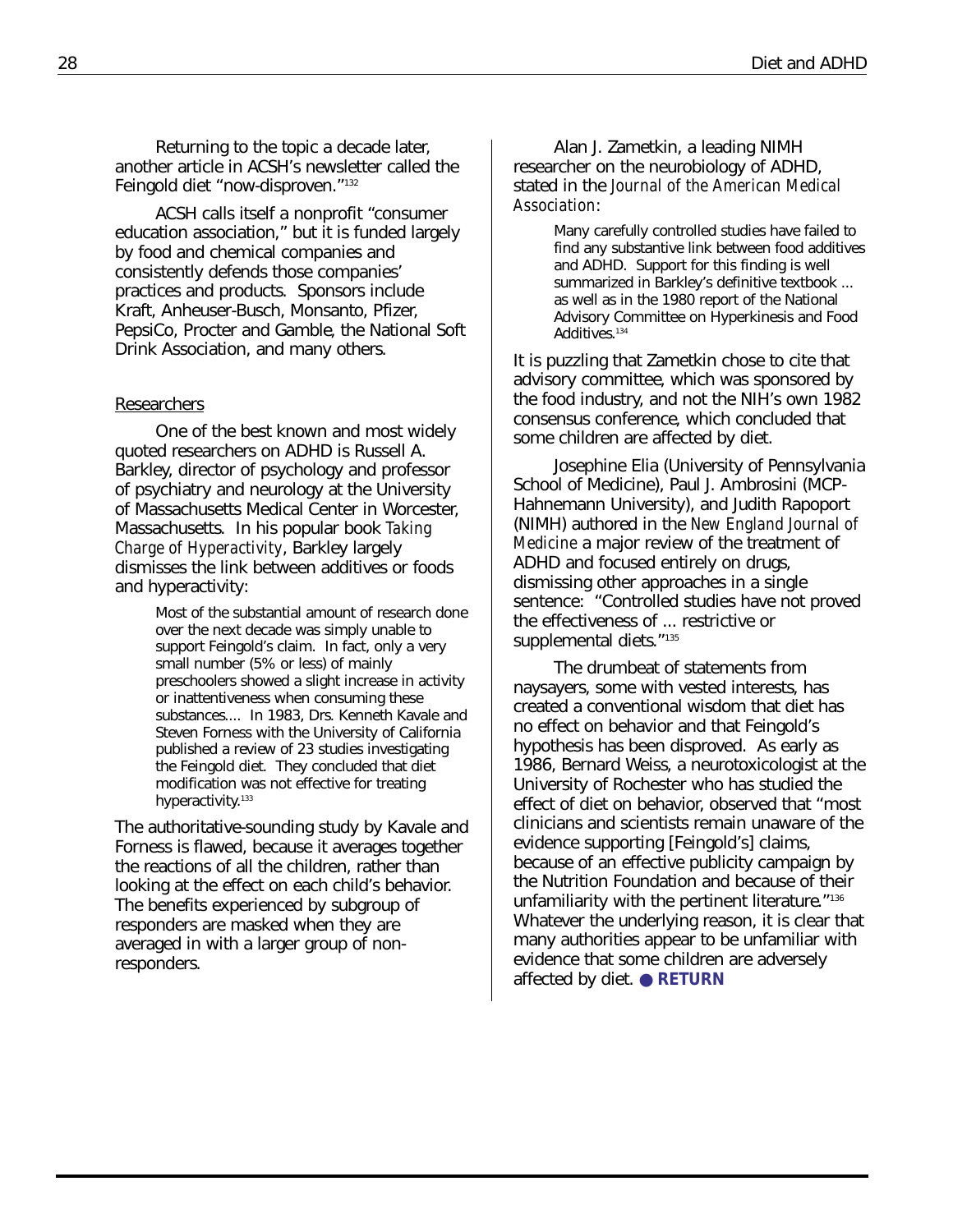# **Appendix 4: Is Your Child Sensitive to Food Ingredients?**

<span id="page-35-0"></span>Some children with ADHD or other behavioral problems are sensitive to one or more substances in food. Testing different diets on your child may be rewarded with improvements in behavior, without the potential side effects (and costs) of stimulant drugs. Preschool children and children who suffer from asthma, hives, hay fever, or similar symptoms might be the most likely to benefit from dietary changes.

Numerous studies have demonstrated that some children are sensitive to artificial colorings, which are listed on food and vitamin labels with names like Red 40 and Yellow 5. The simplest experiment you could try would be for several weeks to eliminate foods that contain artificial colorings and see if your child's behavior improves. Those foods are relatively easily avoided and usually not very nutritious.

If you are more ambitious, you could put your child on the Feingold diet, which eliminates not only artificial colorings, but also artificial flavorings, artificial sweeteners (acesulfame-K, aspartame, saccharin, sucralose), and several preservatives (BHA, BHT, and TBHQ). Those additives sometimes are used in vitamin supplements, toothpastes, and drugs—including Ritalin. The Feingold diet also excludes foods that contain salicylates, such as apples and oranges (see box below). Almost no research has been

#### **Salicylate-containing Foods (partial list)\***

almonds coffee peaches apples cucumbers and pickles peppers (bell, chili) apricots currants plums, prunes berries (all) grapes, raisins tangerines cherries nectarines tea cloves oranges tomato aspirin (acetyl salicylate) and medications that contain it oil of wintergreen (methyl salicylate; mint flavoring) *\*Reactions to these foods are based on unconfirmed reports, not controlled studies.*

done to investigate the behavioral effects of either additives other than artificial colorings or salicylate-containing foods, but many parents believe that eliminating some or all of those ingredients has helped their children. (You can obtain practical assistance for keeping your child on the Feingold diet, lists of acceptable brand-name foods, and other information from the Feingold Association, whose address is on page 14.)

After you've decided which foods you will eliminate, you should start a notebook to keep track of your child's behavior before and after you change his or her diet. Prepare a score sheet based on common characteristics of ADHD (see box on page 2), but modify it to include your own child's most troubling behaviors, which may include sleep disturbances and aggressiveness. Note when behavioral problems arise and which foods your child recently had eaten. For each day, rate the various behaviors on a scale of 0 (no problem) to 3 (severe problem). You also can ask your child's teacher if he or she has noticed any improvement in behavior, but don't say that you're changing your child's diet unless you need his or her assistance to provide your child with special snacks. Considering how erratic most children's behavior is, correctly linking improved or worsened behavior to diet is not an easy task.

If those first changes do not improve your

child's behavior, you can try more restricted diets. Several studies indicate that certain foods including wheat, eggs, milk, chocolate, corn, and soybeans adversely affect some children's behavior. You could eliminate one food at a time for a week or two each, or you could try eliminating several simultaneously (also continue to exclude the artificial colorings and perhaps other additives). If your child appears to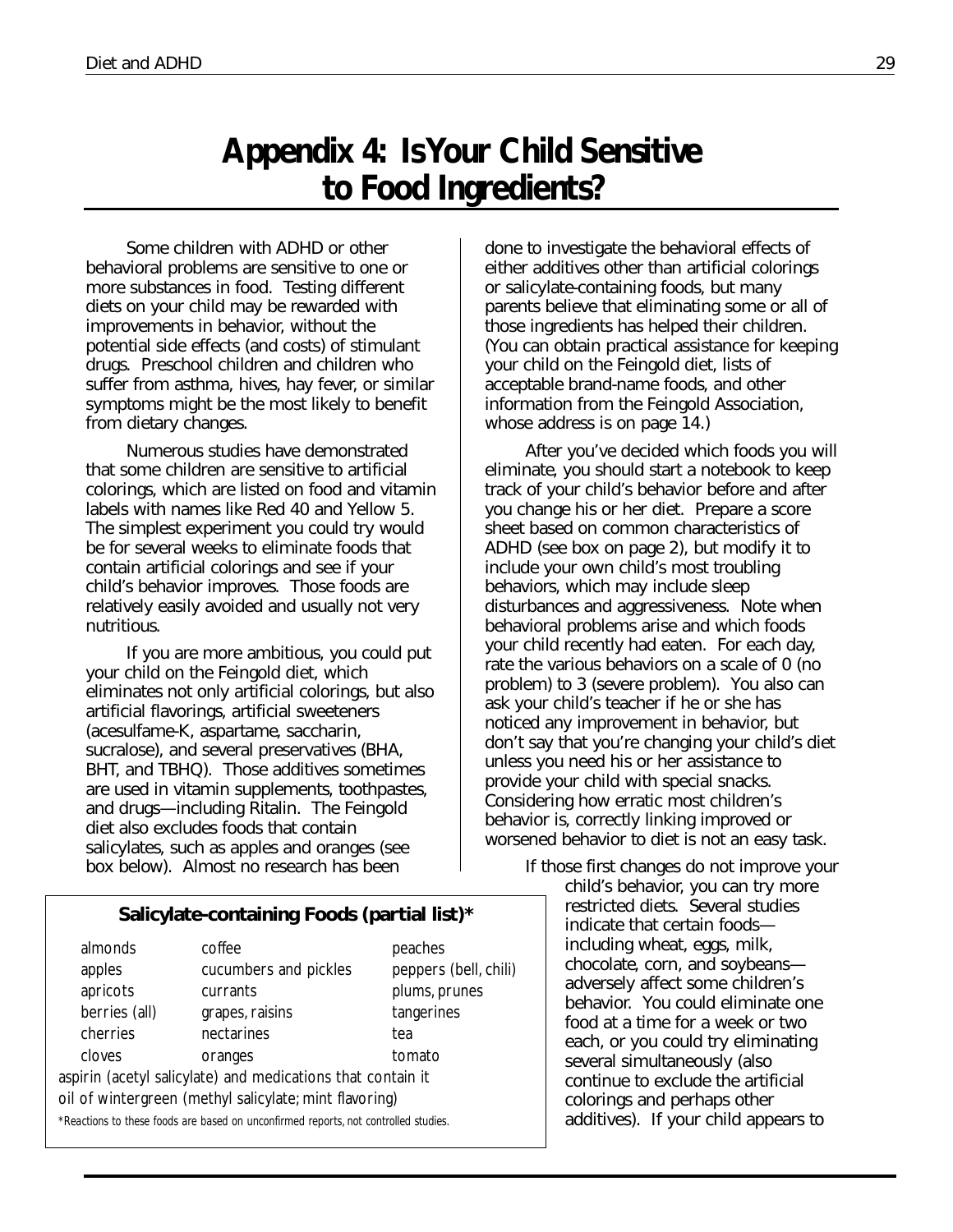be sensitive to a certain food, try reintroducing it into his or her diet. Your child is probably sensitive to it if he or she reacts adversely to it repeatedly. You should only undertake an elimination diet with assistance from an allergist, especially if your child has eczema or other allergies (severe reactions might occur when a food is reintroduced). If your child is sensitive to milk or other major source of nutrients, you should consult a dietitian to get suggestions of other foods that will provide your child with all the necessary nutrients. If the food does not trigger symptoms, a different food or something other than diet might be the problem. It is also possible that your child might be able to eat a provoking food in smaller quantities or infrequently.

The Feingold Association suggests that, if its basic diet does not improve behavior, corn sugar (glucose or dextrose) and corn syrup, MSG (monosodium glutamate) and HVP (hydrolyzed vegetable protein), and sodium nitrite (in luncheon meats) also should be eliminated. Again, those changes are based on reports from parents, rather than from controlled studies.

Some research suggests that a severely restricted diet, called the "few-food diet," improves behavior in high percentages of children. That diet excludes all food additives (including artificial colorings, flavorings, and sweeteners, MSG, and preservatives) plus:

- $\triangleright$  caffeine (colas and other soft drinks, coffee, tea)
- $\mathbf{\check{c}}$  chocolate
- $\checkmark$  corn products (and corn sugar and corn syrup)
- $\boldsymbol{\checkmark}$  dairy foods
- $\vee$  eggs
- $\vee$  nuts
- $\checkmark$  oranges, grapefruit
- $\checkmark$  soybeans/tofu
- $\boldsymbol{\nu}$  wheat

The few-food diet also eliminates other foods that an individual child is suspected of being affected by.

On this diet, children can eat fresh meat and poultry, any vegetable (except corn and soy foods), fruits and fruit juices (including pineapple and pear, but not orange and grapefruit), rice, and oats. If you see an improvement in behavior after your child has been on that diet for one or two weeks, reintroduce one food every few days to identify as many foods as you can to which your child is not sensitive.

Adhering to a severely restricted diet for even a short while requires a tremendous commitment from both parents and children and may be more appropriate in a research setting than for typical families. If a highly restricted diet does appear to help your child, and your child remains on it for an extended period of time, you'll need to work with a dietitian to ensure that your child is getting all the necessary nutrients.

Finally, if your child does not seem to benefit significantly from any restricted diet, then you should discuss with your pediatrician other treatment options, including behavioral counseling and/or medications. ● **[RETURN](#page-3-0)**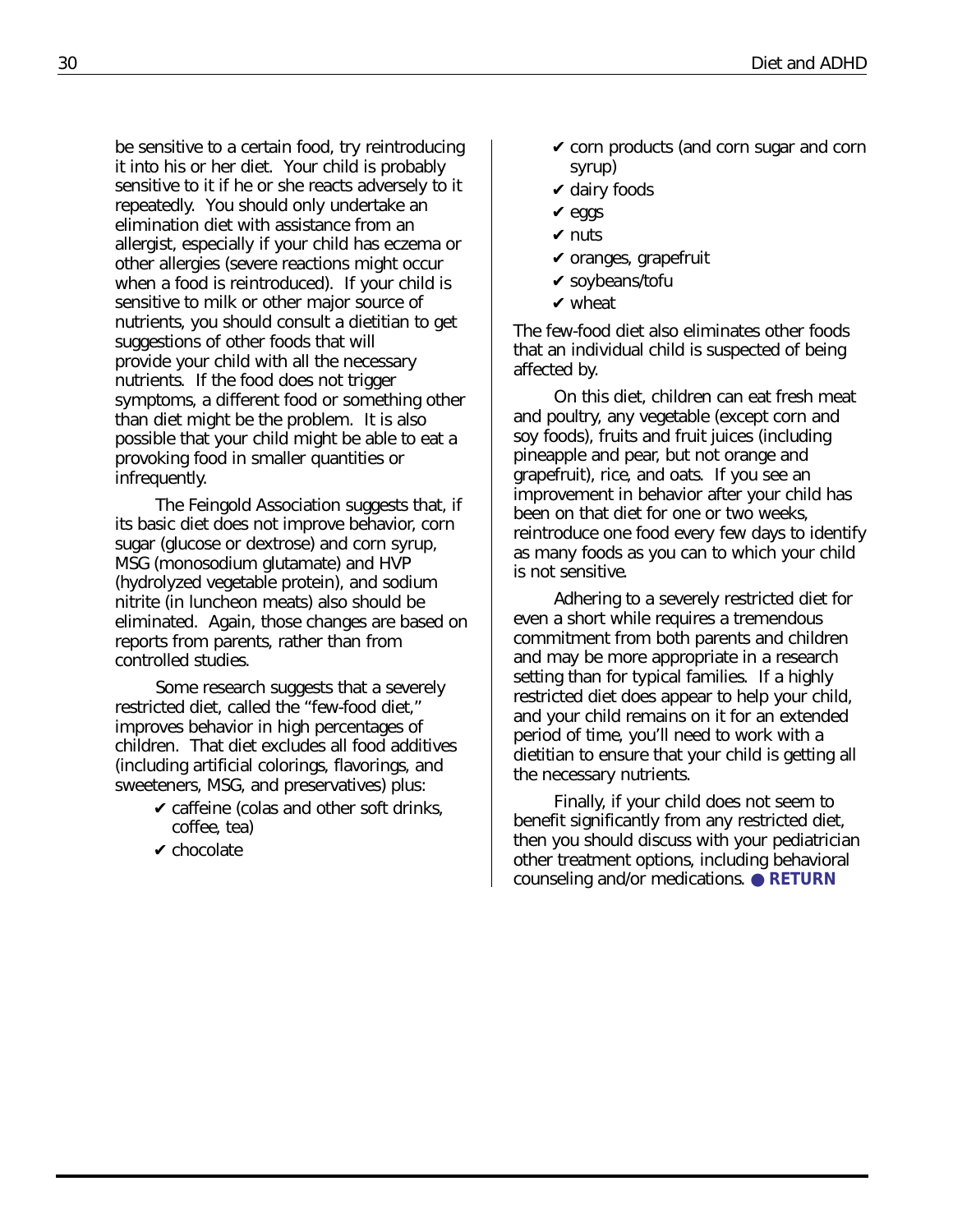# **Endnotes**

<span id="page-37-0"></span>1. Diagnosis and Treatment of Attention Deficit Hyperactivity Disorder. NIH Consens Statement Online 1998 Nov 16-18; In press. [cited March 10, 1999]; In press.

< http://odp.od.nih.gov/consensus/cons/110/110\_statement.htm>

2. Elia J, Ambrosini PJ, Rapoport JL. "Treatment of attention-deficithyperactivity disorder." *N Engl J Med.* 1999;340:780-8.

3. LeFever GB, Dawson, KV, Morrow AL. "The extent of drug therapy for attention deficit–hyperactivity disorder among children in public schools." *Am J Public Health.* 1999;89:1359-64

4. Downey KK, Stelson FW, Pomerleau OF, *et al*. "Adult attention deficit hyperactivity disorder: psychological test profiles in a clinical population." *J Nerv Ment Dis.* 1997;185:32-8. Eyestone LL, Howell RJ. "An epidemiological study of attention-deficit hyperactivity disorder and major depression in a male prison population." *Bull Am Acad Psychiatry Law.* 1994;22:181-93.

5. Conners CK. "Symptom patterns in hyperkinetic, neurotic, and normal children." *Child Develop.* 1970;41:667-82. Sprague RL, Sleator EK. "Effects of psychopharmacologic agents on learning disorders." *Ped Clin North America*. 1973;20:719-35.

6. Zametkin AJ, Liotta W. "The neurobiology of attention-deficit/ hyperactivity disorder." *J Clin Psychiatry.* 1998;59(suppl 7):17-23. Barkley RA. "Attention-deficit hyperactivity disorder." *Sci Am.* Sept. 1998;66-71.

7. Zametkin AJ, Liotta W. Vaidya CJ, Austin G, Kirkorian G, *et al*. "Selective effects of methylphenidate in attention deficit hyperactivity disorder: a functional magnetic resonance study." *Proc Natl Acad Sci* USA. 1998;95:14494-99. Mostofsky S. 51st Annual Meeting, American Academy of Neurology, April 17-24, 1999.

8. Feingold BG. *Introduction to Clinical Allergy*. (Springfield, Ill.: Thomas, 1973). Feingold BF. *Why Your Child is Hyperactive*. (New York: Random House, 1975)

9. Feingold BF. "Hyperkinesis and learning disabilities linked to the ingestion of artificial food colors and flavors." *J Learn Disabil*. 1976; 9:19-27.

10. Interagency Collaborative Group on Hyperkinesis. "First Report of the Preliminary Findings and Recommendations." Submitted to the Assistant Secretary for Health, U.S. Department of Health, Education and Welfare. 1975.

11. Conners CK, Goyette CH, Southwick DA, *et al*. "Food additives and hyperkinesis: a controlled double-blind experiment." *Pediatrics.* 1976; 58:154-66.

12. Fitzsimon M, Holborow P, Berry P, Latham S. "Salicylate sensitivity in children reported to respond to salicylate exclusion." *Med J Aust.* 1978 December 2;2:570-2.

13. Defined Diets and Childhood Hyperactivity.

NIH Consens Statement Online 1982 Jan 13-15

< http://odp.od.nih.gov/consensus/cons/032/032\_statement.htm> [accessed September 6, 1999];4(3):1-11.

14. Safer DF, Zito JM, Fine EM. "Increased methylphenidate usage for attention deficit disorder in the 1990s." *Pediatrics.* 1996;98:1084-8.

15. Feusner G. "Diversion, trafficking, and abuse of methylphenidate." Drug Enforcement Administration (DEA), U.S. Department of Justice, p.7. *See also*: "Aggregate production quota history," January 8, 1998.

16. Feusner G. P.8.

17. *Ibid.* Figure 2. Most of that increased amphetamine prescriptions were for treating ADHD. Pers. Comm. G. Feusner, DEA, August 11, 1999.

18. Safer DJ, Krager JM. "The increased rate of stimulant treatment for hyperactive/inattentive students in secondary schools." *Pediatrics.*

#### 1994;94:462-4.

19. Levy F, Dumbrell S, Hobbes G, *et al*. "Hyperkinesis and diet: a double-blind crossover trial with a tartrazine challenge." *Med J Australia*. 1978;1:61-4. Five mg per day of tartrazine affected a 13-child subgroup (diet responders) of a group of 22 (two dropped out) children. Withinchild comparisons were not provided. Levy F, Hobbes G. "Hyperkinesis and diet: a replication study." *American Journal of Psychiatr*y. 1978;135:1559-60. Those researchers tested only 4 or 5 milligrams of one day (tartrazine) per day. Rose TL. "The functional relationship between artificial food colors and hyperactivity." *J Appl Behav Analysis*. 1978;11:439-46. That researcher found that two children were affected by 1.2 mg per day of tartrazine.

20. Conners CK, Goyette CH, Southwick DA, *et al*l. 1976. Conners CK. *Food Additives and Hyperactive Children*. (New York: Plenum Press, 1980), pp.21-40.

21. Goyette CH, Conners CK, Petti TA, *et al*. "Effects of artificial colors on hyperkinetic children: a double-blind challenge study." *Psychopharmacology Bulletin*. 1978;14(2):39-40. Conners CK. *Food Additives and Hyperactive Children*, pp.45-54.

22. Goyette CH, Conners CK, Petti TA, *et al*. Conners CK. *Food Additives and Hyperactive Children*, pp.55-68.

23. Harley JP, Ray RS, Tomasi L, *et al*. "Hyperkinesis and food additives: testing the Feingold hypothesis." *Pediatrics*. 1978;61:818-28.

24. *Ibid.*

25. Weiss B, Williams JH, Margen S, *et al*. "Behavioral responses to artificial food colors." *Science*. 1980;207:1487-8.

26. Swanson JM, Kinsbourne M. "Food dyes impair performance of hyperactive children on a laboratory learning test." *Science.* 1980;  $207.1485-7$ 

27. Pollock I, Warner JO. "Effect of artificial food colours on childhood behaviour." *Archives of Disease in Childhood.* 1990;65:74-7.

28. Egger J, Carter CM, Graham PJ, *et al*. "Controlled trial of oligoantigenic treatment in the hyperkinetic syndrome." *Lancet*. 1985;1:540-5.

29. Carter CM, Urbanowicz M, Hemsley R, *et al.* "Effects of a few food diet in attention deficit disorder." *Archives of Disease in Childhood*. 1993;69:564-8.

30. Boris M, Mandel FS. "Foods and additives are common causes of the attention deficit hyperactive disorder in children." *Annals of Allergy*. 1994;72:462-8.

31. Kaplan BJ, McNicol J, Conte RA, *et al*. "Dietary replacement in preschool-aged hyperactive boys." *Pediatrics.* 1989;83:7-17.

32. Uhlig T, Merkenschlager A, Brandmaier R, *et al*. "Topographic mapping of brain electrical activity in children with food-induced attention deficit hyperkinetic disorder." *Eur J Pediatr*. 1997;156:557-61.

33. Kiefer Ch, Voderholzer U, Degner H, *et al*. "Schlafveränderungen bei Kindern mit nahrungsmittelinduziertem hyperkinetischen Syndrom." In: Köhler B, Keimer R (Hersg). *Aktuelle Neuropädeatrie* 1991. (Springer Verlag, 1992),361-5. As cited in Egger J. "Hyperkinetic Syndrome." *J Nutr Environ Med*. 1997;7:353-7.

34. Conners CK. *Food Additives and Hyperactive Children*, pp.77-85. Conners CK. "Artificial colors in the diet and disruptive behavior." In: Knights R, Bakker DJ (editors): *Treatment of Hyperactive and Learning Disordered Children*. (Baltimore: University Park Press, 1980), pp 113-120.

35. Conners CK. *Food Additives and Hyperactive Children*, pp.87-93. Conners CK, Goyette CH, Newman EB. "Dose-time effect of artificial colors on hyperactive children." *J Learning Disabilities*. 1980;13(9):48-52.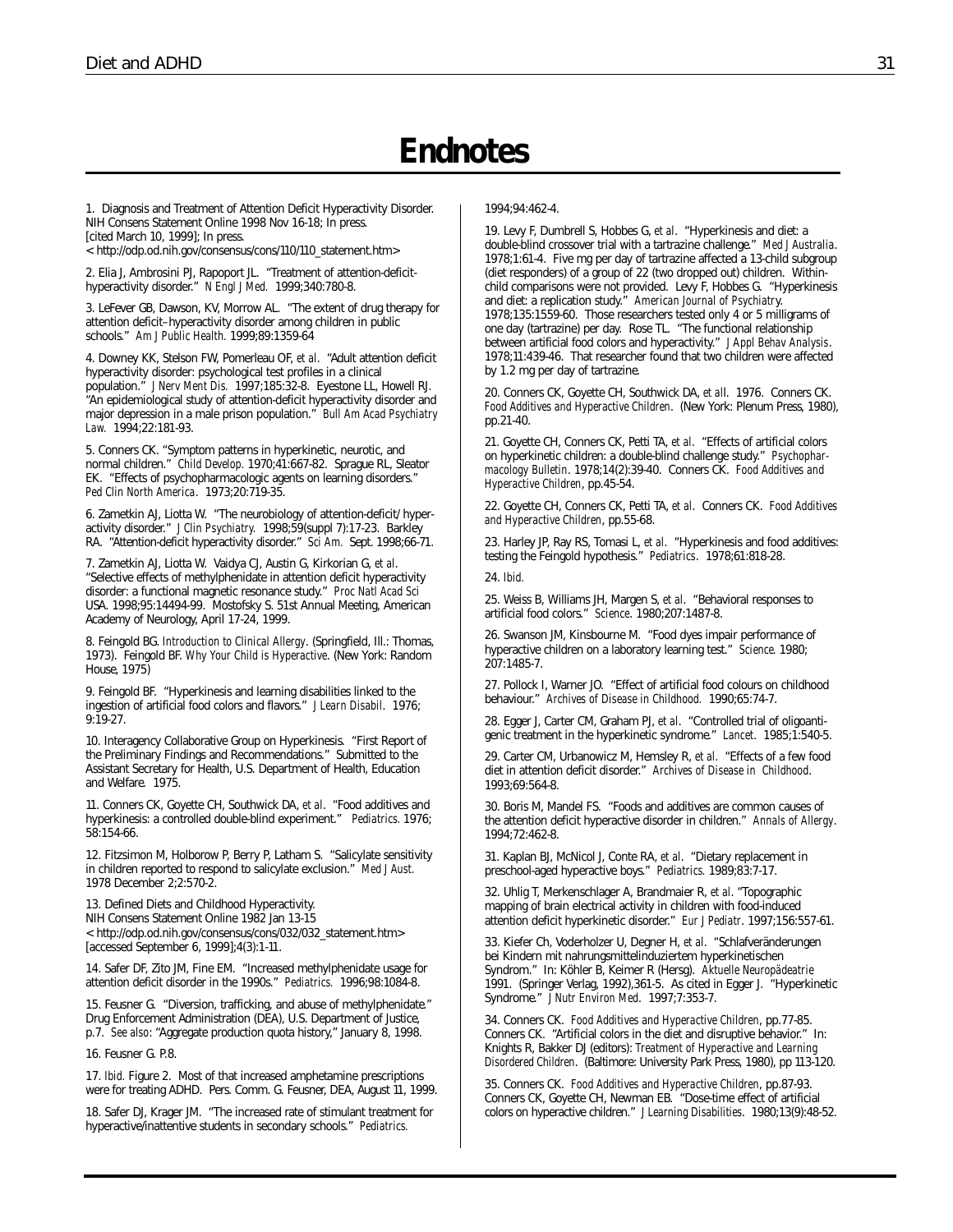36. David TJ. "Reactions to dietary tartrazine." *Archives of Disease in Childhood*. 1987;62:119-22.

37. Mattes JA, Gittelman R. "Effects of artificial food colorings in children with hyperactive symptoms." *Archives of General Psychiatry*. 1981;38:714-8.

38. Conners CK. *Feeding the Brain: How Foods Affect Children*. (New York: Plenum Press, 1990), pp.184-5.

39. Rowe KS, Rowe KJ. "Synthetic food coloring and behavior: A dose response effect in a double-blind, placebo-controlled, repeated-measures study." *J Pediatrics.* 1994;125:691-8.

40. Conners CK, Goyette CH, Southwick DA, *et al*. 1976.

41. Conners CK. *Food Additives and Hyperactive Children*, p.105.

42. Memorandum from a nutritionist, Department of Health, Education, and Welfare, Division of Consumer Studies, to T. J. Sobotka, Biochemical Toxicology Branch, Food and Drug Administration, July 30, 1976. Cited in Swanson JM, Kinsbourne M.

43. Conners CK, Goyette CH, Newman EB.

44. Figures reflect U.S. Food and Drug Administration, Center for Food Safety and Applied Nutrition, data on certification of dyes intended for foods, drugs, and cosmetics. An unknown fraction of that dye is used in drugs and cosmetics and undoubtedly some is lost due to waste. Children, major consumers of artificially colored beverages, cereals, candies, and other products, may consume more than the average American, but we are unaware of accurate data on this point.

45. Rippere V. "Food additives and hyperactive children: a critique of Conners." *Brit J Clin Psychology*. 1983;22:19-32. While that paper focuses on Conners' studies, much of the critique is applicable to other studies of diet and hyperactivity.

46. Analogy has been used by Doris Rapp.

47. Breakey J, Hill M, Reilly C, *et al.* "A report on a trial of the low additive, low salicylate diet in the treatment of behaviour and learning problems in children." *Aust J Nutr Diet*. 1991;48:89-94. Almost 80 percent of the children responded to diet; the percentage of children who had ADHD was not indicated. Earlier, the same author reported improvement in a substantial percentage of subjects in a different study, but detailed analyses are not provided. Breakey J. "Dietary management of hyperkinesis and behavioural problems." *Aust Family Physician*. 1978;7:720-4.

48. Conners CK. *Food Additives and Hyperactive Children*, p.51.

49. Harley JP, Ray RS, Tomasi L, *et al*.

50. Weiss B. "Food additives as a source of behavioral disturbances in children." *NeuroToxicology*. 1986;7:197-208.

51. Diagnosis and Treatment of Attention Deficit Hyperactivity Disorder. NIH Consens Statement Online 1998 Nov 16-18; In press. In press.  $\langle h(t) \rangle$  = http://odp.od.nih.gov/consensus/cons/110/110\_statement.htm> [accessed March 10, 1999].

52. Arnold LE. "Treatment alternatives for attention-deficit hyperactivity disorder (ADHD)." *J Attention Disorders*. 1999;3(1):30-48.

53. Barkley RA. "Hyperactivity hype" (letter). *Washington Post - Health,* Jan. 12, 1999, p. 4.

54. Breakey J, Hill M, Reilly C, *et al*. 1991.

55. Williams JI, Cram DM, Tausig FT, *et al*. "Relative effects of drugs and diet on hyperactive behaviors: an experimental study." *Pediatrics.* 1978;61:811-7.

56. Egger J, Stolla A, McEwen L. "Controlled trial of hyposensitisation in children with food-induced hyperkinetic syndrome." *Lancet.* 1992; 339:1150-3.

57. Letter from David Pizzuti, Abbott Laboratories, to health-care professionals, undated. < http://www.fda.gov/medwatch/safety/1999/cylert.htm> [accessed July 2, 1999].

58. Zametkin AJ. "Attention-deficit disorder." *JAMA*. 1995;273:1871-4.

59. Bromfield R. "Is Ritalin overprescribed? Yes" *Priorities* (American Council on Science and Health) 1996;8(3):24,26,28.

60. Dunnick JK, Hailey JR. "Experimental studies on the long-term effects of methylphenidate hydrochloride." *Toxicol*. 1995;103:77-84.

61. The 2.5 times figure is based on a mg/m2 basis and 1 mg/kg dose in humans; the dose was about 60 times the maximum dose on a mg/kg basis. *Ibid*.

62. Dunnick JK, Eustis SL. "Decreases in spontaneous tumors in rats and mice after treatment with amphetamine." *Toxicol*. 1991;67:325-32.

63. Pers. Comm. May 27, 1999.

64. *Ibid*.

65. An NTP study on transgenic (tumor-suppressor deficient) mice did not find a problem, but the strain used was resistant to liver tumors and not appropriate for testing methylphenidate. Tennant RW, Stasiewicz S, Mennear J, *et al*. "Genetically altered mouse models for identifying carcinogens." In *The Use of Short- and Medium-term Tests for Carcinogens and Data on Genetic Effects in Carcinogenic Hazard Evaluation*. McGregor DB, Rice JM, Venitt S, eds. IARC Scientific Publications No. 146 (Lyons, France: IARC, 1999).

66. The only human research has involved a cohort of several hundred members of the Kaiser-Permanente Medical Care Program, Northern California Region, who had been prescribed methylphenidate in 1969-73. Fifteen to 19 years later those people had a lower incidence of total cancers than expected, but because the study had so few participants, so short a follow-up, and inadequate adjustments for factors that might influence cancer rates it sheds little light on the question of whether lengthy use by children of methylphenidate increases slightly the risk later in life of cancer of the liver or other organs. Van Den Eeden SK, Friedman GD. "Prescription drug screening for subsequent carcinogenicity." *Pharmacoepidemiology and Drug Safety.* 1995;4:275-87. Much larger, longer, better-controlled studies are needed.

67. Federation of American Societies for Experimental Biology (FASEB) Select Committee on GRAS Substances. "Evaluation of health aspects of GRAS food ingredients: lessons learned and questions unanswered." Fed Proc. 1977;36:2519-62.

68. Center for Food Safety and Applied Nutrition, U.S. Food and Drug Administration. "Toxicological Principles (Draft)" (Redbook), October 1993, p.151

69. Wolraich ML, Lindgren SD, Stumbo PJ. "Effects of diets high in sucrose or aspartame on the behavior and cognitive performance of children." *N Engl J Med.* 1994;330:301-7.

70. Ferguson HB, Stoddart C, Simeon JG. "Double-blind challenge studies of behavioral and cognitive effects of sucrose-aspartame ingestion in normal children." *Nutrition Rev*. 1986(Suppl., May);144-50.

71. Kruesi MJP, Rapoport JL, Cummings EM, *et al*. "Effects of sugar and aspartame on aggression and activity in children." *Am J Psychiatry*. 1987;144:1487-90.

72. Kaplan HK, Wamboldt FS, Barnhart M. "Behavioral effects of dietary sucrose in disturbed children" (letter). Am J Psychiatry. 1986; 143:944-5.

73. Conners CK, Wells K, Horn W, *et al*. "The effects of sucrose and fructose on behavior of child psychiatric patients." Sugar Associates, Inc., 1982. Reviewed in Wolraich M, Milich R, Stumbo P, *et al* "Effects of sucrose ingestion on the behavior of hyperactive boys." *J Pediatrics.* 1985;106:675-82.

74. Wender EH, Solanto MV. "Effects of sugar on aggressive and inattentive behavior in children with attention deficit disorder with hyperactivity and normal children." *Pediatrics*. 1991;88:960-6.

75. Behar D, Rapoport JL, Adams AJ, *et al*. "Sugar challenge testing with children considered behaviorally 'sugar reactive.'" *Nutrition and Behavior*. 1984;1:277-88.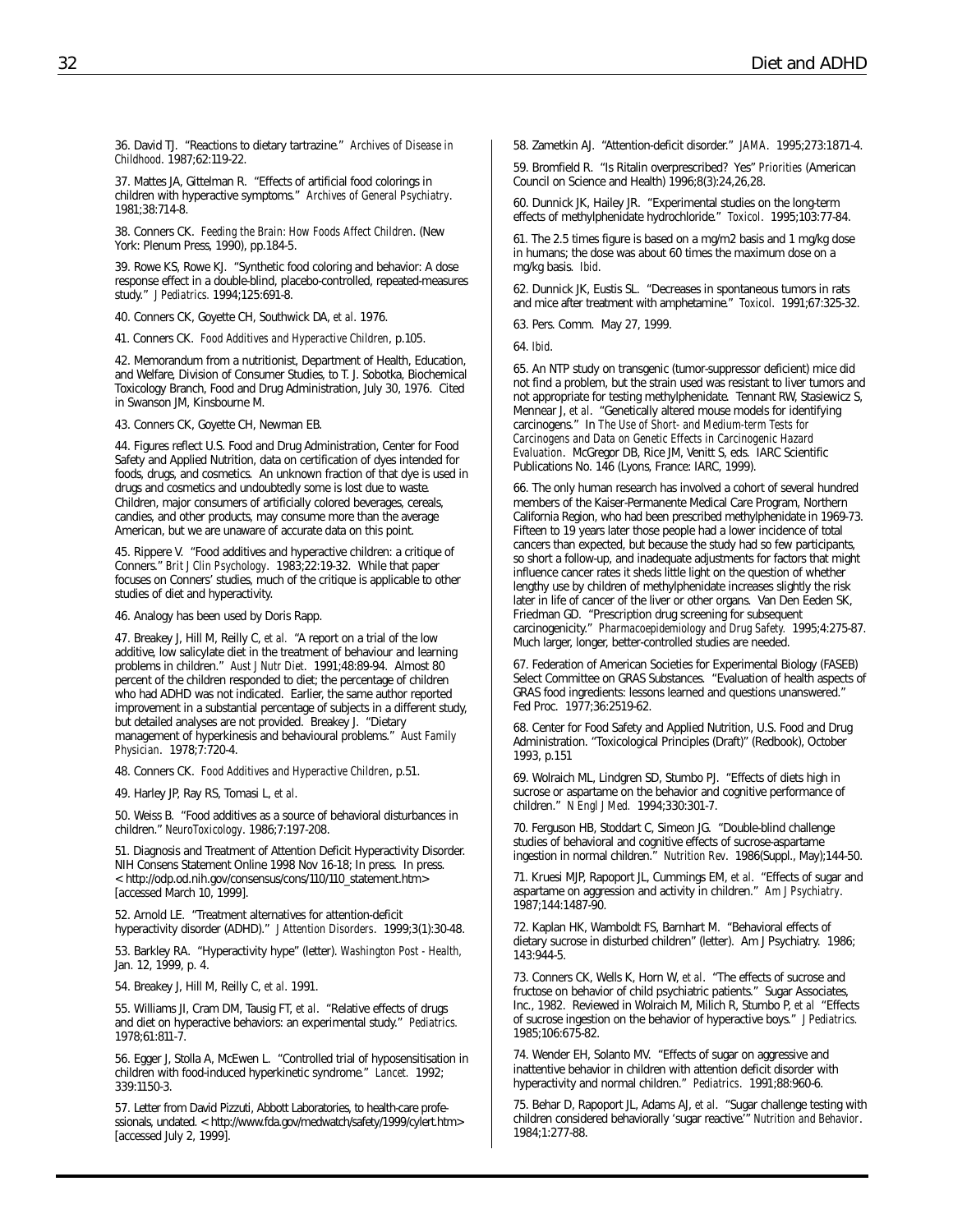76. Gross MD. "Effect of sucrose on hyperkinetic children." *Pediatrics.* 1984;74:876-8.

77. Milich R, Pelham WE. "Effects of sugar ingestion on the classroom and playgroup behavior of attention deficit disordered boys." *J Consulting Clinical Psychology*. 1986;54:714-8.

78. Mahan LK, Chase M, Furukawa CT, *et al*. "Sugar 'allergy' and children's behavior." *Annals of Allergy*. 1988;61:453-8.

79. Mark Wolraich, of Vanderbilt University, and his colleagues published a "meta-analysis" that combined the results of 23 previous studies on sugar and behavior. (Wolraich ML, Wilson DB, White JW. "The effect of sugar on behavior or cognition in children: a metaanalysis." *JAMA*. 1995;274:1617-21.) They did not find any association between sugars and ADHD, but the meta-analysis—and some of the studies it included—was flawed (see Jacobson M. "Effects of sugar on behavior in children" (letter). *JAMA*. 1996;275:756). For instance, only five studies tested children with ADHD; another six tested non-hyperactive, but "sugar-sensitive," children. The other studies involved normal children and are irrelevant to the question of whether sugar triggers ADHD. Most studies tested sucrose, but not corn sugar, which comprises half of all refined sugars consumed in the U.S. Most were brief (typically just one or two days' exposure to sucrose) and involved small numbers of subjects (all but five used 25 or fewer subjects). Because children's behavior varies so much on a day-to-day basis, short studies may not be able to detect behavioral changes. Most of the studies did not exclude common allergens, dyes, and other substances that might affect behavior. Finally, many of the studies did not report sugar's effects on each individual child, but only considered the average of all subjects.

80. USDA recommends that children consuming 1,600 calories per day should consume no more than about six teaspoons of sugar per day; by interpolation, those consuming 1,800 calories per day should consume no more than about eight teaspoons. U.S. Department of Agriculture, Home and Garden Bulletin No. 252. "The Food Guide Pyramid." August, 1992. (A 12-ounce soft drink contains about ten teaspoons of sugar.) National dietary surveys find that 2- to 5-year-old children consume an average of 1,500 calories and 15.5 teaspoons of added sugars per day, and 6- to 11-year-old children consume 1,800 calories and 21.4 teaspoons of added sugars per day. U.S. Department of Agriculture, Food Surveys Research Group, Beltsville Human Nutrition Research Center, Riverdale, MD. "Pyramid Servings Data." December, 1997. < http://www.barc.usda.gov/bhnrc/foodsurvey/home.htm> accessed October 7, 1998.

81. Conners CK, Goyette CH, Southwick DA, *et al*. 1976. Conners CK. *Food Additives and Hyperactive Children*, pp.21-40.

82. Goyette CH, Conners CK, Petti TA, *et al*. Conners CK. *Food Additives and Hyperactive Children*, pp.45-54.

83. Goyette CH, Conners CK, Petti TA, *et al*. Conners CK. *Food Additives and Hyperactive Children*, pp.55-68.

84. Harley JP, Ray RS, Tomasi L, *et al*.

85. *Ibid*.

86. Swanson J. "Diet and hyperactivity: is there a relationship?" In Harnik P, V*oodoo Science, Twisted Consumerism*. (Washington: Center for Science in the Public Interest, 1982), pp.54-60.

87. Mattes J, Gittelman-Klein R. "A crossover study of artificial colorings in a hyperkinetic child." *American Journal of Psychiatry*. 1978;135:987-8.

88. Nutrition Foundation, National Advisory Committee on Hyperkinesis and Food Additives. *Final Report to the Nutrition Foundation*. (New York: The Nutrition Foundation, 1980), p.24.

89. Williams JI, Cram DM, Tausig FT, *et al*.

90. Weiss B. "Food additives and environmental chemicals as sources of childhood behavioral disorders." *J Am Acad Child Psychiatry*. 1982; 21:144-52.

91. Weiss B, Williams JH, Margen S, *et al*. Weiss B. "Food additive safety evaluation: the link to behavioral disorders in children." In: Lahey BB, Kazdin AE. *Adv in Clin Child Psychology* 1984;7:221-251.

92. Swanson JM, Kinsbourne M.

93. Egger J, Carter CM, Graham, PJ, *et al*.

94. Rowe KS. "Synthetic food colourings and "hyperactivity": A doubleblind crossover study." *Australian Paediatrics Journal*. 1988;24:143-7.

95. Kaplan BJ, McNicol J, Conte RA, *et al*.

96. Pollock I, Warner JO.

97. Carter CM, Urbanowicz M, Hemsley R, *et al*.

98. Rowe KS, Rowe KJ.

99. Boris M, Mandel FS.

100. Schmidt MH *et al*. "Does oligoantigenic diet influence hyperactive/ conduct-disordered children–a controlled trial." *European Child Adolescent Psychiatry*. 1997;6:88-95.

101. Conners CK. In: *Treatment of Hyperactive and Learning Disordered Children*. Conners CK. *Food Additives and Hyperactive Children*, pp.77-85.

102. Conners CK. *Food Additives and Hyperactive Children*, pp.87-93. Conners CK, Goyette CH, Newman EB.

103. Harley JP, Matthews CG, Eichman P. "Synthetic food colors and hyperactivity in children: a double-blind challenge experiment." *Pediatrics*. 1978;62:975-83.

104. Weiss B. 1982.

105. Nutrition Foundation, 1980, p.16.

106. Mattes JA, Gittelman R.

107. David TJ.

108. Wilson N, Scott A. "A double-blind assessment of additive intolerance in children using a 12 day challenge period at home." *Clinical and Experimental Allergy*. 1989;19:267-72.

109. Breakey J, Hill M, Reilly C, *et al*.

110. Egger J, Stolla A, McEwen LM.

111. Uhlig T, Merkenschlager A, Brandmaier R, *et al*.

112. Bill Rados, FDA, memoranda to Carole Schiffman dated August 27, 1992, and to Elaine Auld dated October 6, 1992.

113. International Food Information Council. "Board of Directors, 1996."

114. Jacobson, M. *The Complete Eater's Digest and Nutrition Scoreboard*. (New York: Doubleday & Co., 1985), pp.361-2.

115. National Institute of Mental Health, U.S. Dept. of Health and Human Services. "Attention Deficit Hyperactivity Disorder." NIH publication No. 96-3572. 1994.

116. Children and Adults with Attention Deficit/Hyperactivity Disorder. "Fact sheet 4: Controversial Treatments for Children with Attention Deficit Disorder." < http://www.chadd.org/facts/add\_facts04.htm> [accessed March 10, 1999]

117. Thomas K. "Ritalin maker's ties to advocates probed." *USA Today*, November 16, 1995, p. 14D.

118. "ADD - a Dubious Diagnosis?" PBS and the Merrow Report. [cited Dec. 20, 1995] < http://www.add-adhd.org/ritalin\_CHADD\_A.D.D.html>

119. DEA, "Methylphenidate (a background paper)," October 1995, p.4.

120. Pers. Comm., John Heavener, CHADD, May 27, 1999.

121. Nutrition Foundation, pp.31-3.

122. Kleinman RE., Ed. Committee on Nutrition, American Academy of Pediatrics. *Pediatric Nutrition Handbook, Fourth Edition*." (Elk Grove Village, Ill.: American Academy of Pediatrics, 1998); p.136.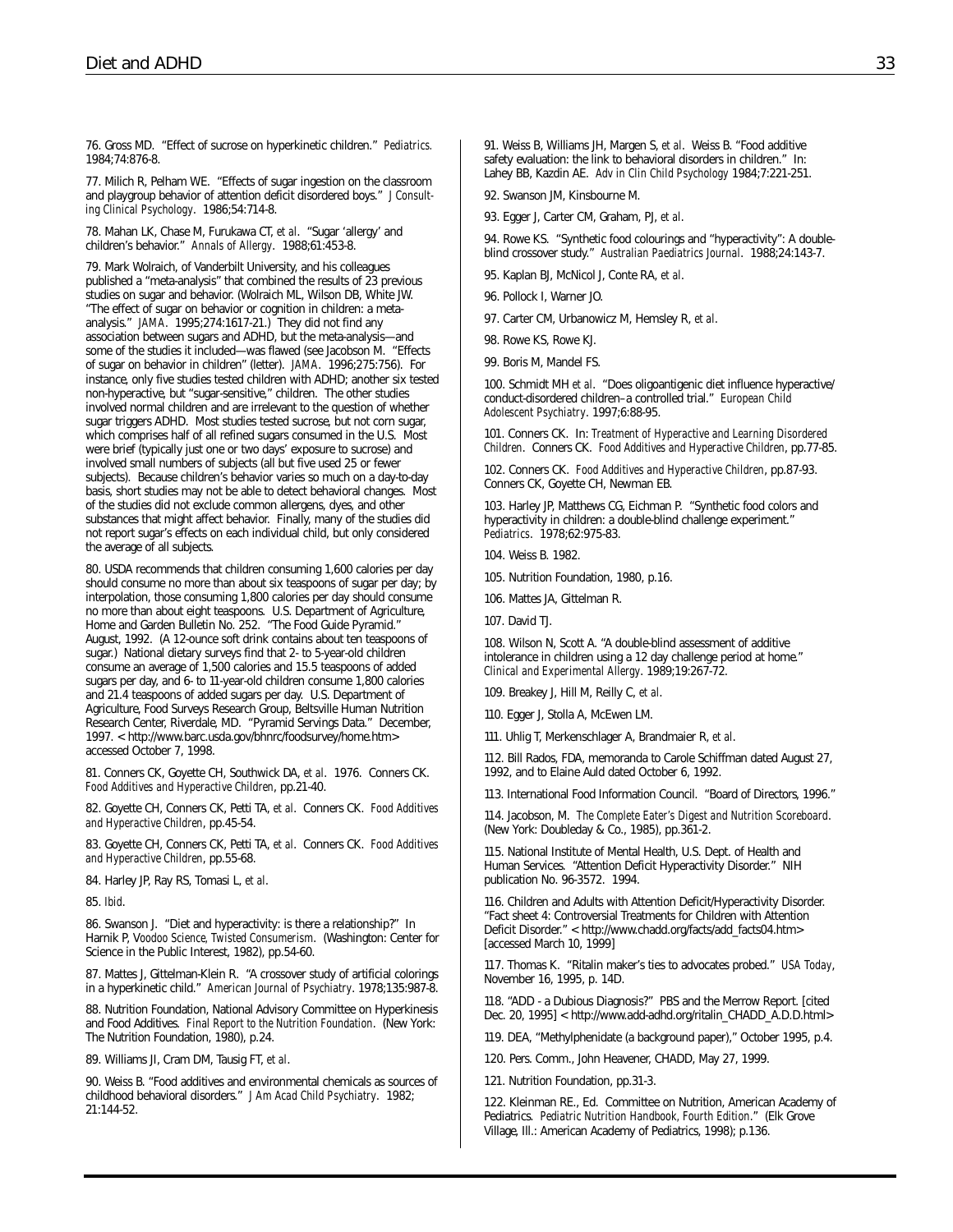123. American Academy of Pediatrics. "Understanding the Child with ADHD." < http://www.aap.org/family/adhd.htm> [accessed March 10, 1999]

124. Klish WJ. Letter to International Health Foundation. September 9, 1996.

125. Goldman LS *et al*. "Diagnosis and treatment of attentiondeficit/hyperactivity disorder in children and adolescents." *JAMA*. 1998; 279:1100-7

126. "Behavior and emotions, Understanding AD/HD."

<http://www.ama-assn.org/insight/h\_focus/nemours/behavior/adhd.htm> [accessed May 3, 1999]

127. American Academy of Child and Adolescent Psychiatry. < http://www.aacap.org/clinical/Adhdsum.htm> [accessed April 1, 1999]

128. "Practice parameters for the assessment and treatment of children, adolescents, and adults with attention-deficit/hyperactivity disorder." *J Am Acad Child Adolesc Psychiatry*. 1997;36:Suppl:85S-121S.

129. The AAFPF charges businesses \$3,000 to review, and then use the Foundation's name on, a pamphlet, videocassette, or other item. American Academy of Family Physicians Foundation. "Health Education Program." (Undated).

130. Wender EH, Solanto MV.

131. Sheridan MJ. *Diet and Hyperactivity: Is There a Relationship*. ACSH, New York, 1979.

132. Aylsworth J. "Sugar and hyperactivity." *Priorities* (American Council on Science and Health). Winter, 1990;31-3.

133. Barkley RA. "Taking Charge of Hyperactivity." (New York: Guilford Press, 1995)

134. Zametkin AJ.

135. Elia J, et al.

136. Weiss B. 1986.

● **[RETURN](#page-3-0)**